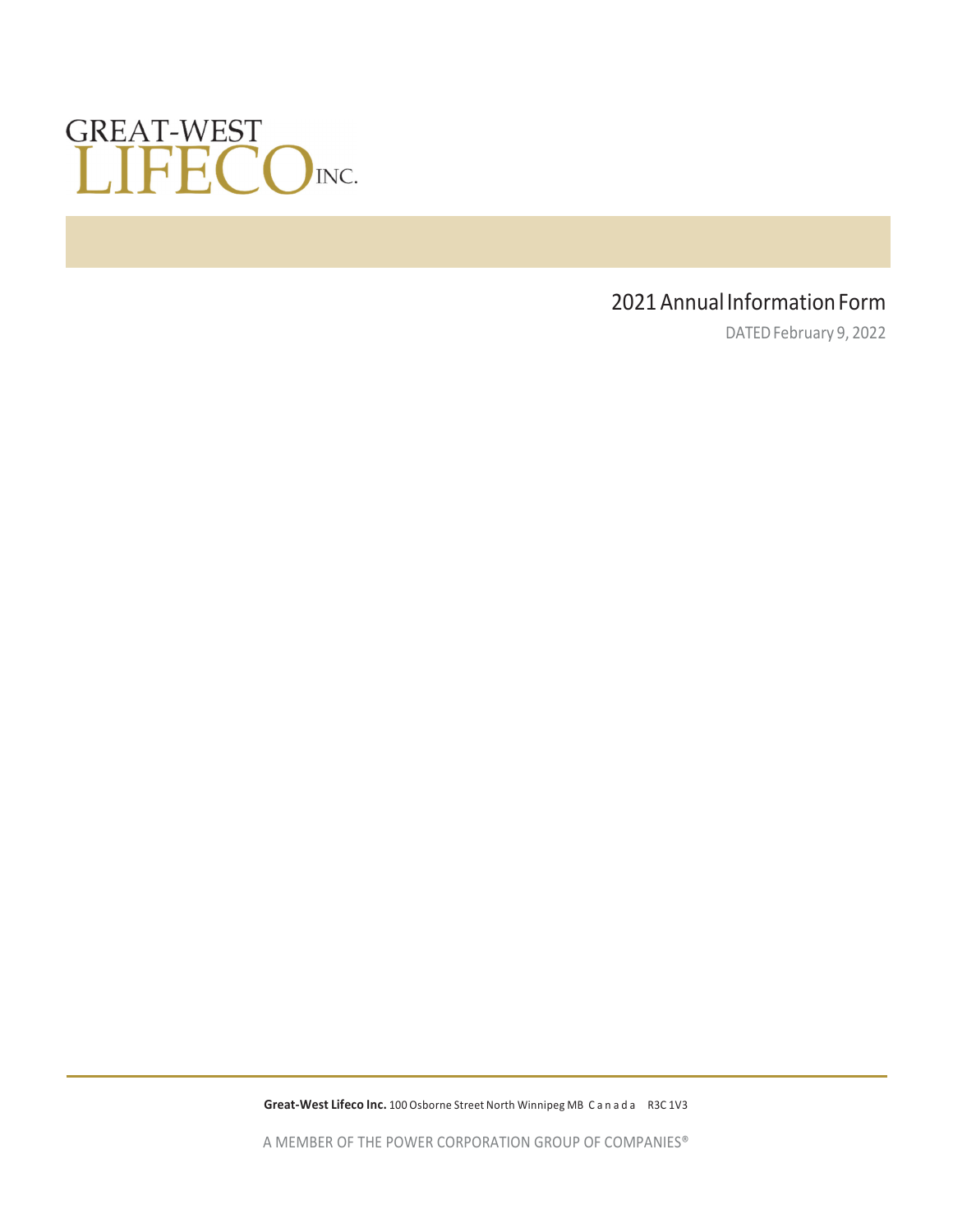### **Great‐West Lifeco Inc.**

## **Table of Contents**

|                                                   | Annual<br>Information<br>Form | Page Reference of Information<br>Incorporated by Reference from 2021<br>Annual Management's Discussion and<br>Analysis dated February 9, 2022 |
|---------------------------------------------------|-------------------------------|-----------------------------------------------------------------------------------------------------------------------------------------------|
| <b>GENERAL</b>                                    | 1                             |                                                                                                                                               |
| <b>CORPORATE STRUCTURE</b>                        |                               |                                                                                                                                               |
| Name, Address and Incorporation                   | $\overline{2}$                |                                                                                                                                               |
| Intercorporate Relationships                      | 3                             |                                                                                                                                               |
| <b>DESCRIPTION OF THE BUSINESS</b>                |                               |                                                                                                                                               |
| General                                           | 3                             | $1 - 121$                                                                                                                                     |
| <b>Risk Factors</b>                               | 5                             | $70 - 95$                                                                                                                                     |
| <b>GENERAL DEVELOPMENT OF THE BUSINESS</b>        | 17                            | $1 - 121$                                                                                                                                     |
| <b>CAPITAL STRUCTURE</b>                          |                               |                                                                                                                                               |
| General                                           | 21                            |                                                                                                                                               |
| Ratings                                           | 26                            |                                                                                                                                               |
| <b>DIVIDENDS</b>                                  | 29                            |                                                                                                                                               |
| <b>MARKET FOR SECURITIES</b>                      | 30                            |                                                                                                                                               |
| <b>DIRECTORS AND OFFICERS</b>                     |                               |                                                                                                                                               |
| <b>Directors</b>                                  | 35                            |                                                                                                                                               |
| <b>Executive Officers</b>                         | 38                            |                                                                                                                                               |
| Shareholdings of Directors and Executive Officers | 39                            |                                                                                                                                               |
| <b>LEGAL AND REGULATORY PROCEEDINGS</b>           | 39                            |                                                                                                                                               |
| <b>TRANSFER AGENT AND REGISTRAR</b>               | 39                            |                                                                                                                                               |
| <b>MATERIAL CONTRACTS</b>                         | 40                            |                                                                                                                                               |
| <b>INTERESTS OF EXPERTS</b>                       | 40                            |                                                                                                                                               |
| <b>AUDIT COMMITTEE INFORMATION</b>                | 40                            |                                                                                                                                               |
| <b>ADDITIONAL INFORMATION</b>                     | 43                            |                                                                                                                                               |
| <b>APPENDIX A</b>                                 |                               |                                                                                                                                               |
| <b>Audit Committee Charter</b>                    | 44                            |                                                                                                                                               |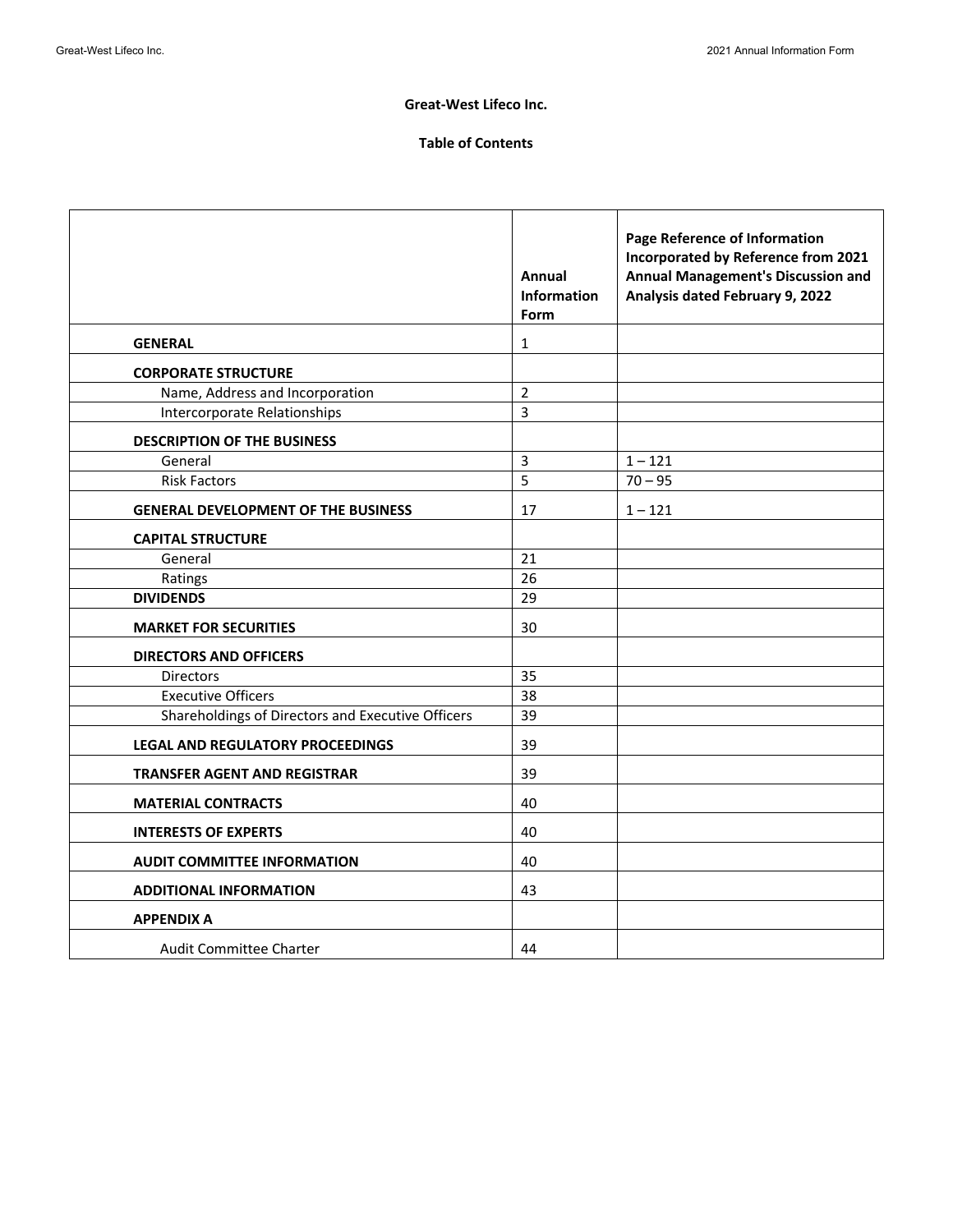#### **GENERAL**

This Annual Information Form ("AIF") is intended to provide material information about Great‐West Lifeco Inc. ("Lifeco" or the "Corporation") and its business.

Unless otherwise indicated, all information in this AIF is presented as at December 31, 2021 and all amounts are expressed in Canadian dollars.

#### *Incorporation by Reference*

Lifeco's 2021 Management's Discussion and Analysis dated February 9, 2022 (the "MD&A") is hereby incorporated by reference into this AIF and is available for review at www.sedar.com.

#### *Cautionary Note Regarding Forward‐Looking Information*

This AIF and the documents incorporated by reference may contain forward‐looking information. Forward‐looking information includes statements that are predictive in nature, depend upon or refer to future events or conditions, or include words such as "will", "may", "expects", "anticipates", "intends", "plans", "believes", "estimates", "objective", "target", "potential" and other similar expressions or negative versions thereof. These statements include, without limitation, statements about the Corporation's operations, business, financial condition, expected financial performance (including revenues, earnings or growth rates), ongoing business strategies or prospects, climate-related goals, anticipated global economic conditions and possible future actions by the Corporation, including statements made with respect to the expected cost (including deferred consideration), benefits, timing of integration activities and revenue and expense synergies of acquisitions and divestitures, including but not limited to the proposed acquisition of the full‐service retirement business of Prudential Financial Inc. (Prudential) and the acquisitions of Personal Capital Corporation (Personal Capital) and the retirement services business of Massachusetts Mutual Life Insurance Company (MassMutual), the timing and completion of the proposed acquisition of the retirement business of Prudential, expected capital management activities and use of capital, estimates of risk sensitivities affecting capital adequacy ratios, expected dividend levels, expected cost reductions and savings, expected expenditures or investments (including but not limited to investment in technology infrastructure and digital capabilities and solutions), the expected benefits of the Corporation's strategic relationship with Sagard Holdings Inc., the timing and completion of the joint venture between Allied Irish Banks plc and Canada Life Irish Holding Company Limited, the impact of regulatory developments on the Corporation's business strategy and growth objectives, the expected impact of the current pandemic health event resulting from the coronavirus ("COVID‐19") and related economic and market impacts on the Corporation's business operations, financial results and financial condition.

Forward‐looking statements are based on expectations, forecasts, estimates, predictions, projections and conclusions about future events that were current at the time of the statements and are inherently subject to, among other things, risks, uncertainties and assumptions about the Corporation, economic factors and the financial services industry generally, including the insurance, mutual fund and retirement solutions industries. They are not guarantees of future performance, and the reader is cautioned that actual events and results could differ materially from those expressed or implied by forward‐looking statements. Many of these assumptions are based on factors and events that are not within the control of the Corporation and there is no assurance that they will prove to be correct. Whether or not actual results differ from forward-looking information may depend on numerous factors, developments and assumptions, including, without limitation, the severity, magnitude and impact of the COVID‐19 pandemic (including the effects of the COVID‐19 pandemic and the effects of governments' and other businesses' responses to the COVID‐19 pandemic on the economy and the Corporation's financial results, financial condition and operations), the duration of COVID‐19 impacts and the availability and adoption of vaccines, the effectiveness of vaccines, the emergence of COVID‐19 variants, assumptions around sales, fee rates, asset breakdowns, lapses, plan contributions, redemptions and market returns, the ability to integrate the acquisitions of Personal Capital and the retirement services business of MassMutual and Prudential, the ability to leverage Empower's, Personal Capital's and MassMutual's and Prudential's retirement services businesses and achieve anticipated synergies, customer behaviour (including customer response to new products), the Corporation's reputation, market prices for products provided, sales levels, premium income, fee income, expense levels, mortality experience, morbidity experience, policy and plan lapse rates, participant net contribution, reinsurance arrangements, liquidity requirements, capital requirements, credit ratings, taxes, inflation, interest and foreign exchange rates, investment values, hedging activities, global equity and capital markets(including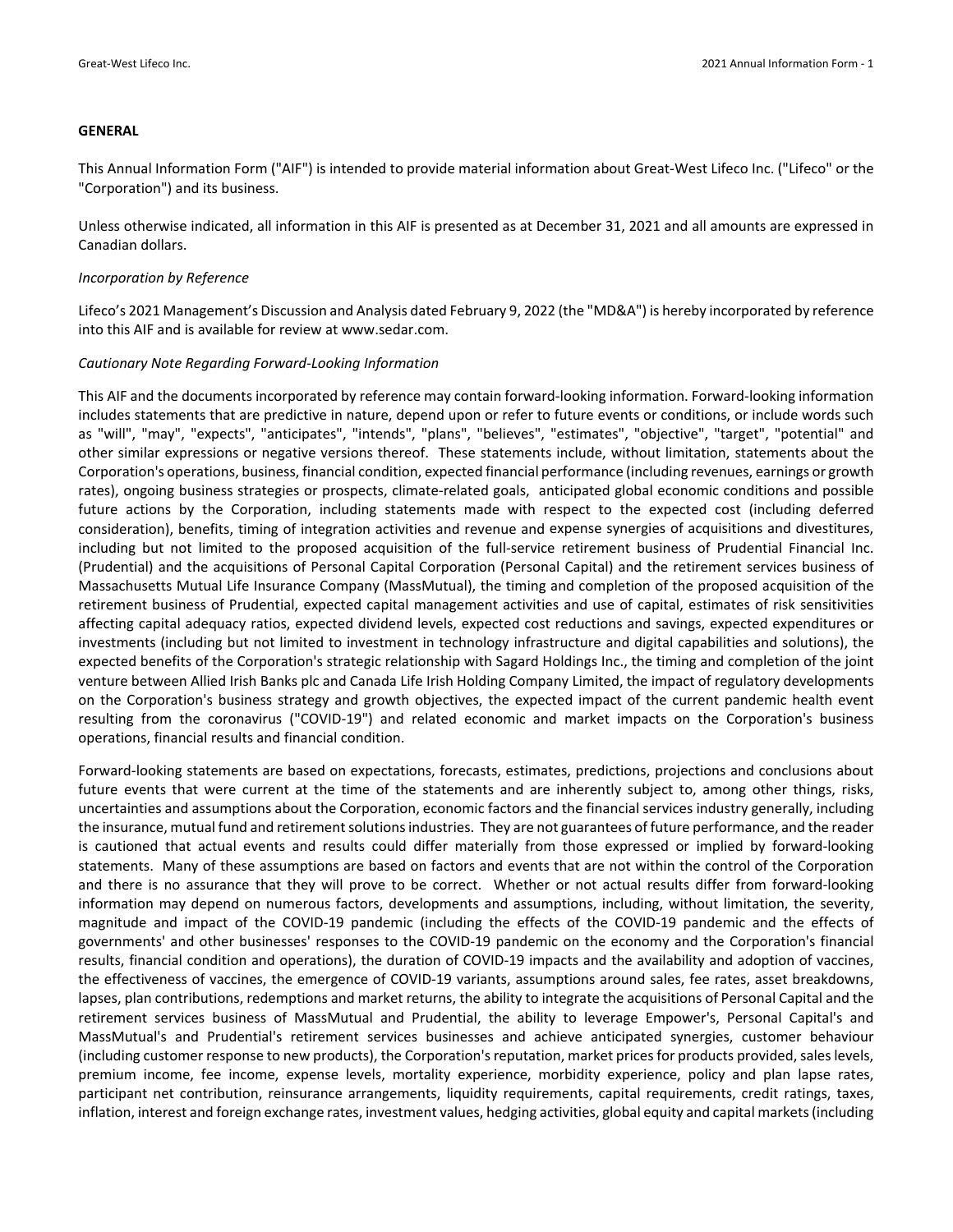continued access to equity and debt markets), industry sector and individual debt issuers' financial conditions (including developments and volatility arising from the COVID‐19 pandemic, particularly in certain industries that may comprise part of the Corporation's investment portfolio), business competition, impairments of goodwill and other intangible assets, the Corporation's ability to execute strategic plans and changes to strategic plans, technological changes, breaches or failure of information systems and security (including cyber attacks), payments required under investment products, changes in local and international laws and regulations, changes in accounting policies and the effect of applying future accounting policy changes, changes in actuarial standards, unexpected judicial or regulatory proceedings, catastrophic events, continuity and availability of personnel and third party service providers, the Corporation's ability to complete strategic transactions and integrate acquisitions, unplanned material changes to the Corporation's facilities, customer and employee relations or credit arrangements, levels of administrative and operational efficiencies, changes in trade organizations, and other general economic, political and market factors in North America and internationally. In addition, as Lifeco works to advance its climate goals, external factors outside of Lifeco's reasonable control may act as constraints on their achievement, including varying decarbonization efforts across economies, the need for thoughtful climate policies around the world, more and better data, reasonably supported methodologies, technological advancements, the evolution of consumer behaviour, the challenges of balancing interim emissions goals with an orderly and just transition, and other significant considerations such as legal and regulatory obligations.

The reader is cautioned that the foregoing list of assumptions and factors is not exhaustive, and there may be other factors, including those set out herein under "Risk Factors", and any listed in other filings with securities regulators, including factors set out under "Risk Management and Control Practices" and "Summary of Critical Accounting Estimates" in the MD&A, which, along with other filings, is available for review at www.sedar.com. The reader is also cautioned to consider these and other factors, uncertainties and potential events carefully and not to place undue reliance on forward-looking information.

Other than as specifically required by applicable law, Lifeco does not intend to update any forward-looking information whether as a result of new information, future events or otherwise.

#### *Cautionary Note Regarding Non‐International Financial Reporting Standards ("IFRS") Financial Measures and Ratios*

This AIF and the documents incorporated by reference contain some non‐GAAP financial measures and non‐GAAP ratios as defined in National Instrument 52‐112 "Non‐GAAP and Other Financial Measures Disclosure". Terms by which non‐GAAP financial measures are identified include, but are not limited to, "base earnings (loss)", "base earnings (loss) (US\$)", "core net earnings (loss)", "premiums and deposits", "assets under management" and "assets under administration". Terms by which non‐GAAP ratios are identified include, but are not limited to, "base earnings per common share (EPS)", "base return on equity (ROE)", "effective income tax rate – base earnings – common shareholders "and "effective income tax rate – base earnings – total Lifeco". Non‐GAAP financial measures and ratios are used to provide management and investors with additional measures of performance to help assess results where no comparable GAAP (IFRS) measure exists. However, non‐GAAP financial measures and ratios do not have standard meanings prescribed by GAAP (IFRS) and are not directly comparable to similar measures used by other companies. Refer to the "Non‐GAAP Financial Measures and Ratios" section in the MD&A for the appropriate reconciliations of these non‐GAAP financial measures to measures prescribed by GAAP as well as additional details on each measure and ratio, which are incorporated by reference in this AIF.

#### **CORPORATE STRUCTURE**

#### **Name, Address and Incorporation**

Lifeco was incorporated under the *Canada Business Corporations Act* on November 8, 1979 as 94972 Canada Inc. Its name was changed to Great‐West Lifeco Inc. and its capital structure was reorganized by Certificate of Amendment dated May 15, 1986. Its articles, as further amended, were restated by Restated Certificate of Incorporation dated August 7, 1997 and were subsequently amended to create Non‐Cumulative First Preferred Shares Series F, Series G, Series H, Series I, Series J, Series K, Series L, Series M, Series N, Series O, Series P, Series Q, Series R, Series S, Series T, Series U and Series Y. The registered office and principal place of business of Lifeco is located at 100 Osborne Street North, Winnipeg, Manitoba, Canada R3C 1V3.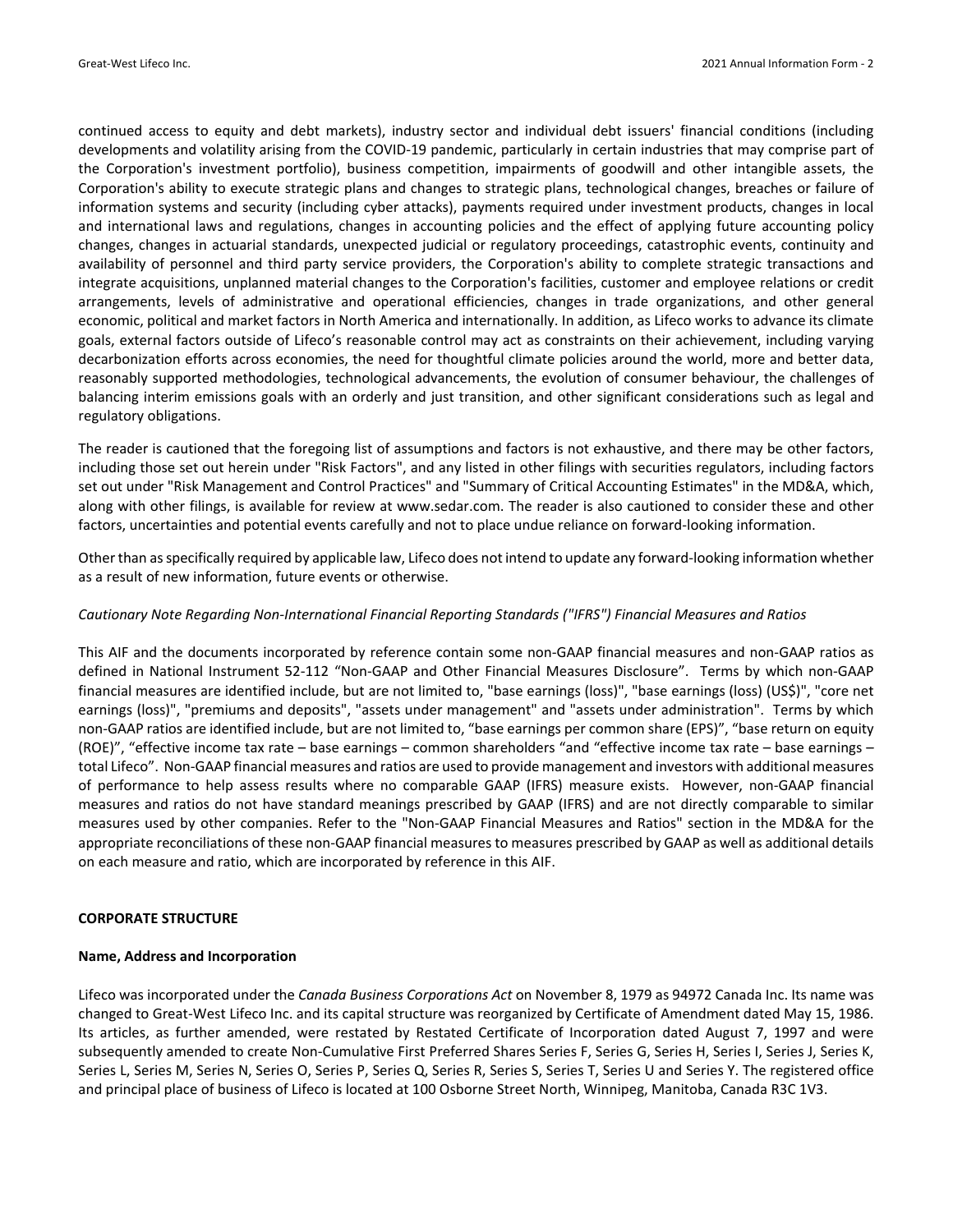#### **Intercorporate Relationships**

The following table lists certain subsidiaries of Lifeco, including direct and indirect subsidiaries, at December 31, 2021. Lifeco beneficially owns, or exercises control or direction over, 100% of the voting securities of each subsidiary listed below.

| <b>Subsidiary</b>                           | <b>Jurisdiction of Formation</b> |
|---------------------------------------------|----------------------------------|
| The Canada Life Assurance Company           | Canada                           |
| Canada Life Capital Corporation Inc.        | Canada                           |
| Canada Life International Holdings Limited  | Bermuda                          |
| The Canada Life Group (U.K.) Limited        | <b>England and Wales</b>         |
| Canada Life Limited                         | <b>England and Wales</b>         |
| Irish Life Group Limited                    | Ireland                          |
| Irish Life Assurance plc                    | Ireland                          |
| Canada Life Irish Holding Company Limited   | Ireland                          |
| The Canada Life Insurance Company of Canada | Canada                           |
| <b>GWL Realty Advisors Inc.</b>             | Canada                           |
| Quadrus Investment Services Ltd.            | Canada                           |
| Great-West Financial (Nova Scotia) Inc.     | Nova Scotia                      |
| Great-West Lifeco U.S. LLC                  | Delaware                         |
| <b>GWL&amp;A Financial Inc.</b>             | Delaware                         |
| Great-West Life & Annuity Insurance Company | Colorado                         |
| Putnam Investments, LLC                     | Delaware                         |

At December 31, 2021, Power Financial Corporation, a wholly‐owned subsidiary of Power Corporation of Canada, controlled, directly or indirectly, 70.7% of the outstanding common shares of Lifeco, representing approximately 65% of the voting rights attached to all of the outstanding voting shares of Lifeco.

#### **DESCRIPTION OF THE BUSINESS**

#### **General**

Lifeco is an international financial services holding company with interests in life insurance, health insurance, retirement and investment services, asset management and reinsurance businesses. Lifeco operates in Canada, the United States and Europe through The Canada Life Assurance Company ("Canada Life"), Great‐West Life & Annuity Insurance Company ("GWL&A", which operates primarily as "Empower"), Putnam Investments, LLC ("Putnam"), Canada Life Limited and Irish Life Group Limited ("Irish Life"). At December 31, 2021, Lifeco and its subsidiaries had approximately 28,000 employees worldwide. Lifeco currently has no other material holdings, and currently carries on no business or activities unrelated to its holdings in Canada Life, Empower, Putnam, Canada Life Limited, Irish Life and their subsidiaries. However, Lifeco is not restricted to investing in those companies, and may make other investments in the future.

Lifeco, through its operating subsidiaries, provides products and services under a number of brands, including Canada Life, Irish Life, Empower, Putnam Investments and PanAgora.

Lifeco's foreign currency denominated operating results were translated to Canadian dollars at prevailing market translation rates. Based on reported results for the twelve months ended December 31, 2021, of the \$64.4 billion of total revenue consisting of net premium income, net investment income, and fee and other income, approximately \$45.1 billion, or 70.0%, was denominated in currencies other than Canadian dollars. Similarly, \$2,007 million, or 64.2% of the \$3,128 million total net earnings attributable to shareholders, was denominated in foreign currencies. At December 31, 2021, approximately \$426.5 billion, or 67.6% of the \$630.5 billion of total general fund assets, were denominated in foreign currencies.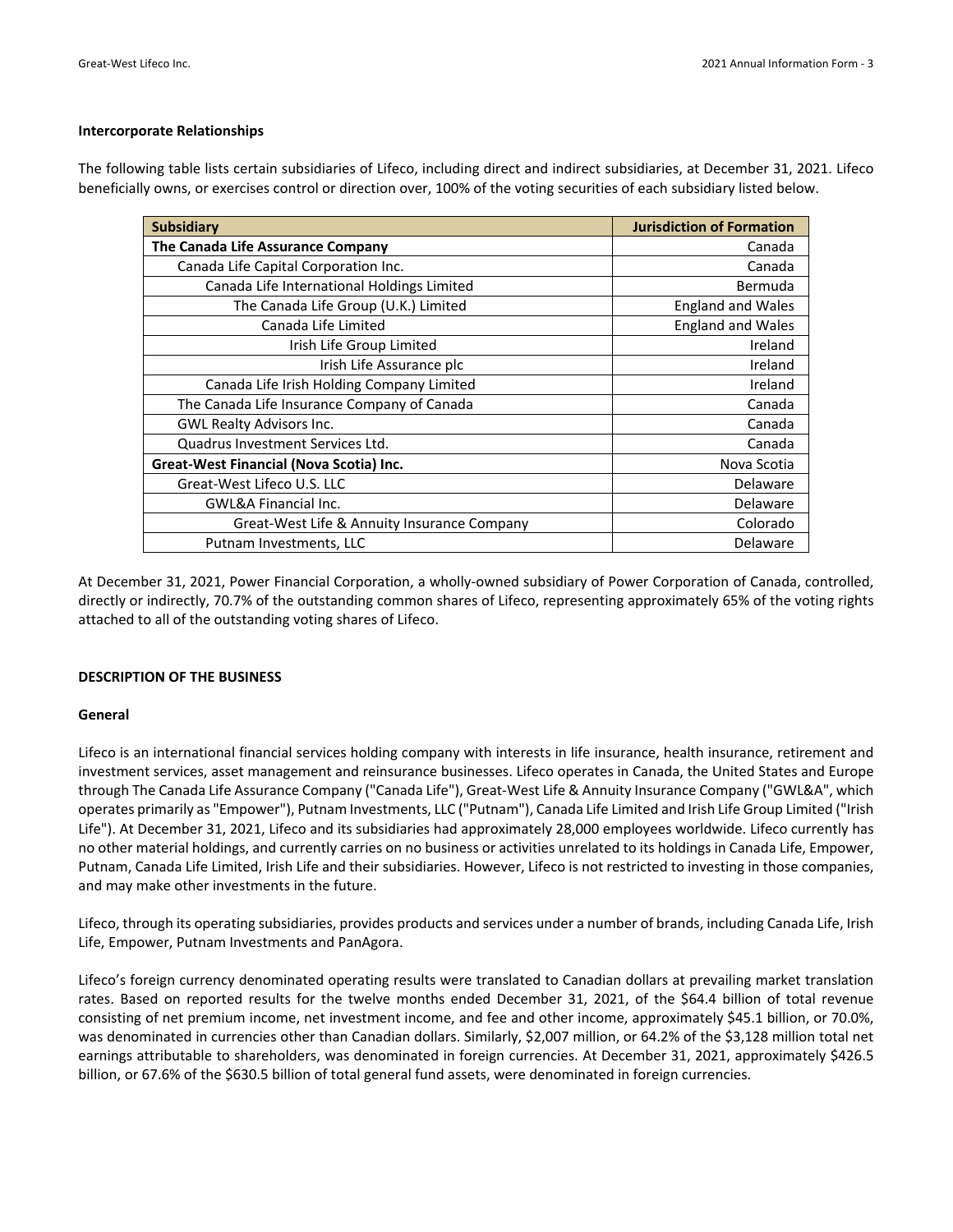#### *Canada*

In Canada, Canada Life offers a broad portfolio of financial and benefit plan solutions for individuals, families, businesses and organizations through two primary business units: Individual Customer and Group Customer. Through the Individual Customer business unit, Canada Life provides life, disability and critical illness insurance products as well as wealth savings and income products to individual customers. The products are distributed through multiple channels: Advisor Solutions, managing general agencies (MGAs) and national accounts, and Financial Horizons Group. Through the Group Customer business unit, Canada Life provides life, accidental death and dismemberment, disability, critical illness, health and dental protection, creditor insurance as well as retirement savings and income and annuity products and other specialty products to group clients in Canada. The products are distributed through an extensive network of group sales offices located across the country through brokers, consultants and financial security advisors.

#### *United States*

In the United States, Empower is a leading provider of employer‐sponsored retirement savings plans in the public/non‐profit and corporate sectors that offers employer-sponsored defined contribution plans, administrative and recordkeeping services, individual retirement accounts, fund management as well as investment and advisory services. This includes the retirement services business acquired of Massachusetts Mutual Life Insurance Company (MassMutual) acquired on December 31, 2020. Personal Capital Corporation is a hybrid wealth manager that combines a leading‐edge digital experience with personalized advice. Its products and services are marketed nationwide through its sales force, brokers, consultants, advisors, third‐party administrators and financial institutions. Putnam provides investment management services and related administrative functions and distribution services, through a broad range of investment products, including the Putnam Funds, its own family of mutual funds, which are offered to individual and institutional investors.

Empower offers employer‐sponsored defined contribution plans, enrollment services, communication materials, investment options, education services, individual retirement accounts and taxable brokerage accounts. The Great‐West Investments brand offers fund management, investment and advisory services. The Empower Institutional brand offers private label recordkeeping and administrative services for other providers of defined contribution plans. Personal Capital is a hybrid wealth manager that combines a leading‐edge digital experience with personalized advice delivered by dedicated advisors.

Putnam provides investment management services and related administrative functions and distribution services. Putnam offers a broad range of investment products, including equity, fixed income, absolute return and alternative strategies, through Putnam Funds, Putnam Exchange Traded Funds (ETF), Putnam World Trust Funds, institutional portfolios (including hedge fund and other alternative strategies), model‐based separately managed accounts (SMAs) and model portfolios. Revenue is derived from the value and composition of assets under management and performance fees as well as service and distribution fees. Accordingly, fluctuations in the financial markets, and changes in the composition of assets or accounts affect revenues and results of operations.

#### *Europe*

The Europe segment is comprised of three distinct business units serving customers in the United Kingdom (U.K.), Ireland and Germany, offering protection and wealth management products, including payout annuity products. The U.K. and Germany business units operate under the Canada Life brand and the Ireland business unit operates under the Irish Life brand.

The core products offered by the U.K. business unit are bulk and individual payout annuities, equity release mortgages, investments (including life bonds, retirement drawdown and pension), individual protection and group insurance. These products are distributed primarily through independent financial advisors and employee benefit consultants in the U.K. and Isle of Man.

The core products offered by Irish Life in Ireland are savings and investments, individual and group life insurance, health insurance and pension products. These products are distributed through independent brokers, a direct sales force and tied agent bank branches. Irish Life Health offers individual and corporate health plans, distributed through independent brokers and direct channels. Irish Life Investment Managers ("ILIM") is one of the Corporation's fund management operation in Ireland.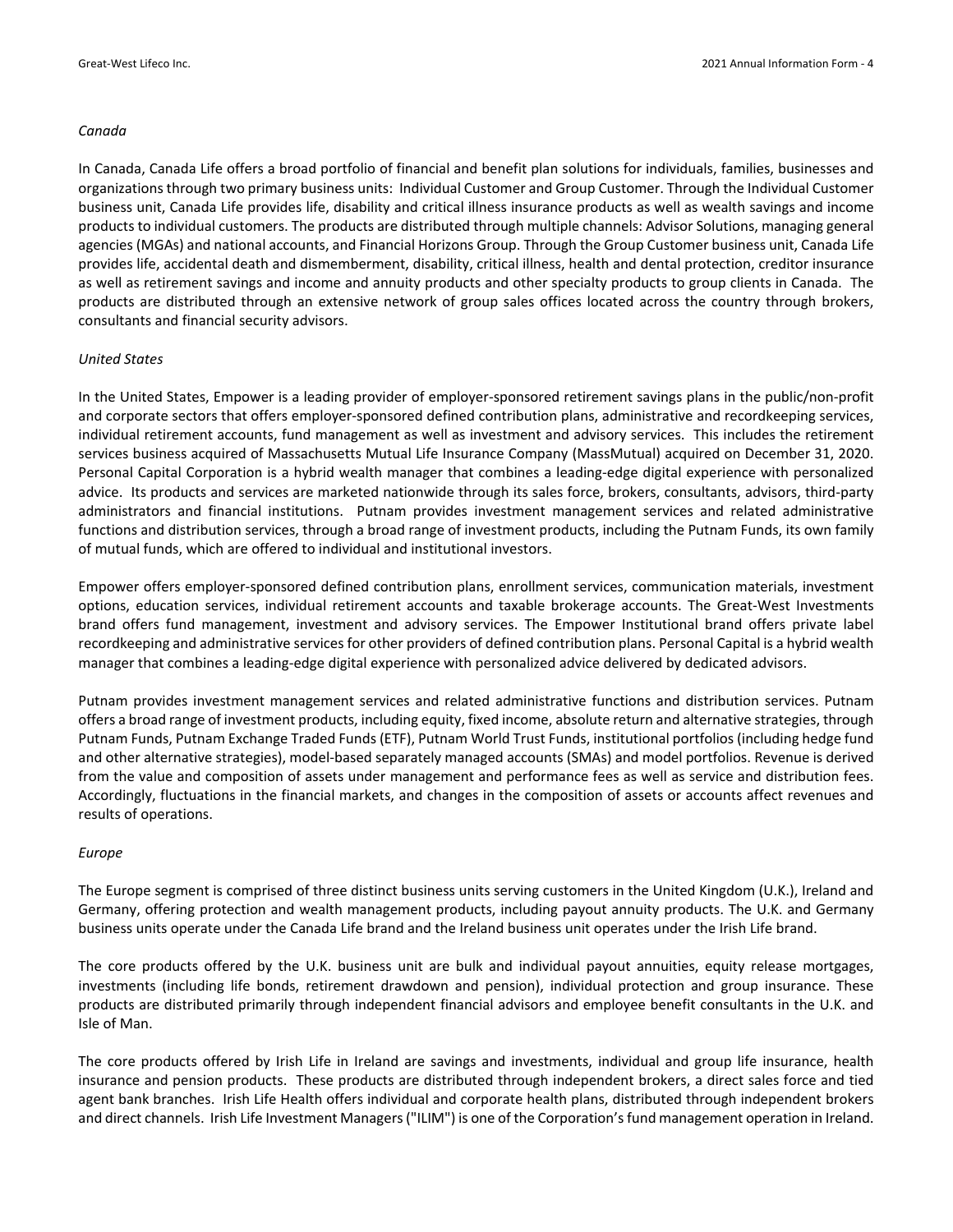In addition to managing assets on behalf of companies in the Lifeco group, ILIM also manages assets for a wide range of institutional clients including pension schemes, insurance companies, wealth managers, fiduciary managers and sovereign wealth funds across Europe and North America. Setanta Asset Management, a subsidiary of the Corporation, manages assets for third-party institutional clients and a number of companies in the Lifeco group. The Corporation also owns a number of employee benefits and wealth consultancy businesses in Ireland.

The core products offered by the Germany business unit are individual and group pensions and life insurance products. These products are distributed through independent brokers and multi‐tied tied agents.

#### *Capital and Risk Solutions*

The Capital and Risk Solutions segment includes the Reinsurance business unit, which operates primarily in the U.S., Barbados, Bermuda and Ireland. In the U.S., the reinsurance business operates through a branch of Canada Life, subsidiaries of Canada Life and a subsidiary of GWL&A. In Barbados, the reinsurance business operates primarily through a branch of Canada Life and subsidiaries of Canada Life. In Bermuda and Ireland, the reinsurance business operates through a subsidiary of Canada Life.

The Reinsurance business includes both reinsurance and retrocession business transacted directly with clients or through reinsurance brokers. As a retrocessionaire, the Corporation provides reinsurance to other reinsurers to allow those companies to manage their reinsurance risk. The product portfolio offered by the Corporation includes life, annuity/longevity, mortgage surety and property catastrophe reinsurance, provided on both a proportional and non‐proportional basis.

In addition to providing reinsurance products to third parties, Lifeco and its subsidiaries also utilize internal reinsurance transactions between companies in the Lifeco group. These transactions are undertaken to better manage insurance risks relating to retention, volatility and concentration; and to facilitate capital management for Lifeco and its subsidiaries and branch operations. These internal reinsurance transactions may produce benefits that are reflected in one or more of Lifeco and its subsidiaries' business units.

#### *Corporate*

The Lifeco Corporate segment includes operating results for activities that are not specifically associated with other business units.

Additional information regarding Lifeco's business is included in the MD&A.

#### **RISK FACTORS**

There are certain risks inherent in an investment in the securities of Lifeco which investors should carefully consider before investing in the securities of Lifeco. As a large international financial services holding company operating in a complex industry, Lifeco encounters a variety of risks. Lifeco's MD&A provides a description of some of the significant risks that could affect Lifeco's business, reputation, financial condition or results and Lifeco's risk management and oversight processes. The risks described in the MD&A and in this AIF do not include all possible risks and there may be other risks of which Lifeco is not currently aware. These risks have been grouped into the following categories:

- 1. Market and Liquidity Risk
- 2. Credit Risk
- 3. Insurance Risk
- 4. Operational Risk
- 5. Conduct Risk
- 6. Strategic Risk

These risks may occur independently or in combinations, and may occur simultaneously or in an environment where one or more risks evolve rapidly. It should be noted that risks included in the fourth, fifth and sixth categories, such as legal, regulatory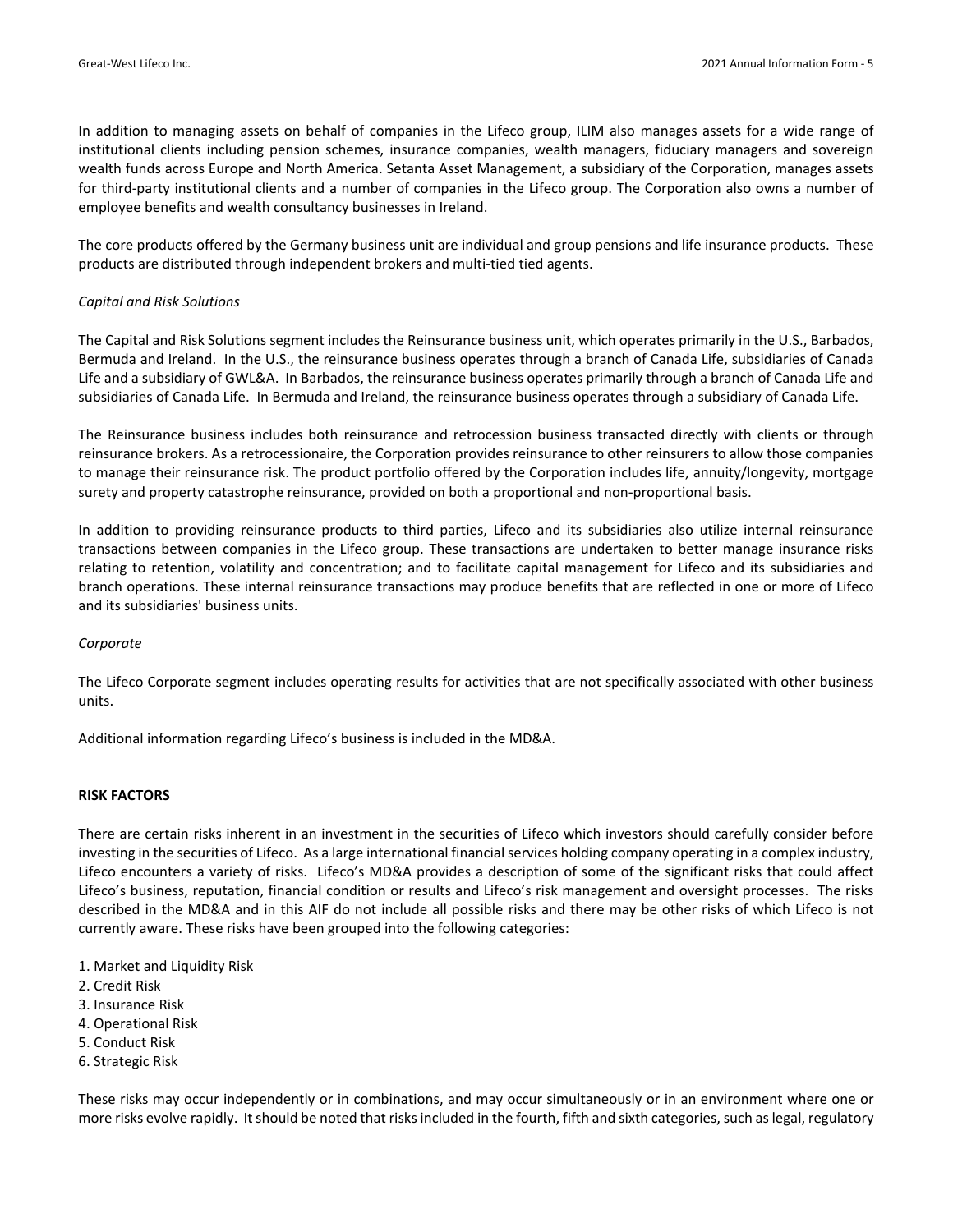or reputational risks, may still represent serious risks notwithstanding the expectation that they may be less likely to be realized or may be of a lesser magnitude.

Additional information regarding our risk factors is included in the MD&A under the heading Risk Management and Control Practices.

Lifeco's approach to risk management is guided by an integrated Enterprise Risk Management Framework. Each of the five components of that Framework: Risk Culture, Risk Governance, Risk Appetite, Risk Processes and Risk Infrastructure & policies are described in Lifeco's MD&A. Management of risks, including but not limited to operational, conduct, strategic, legal, regulatory, and financial risks, requires, among other things, policies and procedures to measure, monitor, manage, identify, assess and respond to risks and events.

### Our risk management policies and procedures may not be fully effective, which may leave us exposed to risks that could *negatively affect our business, results, financial condition or reputation*

Lifeco's risk management policies and procedures may not be fully effective and may leave us exposed to unidentified and unanticipated risks. Lifeco may also be subject to disruptions of its operating systems or its ability to conduct business from events that are wholly or partially beyond its control such as a natural catastrophe, act of terrorism, pandemic, or electrical/telecommunications outage.

## The COVID-19 pandemic has affected and may continue to affect our results of operations and financial condition, including *through the exacerbation of other risks that we are subject to*

The near and long‐term implications and consequences of the ongoing COVID‐19 pandemic raise several unique challenges that may affect Lifeco's business strategy. Unprecedented disruptions to daily life, businesses, supply chains, and to economic growth continue to create challenges to our business ecosystem, elevating risks to meeting objectives. Many factors remain unknown or in flux, such as the severity, depth and length of the pandemic, the deployment and efficacy of vaccines, vaccine hesitancy, the emergence of new variants and the broader financial impacts of monetary accommodation and fiscal stimulus and the broader societal impacts. This uncertainty and the cross-accumulation of risks require that Lifeco maintain its resilience and flexibility in order to manage the impacts of the pandemic.

The global pandemic is elevating disruption themes, amplifying existing financial, nonfinancial, and strategic risks, introducing new uncertainties, and highlighting interdependencies and accentuating risk correlations.

Adverse changes and developments affecting the global economy, including significant global economic and supply chain disruptions, increased market volatility, and credit downgrades and defaults (individually and in the aggregate), have had and may continue to have negative effects on our overall investment portfolio. Global equity markets have recovered from the material and rapid declines in 2020; however, markets continue to experience significant volatility. Government and central banks have reacted with significant monetary and fiscal interventions designed to stabilize economic conditions. The duration and efficacy of these government and central bank interventions is unknown at this time. Inflationary pressures remain elevated, with consumer price indices reaching levels not seen in decades. While the impacts of inflation risk on a stand‐alone basis are modest, rising prices present a headwind to economic recovery, and prolonged and elevated inflation presents broader challenges. Central bank policies to combat inflation may also present significant challenges that could lead to market disruptions, and increased costs of deficit financing and corporate defaults. A sharp rise in interest rates may result in increased lapse risk in some of our products, together with second order impacts on equity prices.

The Corporation depends on access to capital markets and other financing sources, and access to these funding sources may become restricted or unavailable, and the terms on which additional financing is available may be adversely affected or limited, if the COVID-19 crisis continues to impair the global economy. Furthermore, market disruptions and uncertainty may negatively affect Lifeco's credit ratings or its ability to generate or access liquidity required to operate Lifeco's business and meet its obligations, including to pay interest on its debt, discharge or refinance its maturing debt obligations, meet capital needs of our subsidiaries, and to satisfy our regulatory capital and liquidity ratios.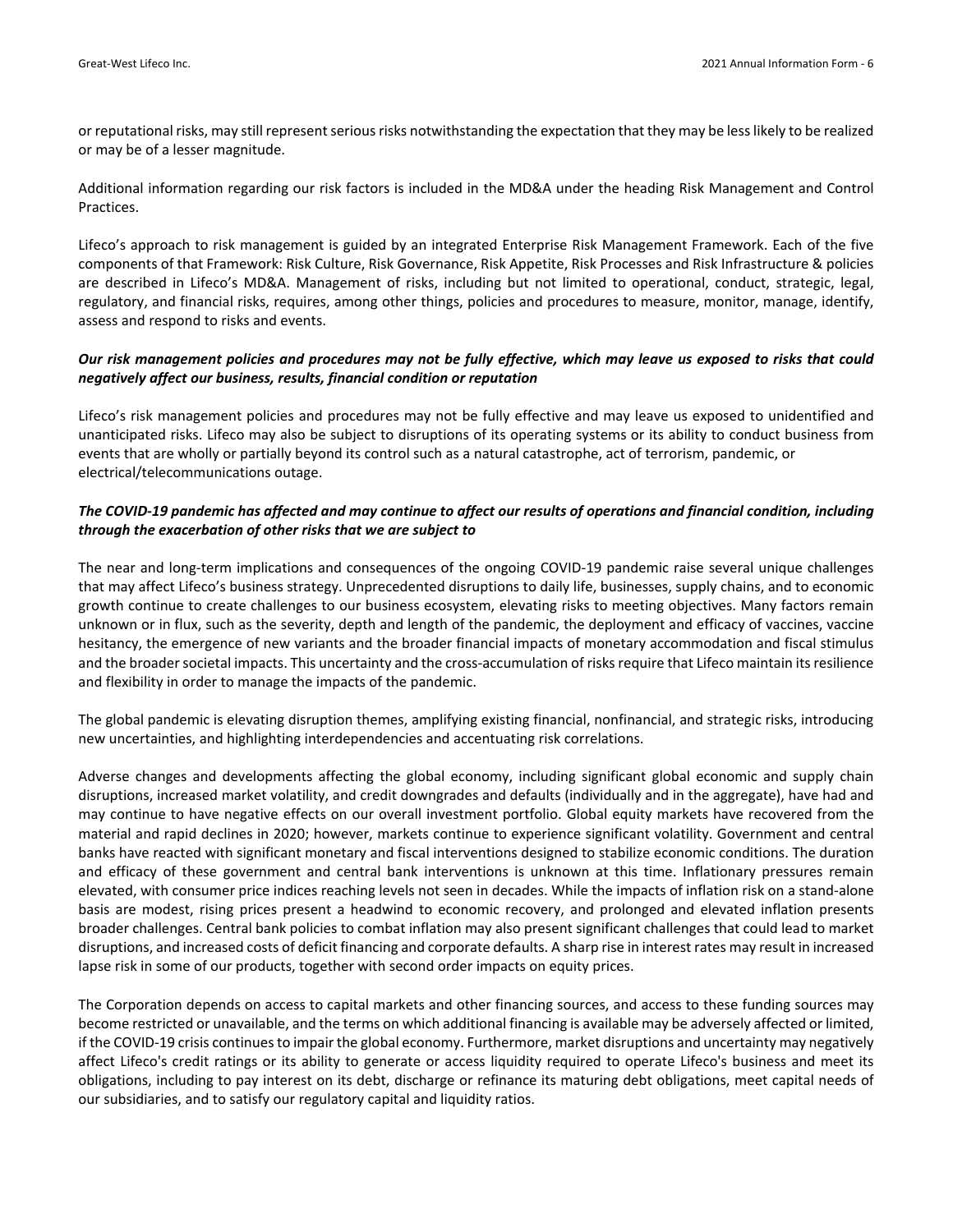Within our investment portfolio, we have exposure to certain segments of the economy. Lifeco's real estate holdings expose Lifeco to negative impacts from increased vacancies, lease renegotiations or defaults and property price declines, while the Corporation's mortgage holdings expose the Corporation to negative impacts from the deferral of mortgage payments, renegotiated commercial mortgage loans or outright mortgage defaults. In addition, through the Lifeco's investment portfolio, Lifeco has exposures to certain industries negatively impacted by the COVID-19 pandemic, such as transportation and retail. Market volatility may also create dislocations or decreases in observable market activity or availability of information used in the valuation of Lifeco's assets and liabilities, which could have a negative impact on the estimates and assumptions used to run Lifeco's business.

As a holding company, Lifeco depends on dividends, distributions and other payments from its subsidiaries for its liquidity needs. Lifeco's operating subsidiaries are subject to regulation in a number of jurisdictions. The requirements imposed by the regulators in any jurisdiction may change from time to time, and thereby impact the ability of the operating subsidiaries to pay dividends to Lifeco. Dividends and distributions of capital to shareholders of banks and insurers have been an area of focus during the pandemic and several prudential regulators have at times provided specific guidance restricting increases in, or in some cases restricting the payment of, dividends and other shareholder distributions. Future restrictions on dividends or distributions could impair the ability of subsidiaries to provide liquidity to Lifeco.

The Corporation expects COVID‐19 to drive elevated levels of mortality. Mortality exposure arises primarily in Individual Life, Group Life and Traditional Life Reinsurance business with the majority of the exposure in the working age population. There is an offsetting exposure in longevity, primarily through the Europe annuity business, which has greater concentration at older ages. Given the age profile of COVID‐19, it is anticipated that mortality losses on life insurance business will be significantly offset by mortality gains on annuity business; however, with higher COVID‐19 mortality on US lives relative to other Lifeco regions, combined with Lifeco's offsetting longevity exposure being skewed to Europe, there is risk of reduced portfolio diversification benefits across mortality and longevity. A pandemic with a different age profile (e.g., a younger age profile) could result in higher mortality claims, reductions in earnings and capital, and the risk of having to liquidate assets before maturity in order to pay the excess claims. COVID‐19 could also result in increased morbidity risk due to the potential for increase in incidence and length of disability claims. The impact of the pandemic on mortality, longevity, disability and other claims experience in future periods remains uncertain and may differ by region and business line.

Increased economic uncertainty and unemployment resulting from the spread of COVID‐19 may reduce the demand for our products or result in policyholders seeking sources of liquidity such as policy loans and withdrawals at rates greater than expected. Unexpected policyholder behaviour could have an adverse effect on Lifeco's business that could be material.

Lifeco's and its subsidiaries' employees, sales associates, brokers and distribution partners, as well as the workforce of vendors, services providers and counterparties with which Lifeco and its subsidiaries do business, may also be adversely affected by the COVID‐19 pandemic or efforts to mitigate the pandemic, including government‐mandated restrictions and vaccinations, requests or orders for employees to work remotely, and other physical distancing measures. Certain pre‐existing operational risks may be exacerbated, notably with respect to potential phishing or other cybersecurity-related attacks, privacy risk incidents, fraud, increased reliance on technology, operational resilience and risks related to the operations and resiliency of Company vendors, third‐party suppliers and counterparties.

In addition, we could experience other potential impacts as a result of COVID‐19, including, but not limited to, potential impairment charges to the carrying amounts of goodwill and deferred tax assets. Further, new and potentially unforeseen risks beyond those described above may arise as a result of the COVID‐19 crisis and the actions taken by governmental and regulatory authorities to mitigate its impact. Even after the crisis subsides, it is possible that Canada, the U.S., Europe and other major economies will experience a prolonged recession, in which event our businesses, results of operations and financial condition could be materially and adversely affected.

Lifeco is monitoring the situation closely, including carrying out stress and scenario testing, and has implemented processes for the continuation of operations and to support the well‐being of customers, employees and broader communities. The risks associated with the COVID‐19 pandemic (financial, operational, strategic, regulatory and other risks) are being managed within Lifeco's existing risk management framework.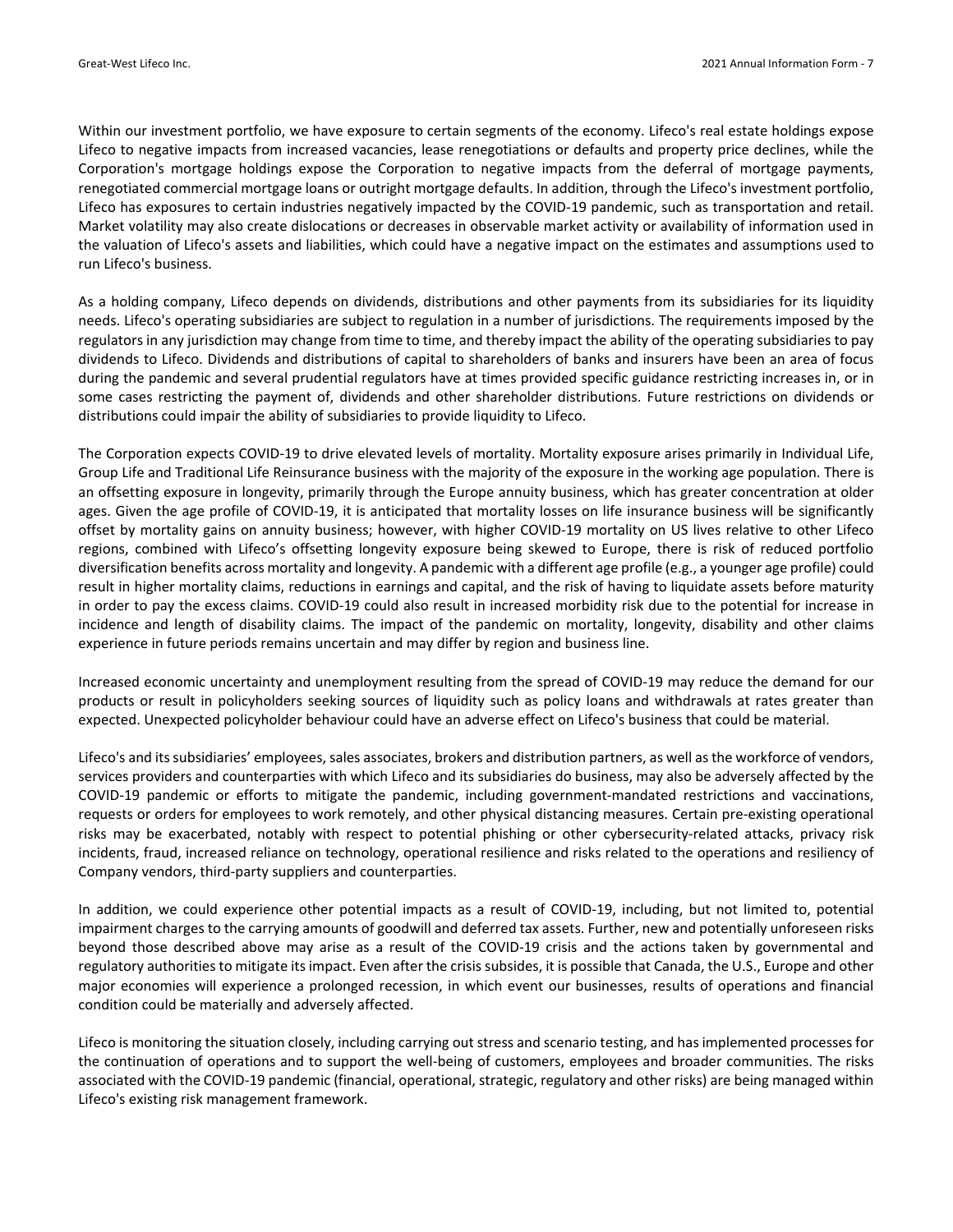See "COVID‐19 Pandemic Impacts" in the MD&A for further discussion of the impact of the COVID‐19 pandemic on Lifeco.

#### **1. MARKET AND LIQUIDITY RISK**

Market risk is the risk of loss resulting from potential changes in market rates and prices in various markets such as for interest rates, real estate, currency, common shares and commodities. Exposure to this risk results from business activities including investment transactions which create on‐balance and off‐balance sheet positions. Liquidity risk is the risk that Lifeco will be unable to generate the necessary funds to meet its obligations as they come due, including off‐balance sheet commitments and obligations.

#### *Interest rate fluctuations may materially adversely affect our business, results and financial position*

Interest rate risk is the risk of loss resulting from the effect of the volatility and uncertainty of future interest rates on asset cash flows relative to liability cash flows and on assets backing surplus. This also includes changes in the amount and timing of cash flows related to asset and liability optionality, including interest rate guarantees and book value surrender benefits in the liabilities. During periods of prolonged low interest rates, investment earnings may be lower because the interest earned on new fixed income investments will likely have declined with the market interest rates. Also, early repayment on certain investments held such as mortgage‐backed securities, asset‐backed securities, and callable bonds, may occur and proceeds reinvested at lower yields, which will reduce investment margins. Accordingly, periods of prolonged low interest rates may adversely affect Lifeco's operating results and financial condition. On the other hand, a sharp rise in interest rates may result in increased lapse risk (driven by changes in policyholder behaviour) in some of our products, together with potential second order impacts on equity prices.

#### Volatility in equity or real estate markets may materially adversely impact our business, results and financial position

Equity risk isthe risk of loss resulting from the sensitivity of the value of assets, liabilities, financial instruments and fee revenue to changes in the level or in the volatility of market prices of common shares and real estate. This includes the equity risk associated with Lifeco's general fund assets, general fund equity supporting insurance contract liabilities, and investments on account of segregated fund policyholders. Lifeco's principal exposure to equity risk arises from segregated funds and fee income associated with Lifeco's assets under management. Through its subsidiaries Lifeco offers segregated funds and variable annuitiesthat provide guaranteed minimum death benefits, lifetime guaranteed minimum withdrawal benefits and guaranteed minimum accumulation on maturity benefits. In addition, Lifeco's subsidiaries have a closed portfolio of guaranteed minimum income benefits that they have reinsured from other U.S. and Canadian life insurance and reinsurance companies. The amount of reserves related to these benefits is based on their fair value and is affected by changes in equity markets, interest rates and volatility. Accordingly, strong equity markets, increases in interest rates and decreases in volatility will generally decrease the fair value of the liabilities underlying the benefits. Conversely, a decrease in the equity markets along with a decrease in interest rates and an increase in volatility will generally result in an increase in the fair value of the liabilities underlying the benefits, which has the effect of increasing the amount of reserves that Lifeco's subsidiaries must carry. Such an increase in reserves would result in a charge to Lifeco's earnings in the quarter in which reserves were increased and could materially adversely impact Lifeco's financial results.

Lifeco, through its subsidiaries, is exposed to real estate directly, though the ownership of real estate investments, and indirectly, through fixed income investments secured by real estate. Real estate risk may arise from external market conditions, inadequate property analysis, inadequate insurance coverage, inappropriate real estate appraisals or from environmental risk exposures. Mortgage loans, which are principally collateralized by commercial and residential properties, face default risk. An increase in the default rate of mortgage loan investments or fluctuations in their performance could have an adverse effect on Lifeco's business, results of operations and financial condition that could be material. Any geographic or property type concentration of mortgage loans may have adverse effects on Lifeco's investment portfolio and consequently on its results of operations or financial condition. Events or developments that have a negative effect on any particular geographic region or sector may have a greater adverse effect on the investment portfolio to the extent that the portfolio is concentrated. The ability to sell related assets may be limited if other market participants are seeking to sell at the same time. In addition, with respect to asset-backed securities ultimately collateralized by real estate, a rise in home prices and an increased availability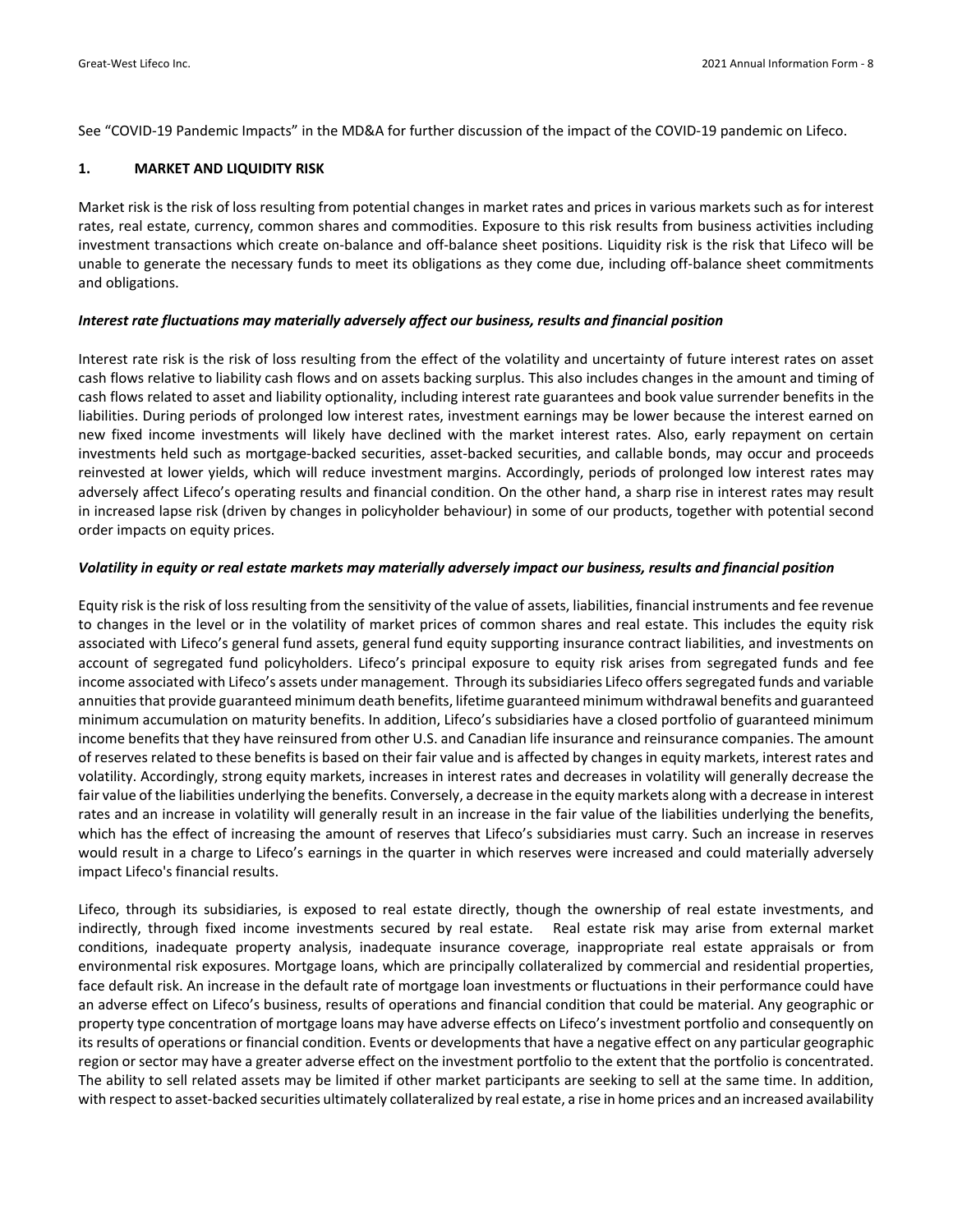of housing‐related credit could combine to increase expected or actual prepayment speeds, which would likely lower the valuations of these mortgage loan investments.

#### *Foreign exchange fluctuations may adversely impact our financial results*

Foreign exchange risk is the risk of loss resulting from changes in currency exchange rates against the reporting currency. Lifeco's financial results are reported in Canadian dollars. Lifeco has exposures to the U.S. dollar resulting from the operations of Empower, Putnam and our Reinsurance operations within the Capital and Risk Solutions segment in the United States; and to the British pound and the euro resulting from operations of business units within the Capital and Risk Solutions and Europe segments operating in the U.K., the Isle of Man, Ireland and Germany. In addition, the Capital and Risk Solutions segment may engage in business that exposes Lifeco to fluctuations in other foreign currencies. As a result, Lifeco's revenue, expenses and income denominated in currencies other than the Canadian dollar are subject to fluctuations due to the movement of the Canadian dollar against these currencies. Such fluctuations affect Lifeco's financial results and financial condition.

#### *External financing may be required if available internal sources of liquidity are insufficient*

While Lifeco monitors its liquidity on a regular basis, it may need to seek external financing if available internal levels of liquidity or capital are insufficient. Liquidity demands include but are not limited to the payment of policyholder benefits, collateral posting as required under agreements with counterparties, the payment of operating expenses and taxes and the servicing of debt. Capital demands could result from the growth of new business, a change in investment strategy, an investment in systems or other infrastructure, a deterioration of capital arising from financial losses or a severe stress. Lifeco's access to capital and cost of capital will depend on a variety of factors such as market conditions, the general availability of credit in financial markets, the overall availability of credit to the financial services industry, the volume of trading activities in financial markets, Lifeco's credit ratings and credit capacity, and the perception of customers or lenders of Lifeco's long or short term financial strength. If Lifeco is unable to secure external financing to meet a liquidity shortfall, it may be required to sell assets or reinsure liabilities, make changes to its investment strategy, or discontinue the use of certain derivatives, which could have an adverse effect on Lifeco's financial condition.

#### **2. CREDIT RISK**

Credit risk is the risk of loss resulting from an obligor's potential inability or unwillingness to fully meet its contractual obligations. Exposure to credit risk occurs any time funds are extended, committed or invested through actual or implied contractual arrangements. Components of credit risk include loan loss/principal risk, pre‐settlement/replacement risk and settlement risk. Obligors include issuers, debtors, borrowers, brokers, policyholders, reinsurers, derivative counterparties and guarantors.

## Ratings downgrades and/or increased default rates on our investment portfolios may adversely affect our results and *financial position*

The occurrence of a major economic downturn, widening credit risk spreads, acts of corporate malfeasance or other events that adversely affect the issuers or guarantors of securities or the underlying collateral of structured securities could cause the estimated fair value of Lifeco's bond portfolio to decline and/or cause the default rate of the bonds in its investment portfolio to increase, which could cause a corresponding decrease to earnings. A ratings downgrade affecting issuers or guarantors of particular securities, or similar trends that could worsen the credit quality of issuers of securities in Lifeco's investment portfolio, could also have a similar effect on earnings. With economic uncertainty, credit quality of issuers or guarantors could be adversely affected. Similarly, a ratings downgrade affecting a security Lifeco holds could indicate the credit quality of that security has deteriorated and could increase the capital Lifeco's subsidiaries must hold to support that security to maintain regulatory capital ratios and cause them to increase reserves.

## **3. INSURANCE RISK**

Insurance risk is the risk of loss resulting from adverse changes in experience associated with contractual promises and obligations arising from insurance contracts. Insurance risk includes uncertainties around the ultimate amount of net cash flows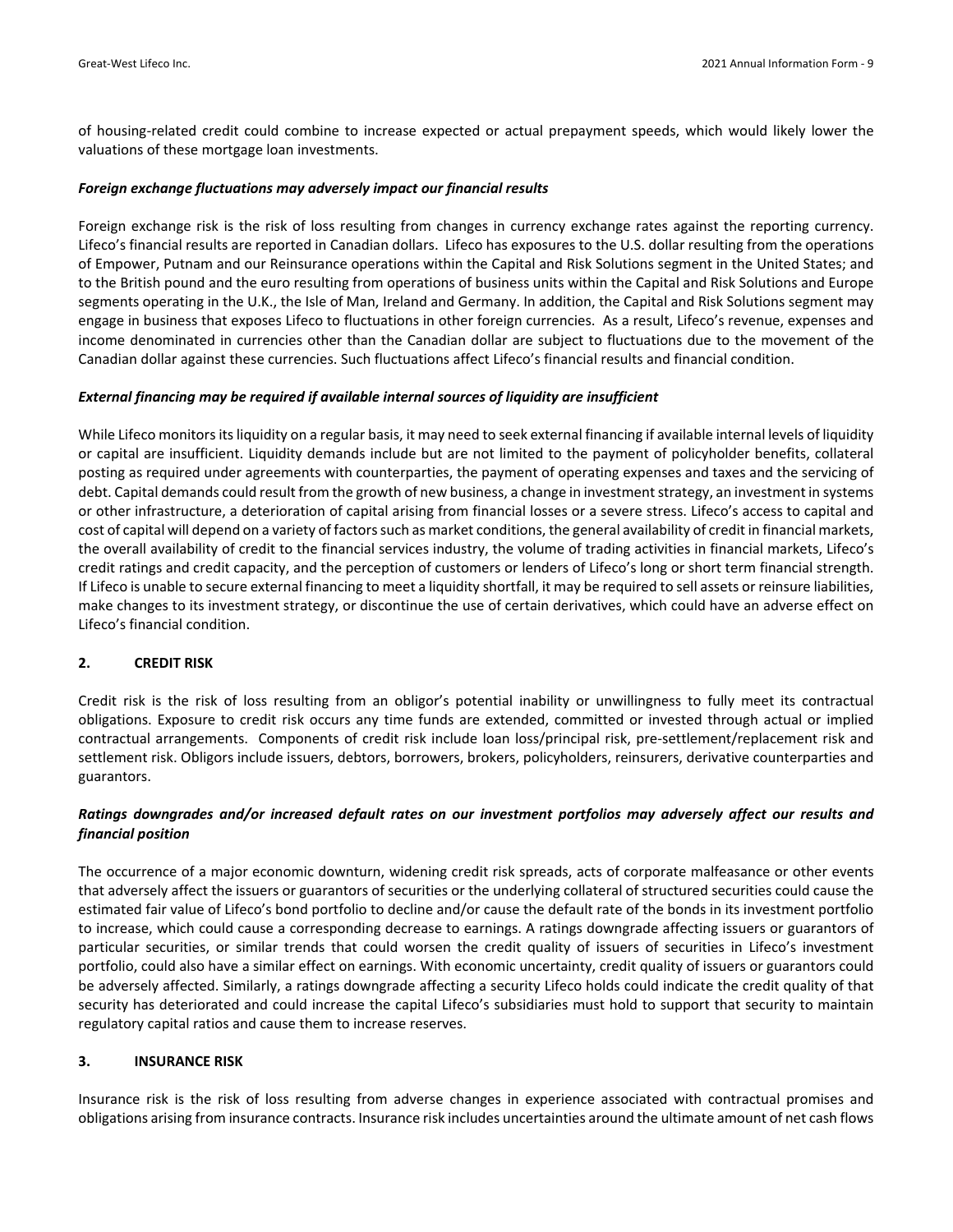(premiums, commissions, claims, payouts and related settlement expenses), the timing of the receipt and payment of these cash flows, as well as the impact of policyholder behaviour (e.g., lapses).

Lifeco identifies six broad categories of insurance risk, which may contribute to financial losses: mortality risk, morbidity risk, longevity risk, policyholder behaviour risk, expense risk and property catastrophe risk. Mortality risk, morbidity risk and longevity risk are core business risks and the exchange of these risks into value is a core business activity.

### Differences between our pricing assumptions and actual mortality/morbidity rates may negatively affect our operations and *financial position*

Mortality risk is the risk of loss resulting from adverse changes in the level, trend, or volatility of mortality rates, where an increase in the mortality rate leads to an increase in the value of insurance contract liabilities. Morbidity risk is the risk of loss resulting from adverse changes in the level, trend, or volatility of disability, health, dental, critical illness and other sickness rates, where an increase in the incidence rate or a decrease in the disability recovery rate leads to an increase in the value of insurance contract liabilities.

The long‐term profitability of insurance products depends upon how actual mortality rates, and to a lesser extent actual morbidity rates, compare to pricing assumptions. Deviations from assumptions related to mortality and morbidity risk could adversely affect Lifeco's results of operations and financial condition. The COVID‐19 pandemic increases the likelihood that mortality or morbidity levels may be higher than expected. There is a risk that the Corporation will mis‐estimate the level of mortality or morbidity, or write business which generates worse mortality and morbidity experience than expected. Mortality and morbidity risk can arise in the normal course of business through random fluctuation in realized experience, through catastrophes (pandemic), or in association with other risk factors.

Current legislation in Canada restricts insurers from requiring customers to take or release the results of genetic tests. Similar legislation or industry guidance exists or may be enacted in other jurisdictions. If customers have accessto the results of genetic tests and we do not, this creates asymmetry of information between insureds and insurers, which could adversely impact mortality and morbidity experience and policyholder behaviour. This asymmetry of information may increase as genetic testing advances and becomes more accessible, giving rise to better diagnoses of conditions where treatments are expensive or non‐ existent. The asymmetry of information may lead to increased anti-selection in new business underwriting.

## Differences between our pricing assumptions and actual life expectancy rates may negatively affect our operations and *financial position*

Longevity risk is the risk of loss resulting from adverse changes in the level, trend, or volatility of mortality rates, where a decrease in the mortality rate leads to an increase in the value of insurance contract liabilities. Annuities and some segregated fund products with guaranteed minimum withdrawal benefits are priced and valued to reflect the life expectancy of the annuitant. There is a risk that annuitants could live longer than was estimated by the Corporation, which would increase the value of the associated insurance contract liabilities.

The long‐term profitability of annuity products depends upon how actual longevity rates compare to pricing assumptions. Deviations from assumptions related to longevity could adversely affect Lifeco's results of operations and financial condition.

Inaccurate forecasting of an insured's life expectancy could result from, among other things: (i) advances in medical treatment (e.g., new cancer treatments) resulting in improved life expectancy; (ii) inaccurate diagnosis or prognosis; (iii) changes to life style habits or the individual's ability to fight disease; (iv) reliance on outdated or incomplete age or health information about the insured, or on information that is inaccurate (whether or not due to fraud or misrepresentation by the insured); or (v) improper or flawed methodology or assumptions in terms of modeling or crediting of medical conditions..

#### *Customer behaviour may result in lower product sales and decreased profitability*

Policyholder behaviour risk is the risk of loss resulting from adverse changes in the level or volatility of the rates of policy lapses (to the extent that higher costs are incurred in early contract years), terminations, renewals, surrenders, or exercise of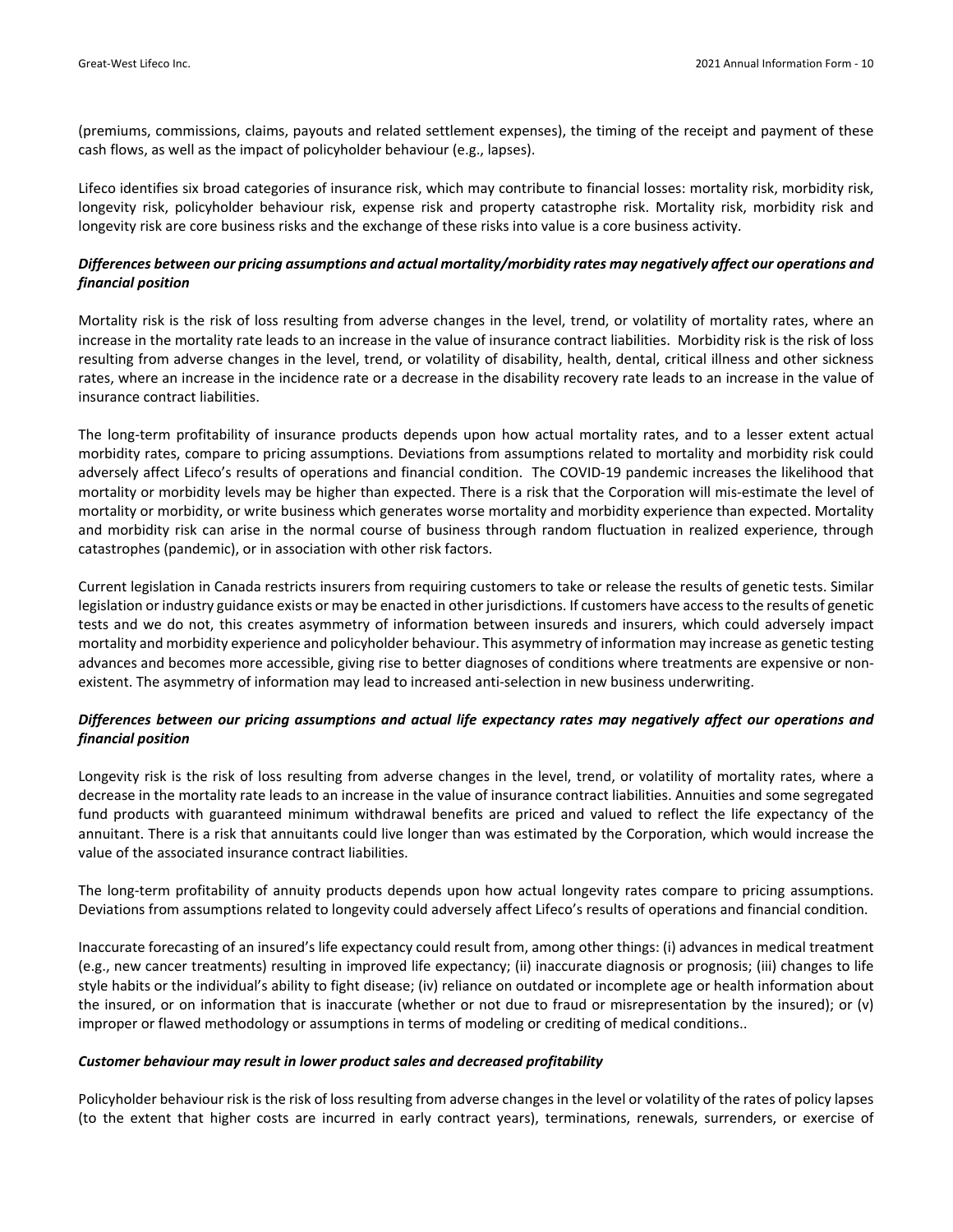embedded policy options. Many products are priced and valued to reflect the expected duration of contracts and the exercising of options embedded in those contracts. There is a risk that contracts may be terminated earlier or later than assumed in pricing and plan design. To the extent that higher costs are incurred in early contract years, there is a risk that contracts are terminated before higher early expenses can be recovered. Conversely, on certain long-term level premium products where costs increase by age, there is a risk that contracts are terminated later than assumed.

Current and future legislation may restrict insurers from requiring customers to take or release the results of genetic tests. There may also be an impact on policy lapse rates where adverse genetic testing results may motivate insureds to retain their policies resulting in claims payouts that differ from those assumed in the pricing and valuation of products, as well as increased insurance rates which may result in loss of new and existing customers.

#### *Increased or higher than expected expenses may reduce our profitability*

Expense risk is the risk of loss resulting from adverse variability of expenses incurred with fee-for-service business or in servicing and maintaining insurance, savings or reinsurance contracts, including direct expenses and allocations of overhead costs. This risk can arise from general economic conditions, unexpected increases in inflation, slower than anticipated growth, or reduction in productivity leading to increasesin unit expenses. Expense risk occursin products where we cannot or will not passincreased costs onto the client and will manifest itself in the form of a liability increase or a reduction in expected future profits.

#### *Catastrophic events could cause volatility in our financial results*

Property catastrophe risk is the risk of loss resulting from adverse changes in property damage experience and is mainly related to extreme or catastrophic events.

The reinsurance operations of Lifeco's subsidiaries are exposed to the risk of extreme or catastrophic events including, but not necessarily limited to tornadoes, hurricanes, earthquakes, tsunamis, and acts of terrorism. The extent of losses from a catastrophe is a function of both the total amount of insured exposure in the area affected by the event and the severity of the event. Certain events such as earthquakes, tsunamis, hurricanes and man‐made catastrophes could cause substantial damage in larger areas, especially those that are heavily populated. Claims resulting from natural or man-made catastrophic events could cause volatility in Lifeco's financial results for any fiscal quarter or year and could reduce Lifeco's profitability and have an adverse effect on our results of operations.

## **4. OPERATIONAL RISK**

Operational risk is the risk of loss resulting from potential problems relating to internal processes, people and systems or from external events. Exposure to operational risk results from either normal day-to-day operations or a specific unanticipated event and can have material financial and/or reputational consequences.

#### *Adverse litigation, regulatory action or publicity could damage our business and create losses*

Legal and regulatory risk is the risk of loss resulting from non-compliance with specific local or international rules, laws, regulations, or prescribed practices, as well as civil or criminal litigation affecting Lifeco or its subsidiaries. As a multi‐national company, Lifeco and certain of its subsidiaries are subject to extensive legal and regulatory requirements in Canada, the U.S., the U.K., Ireland, Germany and other jurisdictions. These requirements cover most aspects of Lifeco's operations including capital adequacy, privacy, liquidity and solvency, investments, the sale and marketing of insurance and wealth products, the business conduct of insurers, asset managers and investment advisors as well as reinsurance processes. Material changes in the legal or regulatory framework or the failure to comply with legal and regulatory requirements could have an adverse effect on Lifeco that could be material. An increase in the pace of regulatory change could lead to increased operational costs to implement changes and ensure ongoing compliance.

Insurance and securities regulators in multiple jurisdictions regularly re‐examine existing laws and regulations applicable to financial and retirement services providers, insurance companies, investment advisors, broker-dealers and their products and distribution methods. Compliance with applicable laws and regulations can be time and resource intensive, and changes in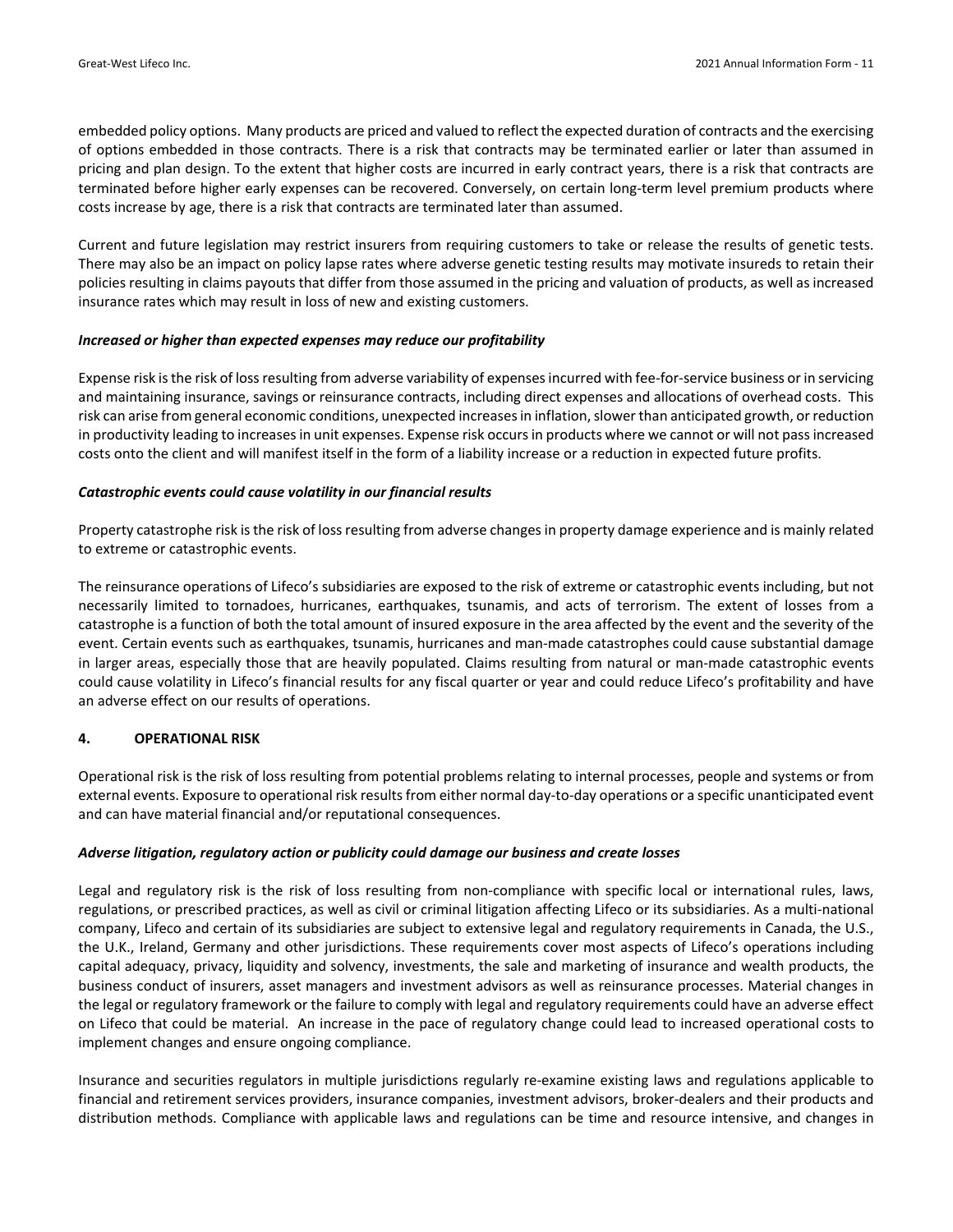these laws and regulations or in the interpretation or enforcement thereof, may materially increase direct and indirect compliance costs and other expenses of doing business, thus having an adverse effect on Lifeco's results of operations and financial condition. Future regulatory capital, actuarial and accounting changes, including changes with a retroactive impact, could have an adverse effect on Lifeco's consolidated financial condition, results of operations and regulatory capital both upon implementation and going forward. In addition, such changes could have an adverse effect on Lifeco's position relative to that of other Canadian and international financial institutions with which we compete for business and capital. Failure to comply with applicable laws or regulations could result in financial penalties or sanctions, and damage our reputation.

Ongoing regulatory developments in multiple jurisdictions can result in significant levels of complexity in Lifeco's products and in the systems and processes used to run Lifeco's business. This complex regulatory framework may restrict innovation and/or affect customer and advisor experiences, may require Lifeco to modify its business practices, to adopt new systems, or to upgrade existing systems, each at significant expense, and may lead to the increased difficulty in executing Lifeco's business strategies. In addition, there is a risk that tax legislation, administrative guidance or legislative developments could lessen or eliminate some of the benefits currently available to Lifeco's insurance subsidiaries or their policyholders. This risk could result in lower product sales or increased lapses of policies, and could negatively impact Lifeco's future results of operations and financial position.

From time to time, regulators raise issues during examinations or audits of Lifeco's insurance subsidiaries that could have a negative impact on Lifeco. Lifeco cannot predict with certainty whether or when regulatory actions may be taken that could adversely affect Lifeco's operations.

## Changes in tax laws, tax regulations or interpretations of such tax laws or regulations could have an adverse effect on our *business, results of operations and financial condition*

The Corporation's effective tax rate reflects certain tax benefits, including but not limited to tax‐exempt investment income, dividends received deductions, tax credits and favourable tax rates in jurisdictions in which we operate. In addition, many of our life insurance products afford our clients preferential tax treatment under various tax regimes (i.e., certain insurance policies and annuity contracts allow the deferral or elimination of taxation on earnings accrued underthe policy orthe exclusion from taxable income of certain death benefits paid to policyholders' beneficiaries). There is a risk that changes in tax legislation could lessen or eliminate some of the tax advantages currently benefitting the Corporation, its policyholders or its other clients. Should thisrisk materialize, it could have an adverse effect on our future results of operations and financial position, potentially through lower product sales, increased lapses of policies, and /or higher corporate tax rates.

The Corporation is subject to income tax laws in various jurisdictions, each of with its own distinct tax regime encompassing various levels of government and a range of tax mechanisms. The Corporation's operations are complex and related income tax interpretations, regulations and legislation that pertain to its activities are subject to continual change. Tax planning strategies to obtain tax efficiencies are used. The Corporation continually assesses the uncertainty associated with these strategies and holds an appropriate level of provisions for uncertain income tax positions. Accordingly, the provision for income taxes represents management's interpretation of the relevant income tax laws and its estimate of current and deferred income tax balances for the period. The audit and review activities of tax authorities may affect the ultimate determination of the amounts of income taxes payable or receivable, deferred income tax assets or liabilities and income tax expense. There is a risk that tax authorities could successfully maintain a different interpretation of the relevant laws which may give rise to additional taxes, interest and penalties.

Recently, the Organization for Economic Co-operation and Development published a framework outlining a structure for a new global minimum tax regime to be implemented by all participating countries at an agreed future date, currently expected to be 2023 or 2024. The countries where the Corporation currently operates have all indicated their participation, however none have developed implementing legislation at this point. A number of these countries currently operate at a lower tax rate than the proposed minimum and if legislation is introduced, the Corporation's tax expense could be negatively impacted.

In addition, deferred tax assets have been recorded in the financial statements related to unused loss carry-forwards, tax credits and other amounts that will not be deductible for tax purposes until a future year. Recognition of the deferred tax asset is based on whether it is probable that the entity will have taxable profits and/or tax planning opportunities available to allow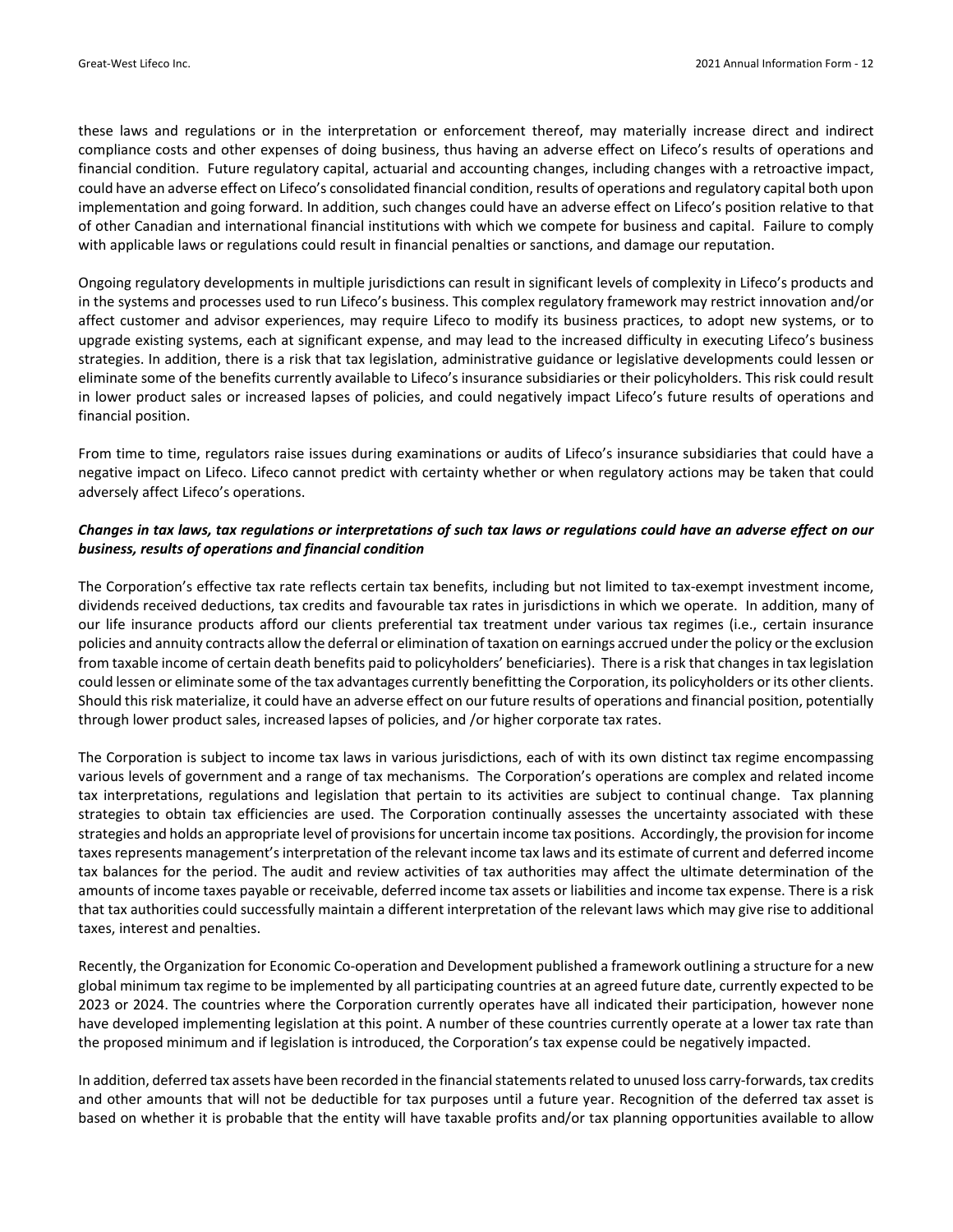the deferred tax asset to be used. Changes in circumstances in future periods may adversely impact the recoverability of the deferred tax asset requiring it to be reduced. This could have an adverse impact on our financial results that could be material.

Any changes to statutory corporate income tax rates in jurisdictions in which we operate requires a review and re-measurement of deferred tax assets and liabilities as at the date of substantive enactment. Consequently, any rate reduction could result in a reduction in the carrying value of deferred tax assets and a corresponding income tax expense at that time.

#### If we cannot attract and retain key people, our ability to meet our business objectives will be adversely affected

People risk is the risk of loss resulting from an inability to attract, retain, train and develop the right talent from inadequate recruitment, talent management and succession planning programs and practices, ineffective governance practices or legal action related to discrimination, and can impact the ability of Lifeco to meet its business objectives. Lifeco's success depends, in large part, on its ability to attract and retain key people. Due to the intense competition for key employees with demonstrated ability, Lifeco and its subsidiaries may be unable to hire or retain such employees. In addition, Lifeco may experience higher than expected employee turnover and difficulty attracting new employees, including as a result of the impact of the COVID‐19 pandemic and related lockdowns on wellness, productivity and performance of its existing employees. Inability to retain Lifeco's key people could have an adverse effect on operations that could be material, given their skills, knowledge of Lifeco's business, years of industry experience and the potential difficulty of promptly finding qualified replacement employees. Lifeco's results of operations and financial condition could be adversely affected if it is unsuccessful in attracting and retaining key employees.

## System failures or information security breaches may materially adversely affect our business, results, financial position and *reputation*

Technology risk is the risk of loss from improper system or control design, improper operation, delivery of or unauthorized access to information and technology resources that can significantly impact the Corporation's ability to operate efficiently, to stay compliant with regulations, and to maintain its financial integrity and reputation. More specifically, technology risk includes information and cybersecurity risk, technology operations risk and technology delivery risk.

The nature of advancing technology introduces uncertainty as to how the insurance industry will evolve. Cloud services, which are being adopted by the Corporation to improve systems flexibility and information security, require scrutiny as digital supply chains grow in complexity. Technology is a critical component of Lifeco's business operations and is also central to Lifeco's customer‐focused digital strategy. Lifeco continues to face technology and cyber risks stemming from legacy technology constraints and the advancement of techniques used in cyber‐attacks.

Like other global companies, Lifeco is regularly the target of attempted cyber and other security threats and must continuously monitor and develop its information technology networks and infrastructure to prevent, detect, address and mitigate the risk of threats to its data (personal and confidential) and systems, including malware and computer virus attacks, ransomware, unauthorized access, misuse, denial-of-service attacks, system failures and disruptions. Despite the implementation of a variety ofsecurity measures, Lifeco's computersystems could be subject to physical and electronic break‐ins, cyber‐attacks, and similar disruptions from unauthorized tampering, including threats that may come from external factors, such as governments, organized crime, hackers and other third parties, or may originate internally. Further, although steps have been taken to prevent and detect such events, it is possible that Lifeco may not become aware of a cyber incident for some time after it occurs, which could increase its exposure to operational, reputational and privacy risks as well as litigation and regulatory risks.

Lifeco continues to implement new risk management processes and practices that are designed to allow it to better identify, measure and mitigate this risk, but those processes and practices continue to require further development as well as ongoing updates as technology and business needs evolve. It will require further work and time to develop and implement risk management processes and practices required to address rapidly evolving technology and technology use and legacy technology issues. Lifeco may suffer losses as a result of technology and cyber events that its existing processes and practices either do not yet address or do not address adequately or as a result of failures to comply with those processes and policies.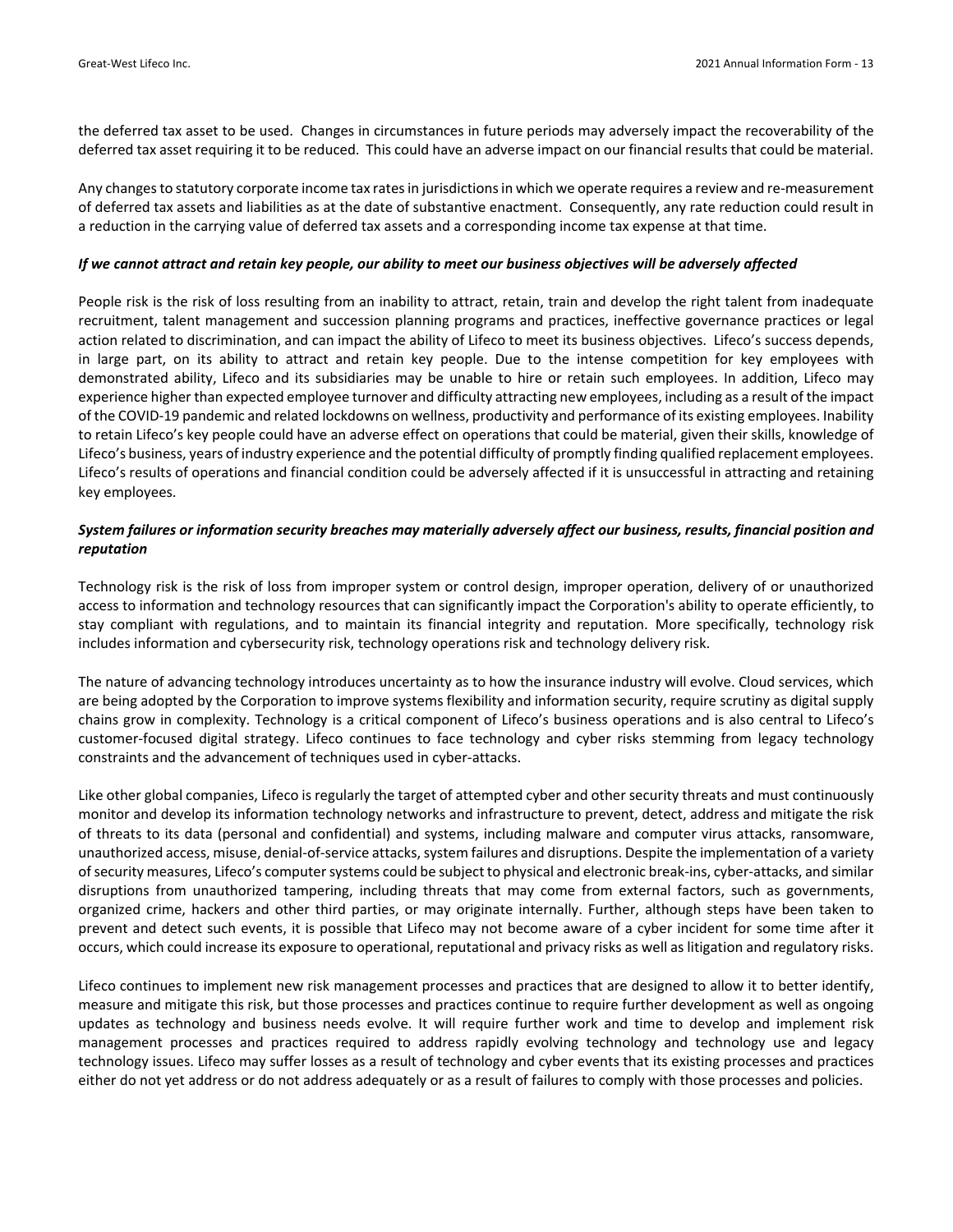Lifeco also receives and is required to protect personal, confidential and proprietary information. Lifeco retains confidential information in its information systems and in cloud‐based systems (including customer transactional data and personal information about its customers, the employees and customers of its customers, and its own employees). Lifeco relies on commercial technologies and third parties to maintain the security of those systems. Although Lifeco attempts to keep such information confidential, it may be unable to do so in all events, especially with clients, vendors, service providers, counterparties and other third parties who may not have or use appropriate controls to protect personal, confidential or proprietary information. As well, although in selecting technology service proceeds, the Corporation seeks to balance appropriately the need to manage technology and cyber security risks, service providers nevertheless may introduce material security risks into the Corporation's technology environment. As well, because of the limited number of large-scale cloud-based services, Lifeco's ability to negotiate customized terms of service, or switch providers if issues arise, may be limited. Any problems caused by these third parties, including those resulting from breakdowns or other disruptions in communication services provided by a vendor, failure of a vendor to handle current or higher volumes, cyber-attacks and security breaches at a vendor could adversely affect Lifeco's ability to deliver products and services to its customers and otherwise conduct its business. Furthermore, Lifeco's policies, procedures and technical safeguards may also be insufficient to prevent or detect improper access to confidential, personal or proprietary information by employees, vendors or other third parties with otherwise legitimate access to Lifeco's systems.

Although our corporate insurance is designed to lessen the loss for events that fall within ranges of publicly disclosed losses seen in industry; a security event could occur that exceeds the capacity of available insurance coverage.

## Inadequate operational resiliency in the face of adverse conditions could result in losses, regulatory sanctions or reputational *damage*

Business continuity risk is the risk of loss as a result of the failure to provide for the continuity of business processes and operations under adverse conditions that may arise from natural, technological or human caused events involving the loss of workplace, workforce or technology and supply chain outages and disruptions. Poor operational resiliency in the face of such events could prevent Lifeco from carrying out important business services, with potential for lost revenue, regulatory sanctions and damage to reputation.

## *Inadequate physical security and safeguarding could result in losses and adverse impact to our reputation*

Physical security risk is the risk of damage to physical assets, physical data, corporate facilities or human resources. Physical security risk management entails safeguarding people, facilities, hardware and software assets, network infrastructure, and digital data from physical incidents which can cause significant loss to the organization. Physical security threats can be natural, such as weather events and floods, man‐made, such as theft or workplace violence, or inadvertent, such as industrial or motor vehicle accidents. Inadequate physical security strategies and safeguarding could result in losses and adversely impact Lifeco's reputation.

#### Inadequate business processes could negatively impact our relationships with customers, our reputation or financial results

Process risk is the risk of loss resulting from inadequate or failed business processes that deliver products and services that grow shareholder value. These processes include change management, data aggregation and reporting, product development, product introduction, new business(including the distribution and sales process) and renewal (including underwriting process), investment activities, client administration, claims and benefit payments, financial modelling and financial management. The inadequacy can arise in transaction processing, governance, communication or general process management. Inadequate or failed processes can adversely impact Lifeco's financial results, relationships with customers and reputation.

## *Fraudulent activity may create financial losses and negatively affect our customers or our reputation*

Fraud risk is the risk of loss resulting from acts or activities that are intended to defraud, misappropriate assets, or circumvent laws or regulations by customers, contractors or other third parties, directors, officers, employees or advisors. Fraud is any intentional dishonest act or omission designed to deceive others, resulting in a victim suffering or being exposed to a loss or the perpetrator achieving a gain. This can include a statement made: knowing it to be false, without belief in its truth; or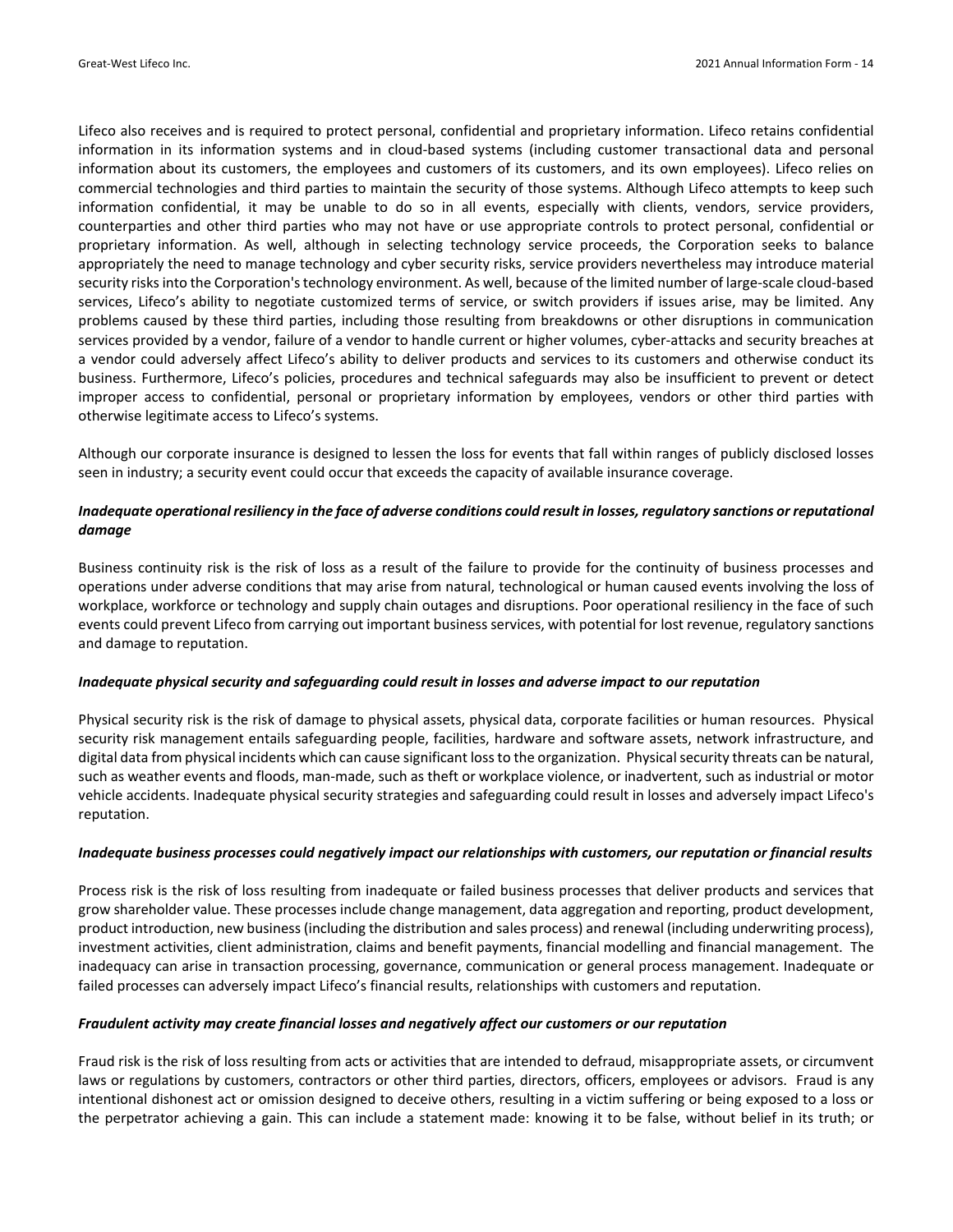recklessly, careless as to whether it be true or false. Fraud can result in a financial loss or reputational impact to Lifeco and have other impactsthat are detrimental to customers and other stakeholders. Lifeco faces both internal and external fraud risks and may include identify theft, fraudulent claims, misrepresentation, forgery and collusion as incident types. Fraud can be difficult to detect due to the continuously evolving external fraud environment and increasingly sophisticated methods of organized criminals, and could harm our business, results of operations or financial condition.

#### *Suppliers that fail to meet our performance standards may adversely affect Lifeco's results and reputation*

Supplier risk is the risk of loss resulting from the failure to establish and manage adequate supplier arrangements, transactions or other interactions to meet the expected or contracted service level. Supplier risk is applicable to both external and internal suppliers. Lifeco and its subsidiaries strategically engage suppliers to maintain cost efficiency, to optimize internal resources and capital and to utilize skills, expertise and resources not otherwise available to them. Suppliers are engaged based on our prescribed supplier risk management principles in our Supplier Risk Management Policy. Lifeco utilizes a supplier risk management framework to oversee and monitor interactions with suppliers throughout the entire supplier lifecycle, including how they meet standards for performance to minimize the negative impact on Lifeco's financial results and reputation. Suppliers that do not meet Lifeco's standards for performance can have a negative impact on Lifeco's financial results and reputation.

#### **5. CONDUCT RISK**

## Inappropriate conduct may cause unfair outcomes for customers and adversely affect Lifeco's business, results, financial *condition and reputation*

Conduct risk is the risk of unfair outcomes for customers as a result of inadequate or failed processes and/or inappropriate behaviours, offerings or interactions by Lifeco or its agents. A failure to identify and mitigate conduct risk impacts not only Lifeco's customers but can also have adverse reputational and financial consequences for Lifeco due to the cost of customer remediation, damage to reputation and/or regulatory fines.

#### **6. STRATEGIC RISK**

Strategic risk is the risk failing to set or meet appropriate strategic objectives in the context of the internal and external operating environment resulting in a material impact on business performance (e.g., earnings, capital, reputation or standing).

#### *Competitive factors may adversely affect Lifeco's market share and profitability*

The industry in which Lifeco operates is highly competitive. Lifeco's competitors include insurance companies, mutual fund companies, banks, investment advisors, and certain service and professional organizations. In addition, new Fintech and Insurtech companies continue to make gains in the industry. Although there has been consolidation in some sectors, no one competitor is dominant. Customer retention is a key factor for continued profitability. Lifeco's customers could shift their funds to competitors' products or services for any number of reasons, including investment performance, changes in prevailing interest rates, changes in customer investment preferences, changes in Lifeco's reputation in the marketplace, changes in customer management or ownership, loss of key investment management personnel and financial market performance. As with all financial services companies, Lifeco's ability to conduct business depends on consumer confidence in the industry and Lifeco's financial strength. Actions of competitors, and financial difficulties of other companies in the industry, and related adverse publicity, could undermine consumer confidence and harm Lifeco's reputation.

#### We may not be able to execute our business strategies, or our strategies may not accomplish our objective

Strategic risks can relate to or stem from the design and development of strategy, including the formulation, evaluation and on‐going validation of strategy, initiatives that are undertaken to execute strategy as well as risks that could affect ability to effectively operationalize these strategies and achieve their intended objectives. Effective strategies may be designed that nevertheless fail to achieve their long-term vision due to ineffective strategic execution or management of risks stemming from strategic changes.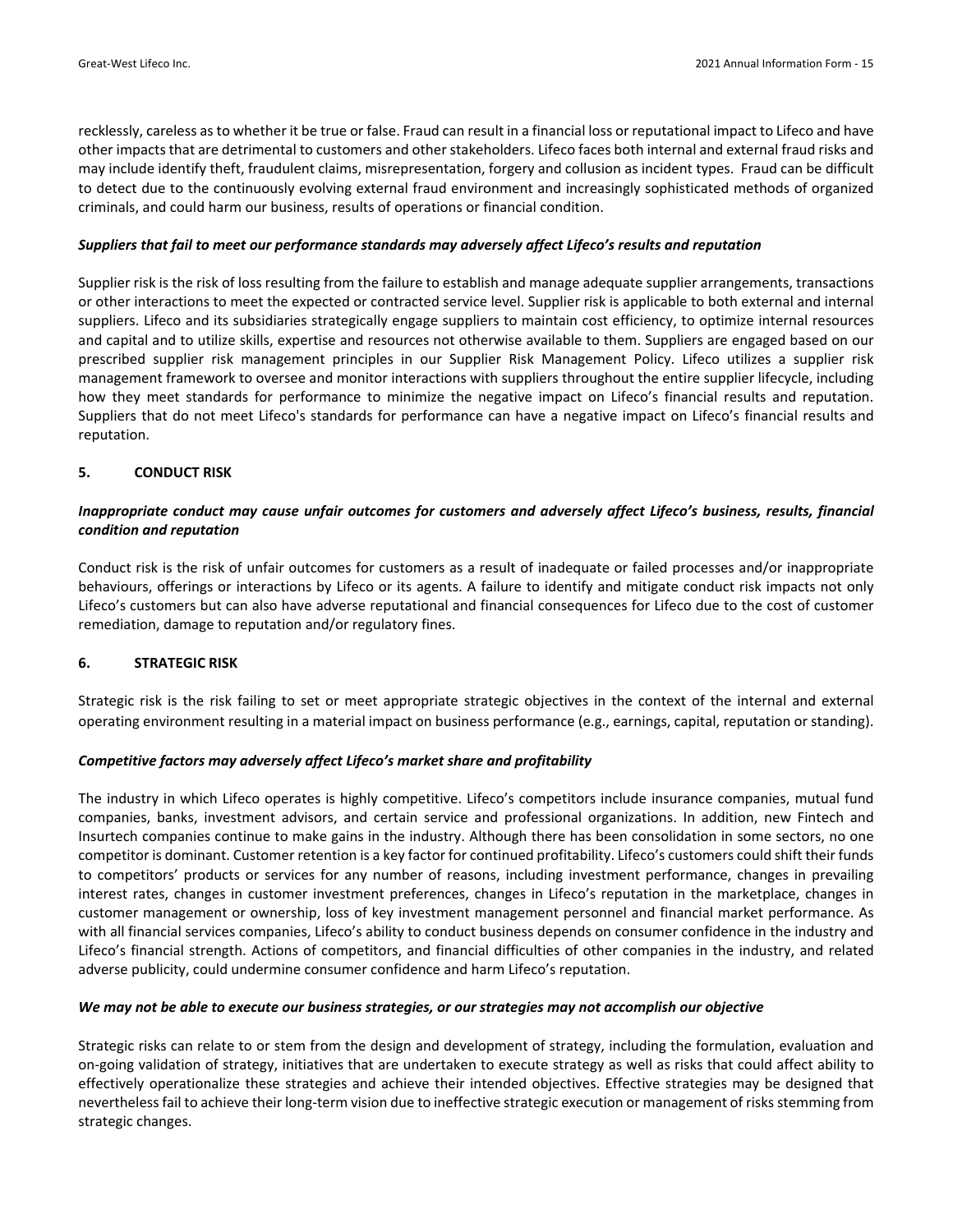Lifeco's strategy may include strategic transactions, which may involve mergers and acquisitions, divestitures, block reinsurance transactions or other business transformation initiatives. Such strategies present risks that could have an adverse effect on Lifeco's business and financial performance that could be material, including: (i) the diversion of management's attention, (ii) the ability to execute a transaction or transformation effectively, including, if applicable, the integration of operations and the retention of employees and (iii) the contingent and latent risks associated with the past operations of and other unanticipated problems arising from a transaction partner or the businesses subject to transformation. Lifeco cannot know if it will realize the anticipated benefits of a completed transaction or transformation or if there will be substantial unanticipated costs associated with such a transaction or transformation. Lifeco is not able to predict whether it will be able to identify and complete a future transaction on terms favorable to it. In addition, Lifeco will not know with certainty that it will be able to maintain its current competitive position in the markets in which it operates, or that it will be able to successfully execute strategy to expand its operations into new markets. If Lifeco fails to do so, its business, results of operations, and financial condition could be materially and adversely affected.

## *Sustainability risks and environmental risks may impair the value of Lifeco's investments, negatively affect Lifeco's operations or give rise to liability*

Sustainability is the risk that the interests of Lifeco's customers and other stakeholders are not protected or that business operations and business growth are not sustained due to failure to meet societal expectation related to corporate social responsibilities.

Dynamics and attitudes towards societal issues have solidified and been further amplified during the COVID‐19 pandemic. Factorssuch as diversity and inclusion and climate change are a significant force on ourstrategic agenda. Lifeco may experience direct or indirect financial, operational or reputational impact stemming from societal related events, which include climate change, regulatory enforcement or costs associated with changes in environmental laws and regulations as well as diversity and inclusion related matters.

With respect to climate change, climate-related risks may adversely affect Lifeco's invested assets, tenants, customers, reinsurance counterparties and suppliers, which in turn may negatively impact Lifeco's operations and financial condition. Climate change related risks are categorized as physical and transition risks.

Physical risks are associated with direct and indirect damage from weather‐related events or environmental disasters. Climate‐ related events may negatively impact Lifeco's insurance and reinsurance liabilities, the value of Lifeco's corporate and investment properties and their ability to generate income, and business continuity. Lifeco may experience direct or indirect financial, operational or reputational impact stemming from environmental risk events. For example, liability under environmental protection laws resulting from Lifeco's commercial mortgage loan portfolio and real estate investments may harm Lifeco's financial strength and reduce its profitability. Contamination of a property may give rise to a lien on the property to secure recovery of the costs of cleanup. In some jurisdictions, this kind of lien has priority over the lien of an existing mortgage against the property, which would impair Lifeco's ability to foreclose on that property should the related loan be in default. We also may face this liability after foreclosing on a property securing a mortgage loan held by a subsidiary of Lifeco. Although Lifeco has established environmental policies pertaining to the acquisition and ongoing management of investment properties, events such as these could harm Lifeco's financial strength and decrease its profitability.

Through our property catastrophe reinsurance business, Lifeco may be exposed to extreme weather events, such as cyclones, hurricanes and floods if the total claims from the underlying cedants exceed an attachment point (usually set at very high levels), up to a contractual limit.

Physical risks can also manifest by causing shifts in mortality and morbidity rates over the short and long terms. Lifeco's results of operations and financial performance may be adversely affected if mortality and morbidity rates deviate from management's assumptions, as noted under *"Insurance Risk"*.

Transition risks refer to reputational, market, credit, regulatory, policy, legal and technology-related risks that arise from the shift toward a lower‐carbon economy. Lifeco's exposure to transition risk consists primarily of exposure to equity and credit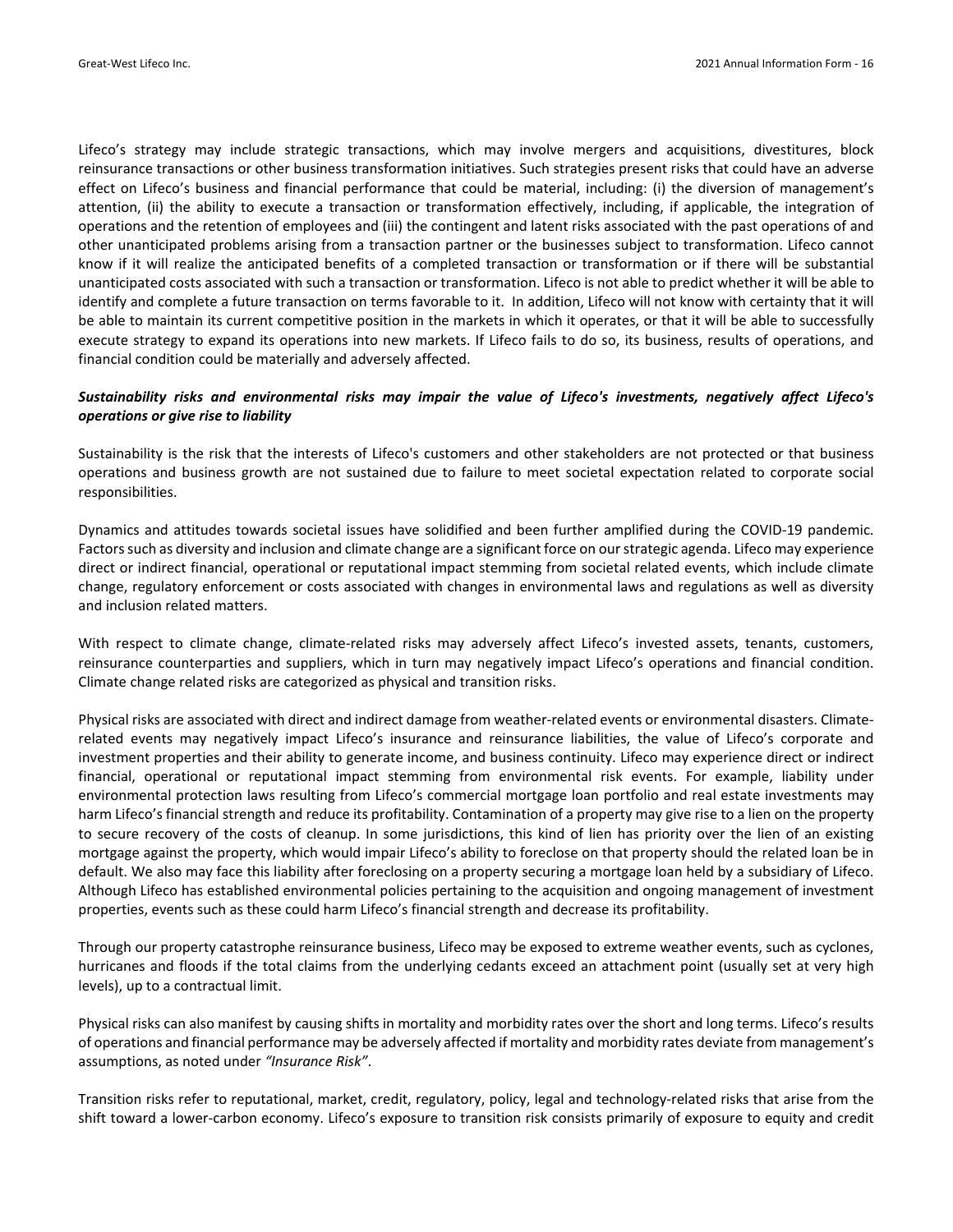risks arising from its investment portfolio, as industries adjust to legal and policy changes, changing business models and consumer behaviour. Through equity or debt investments or supplier relationships, Lifeco may also become subject to the negative impacts of transition risks on third parties. Lifeco's financial condition may be negatively impacted by costs associated with changes in environmental laws and regulations and regulatory enforcement. Further, Lifeco's reputation, financial performance and ability to generate business may suffer if Lifeco fails to meet stakeholder expectations on environmental risk mitigation practices and carbon reporting.

#### *Mergers and acquisitions could create new risks for our business and affect our financial condition*

From time to time, Lifeco and its subsidiaries evaluate existing companies, businesses, assets, products and services, and such review could result in Lifeco or its subsidiaries acquiring or disposing of businesses or assets. In the ordinary course of business, Lifeco considers and discusses the purchase or sale of companies, business segments or assets. If effected, such transactions could be material to Lifeco in size or scope, could result in risks and contingencies, including integration risks, relating to companies, businesses or assets that Lifeco acquires or expose it to the risk of claims relating to those it has disposed of, could result in changes in the value of securities of Lifeco, including common shares of Lifeco, and could result in Lifeco holding additional capital for contingencies that may arise after the transaction is completed. Integration risk can also emerge due to external risks that are difficult to anticipate, resulting in reduced synergies and negative impact on value capture.

#### *Challenges relating to our distribution channels may impede our ability to generate sales*

Product distribution risk is the risk of loss resulting from Lifeco's inability to market its products through its network of distribution channels and intermediaries. These intermediaries generally offer their clients products in addition to, and in competition with, Lifeco's products, and are not obligated to continue working with Lifeco. In addition, certain investors rely on consultants to advise them on the choice of provider and the consultants may not always consider or recommend Lifeco. The Corporation introduces from time to time changes to its relationships with its distributors and other intermediaries that could result in disruption of those relationships. The loss of access to a distribution channel, the failure to maintain effective relationships with intermediaries or the failure to respond to changes in distribution channels could have a significant impact on Lifeco's ability to generate sales.

#### *Lifeco's financial condition is dependent on the operations and financial condition of its subsidiaries*

As a holding company, Lifeco's ability to pay interest, dividends and other operating expenses and to meet its obligations generally depends upon receipt of sufficient funds from its principal subsidiaries and its ability to raise additional capital. In the event of the bankruptcy, liquidation or reorganization of any of these subsidiaries, insurance and investment contract liabilities of these subsidiaries will be completely provided for before any assets of such subsidiaries are made available for distribution to Lifeco. In addition, the other creditors of these subsidiaries will generally be entitled to the payment of their claims before any assets are made available for distribution to Lifeco except to the extent that Lifeco isrecognized as a creditor of the relevant subsidiaries. Further, any payment (including payment of interest and dividends) by the principal subsidiaries is subject to restrictions set forth in relevant insurance, securities, corporate and other laws and regulations, which require that solvency and capital standards be maintained by certain of Lifeco's subsidiaries.

#### **GENERAL DEVELOPMENT OF THE BUSINESS**

#### **Three Year History**

Over the three year period ending December 31, 2021, total revenue from operations increased from \$44.7 billion in 2019 to \$64.4 billion in 2021. Total assets under administration have grown from \$1,629.7 billion at December 31, 2019, to \$2,279.3 billion at December 31, 2021. The growth experienced by Lifeco has been achieved both through organic growth as well as through transactions with third parties. The significant transactions involving Lifeco and its subsidiaries are described below.

On January 31, 2019, GWL Realty Advisors U.S. Inc., a wholly‐owned subsidiary of Lifeco, completed the acquisition of Guggenheim Real Estate LLC, the real estate private equity platform of Guggenheim Investments.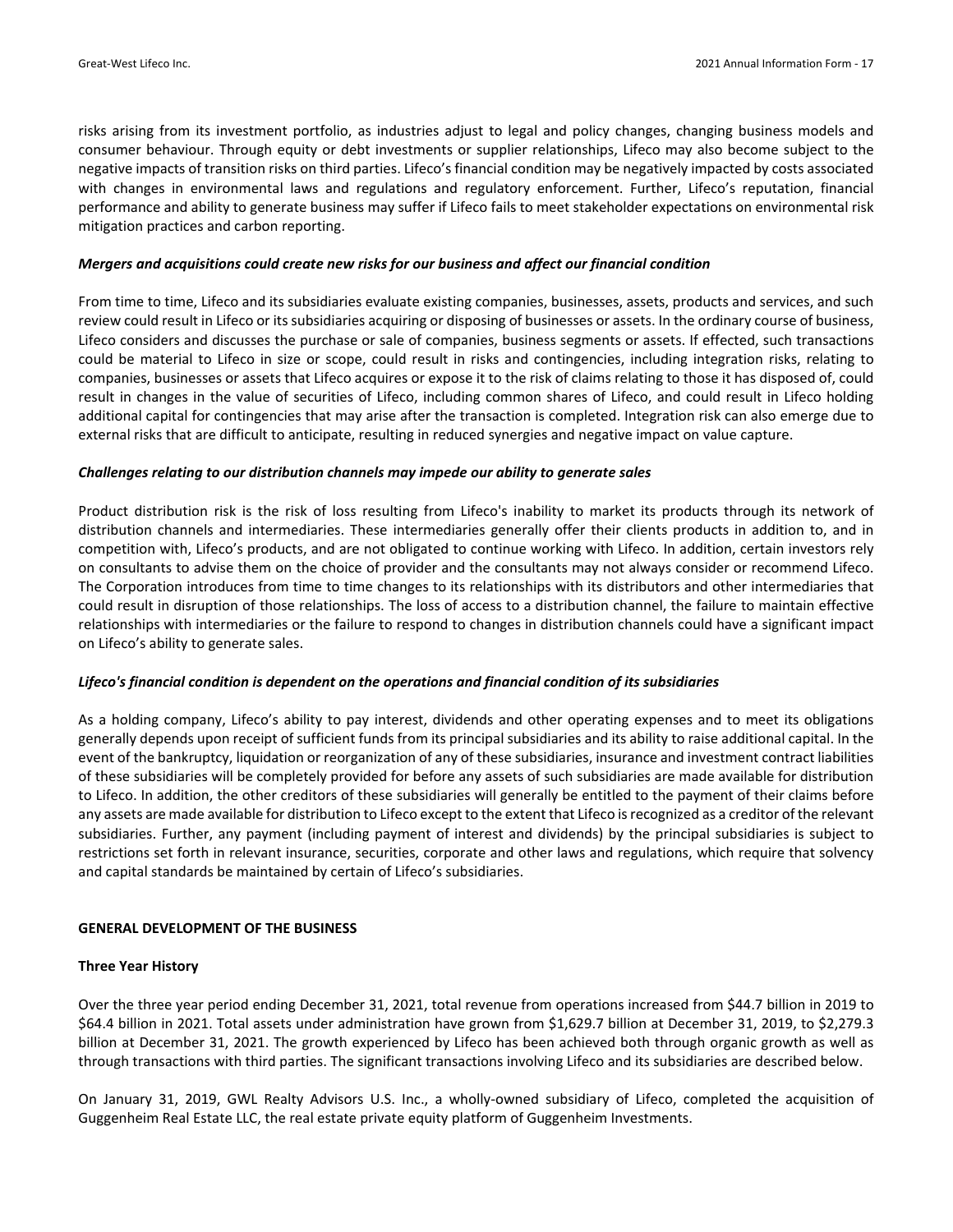On March 4, 2019, Lifeco announced a substantial issuer bid (the "SIB") pursuant to which Lifeco offered to purchase for cancellation up to \$2 billion of its common shares from shareholders for cash, by way of a modified Dutch auction. The SIB commenced on March 8, 2019 and expired on April 12, 2019. On April 17, 2019, Lifeco purchased and subsequently cancelled 59,700,974 common shares under the SIB at a price of \$33.50 per share for an aggregate purchase price of \$2 billion.

On June 1, 2019, GWL&A completed the sale, via indemnity reinsurance, of substantially all of its individual life insurance and annuity business to Protective Life Insurance Company ("Protective Life"), which has assumed the economics and risks associated with the reinsured business. The business transferred included bank‐owned and corporate‐owned life insurance, single premium life insurance, individual annuities as well as closed block life insurance and annuities. GWL&A will retain a block of life insurance, predominately participating policies, which are now administered by Protective Life, as well as a closed retrocession block of life insurance. Post-transaction, Lifeco is focused on the defined contribution retirement and asset management markets in the U.S. segment.

On August 1, 2019, Financial Horizons Group, a managing general agency and wholly‐owned subsidiary of Lifeco, completed its acquisition of TORCE Financial Group Inc. and VANCE Financial Group Inc., giving FHG a significant presence to serve a diverse customer base.

On October 21, 2019, Lifeco's German business completed its acquisition of an interest in Jung DMS & Cie AG (JDC), one of the leading broker pools in Germany.

On December 10, 2019, Great‐West Life & Annuity Insurance Capital, LP, a subsidiary of Lifeco, redeemed all US\$175 million aggregate principal amount 6.625% unsecured subordinated debentures due November 15, 2034.

On January 1, 2020, Great‐West Life, London Life and Canada Life, and their holding companies, Canada Life Financial Corporation and London Insurance Group Inc. amalgamated to form one company, The Canada Life Assurance Company, further to a process that was announced earlier in 2019. Lifeco remains the parent company of the amalgamated company.

On February 3, 2020, Irish Life, through its subsidiary Invesco Limited, completed the acquisition of Acumen & Trust DAC, a leading Irish-owned independent financial services consultancy firm expanding into the areas of employee benefits consulting and individual financial advice.

On March 2, 2020, Irish Life acquired Conexim Advisors Limited, which provides access to funds, equities, bonds and exchange traded funds across all major markets through an independent platform. Conexim provides its services through financial advisors who provide financial and investment advice to individual and corporate clients.

On April 27, 2020, Lifeco announced the introduction of reporting segment changes and updated earnings disclosures. Effective the first quarter of 2020, Lifeco divided its previous Europe segment into two separate reporting segments – Europe and Capital and Risk Solutions. The new Europe segment is comprised of Lifeco's U.K, Irish and German businesses, while the Capital and Risk Solutions segment includes the Reinsurance business, which had previously been reported as part of the Europe segment. Lifeco also introduced a non‐IFRS base earnings measure to reflect management's view of the operating performance of the Corporation. The measure was adopted to enhance comparability of results between reporting periods and in anticipation of the implementation of IFRS 17 accounting standards.

On May 1, 2020, Irish Life completed the acquisition of APT Workplace Pensions Limited, which specializesin corporate pension consultancy for multi‐national and indigenous corporate clients, and APT Wealth Management Limited, which provides private wealth management to individuals.

On May 14, 2020, Lifeco issued \$600 million aggregate principal amount of debentures maturing May 14, 2030. The debentures were issued at par and interest at the rate of 2.379% per annum is payable semi-annually in arrears on May 14 and November 14 in each year. The debentures are redeemable at any time prior to February 14, 2030 in whole or in part at the greater of the Canada Yield Price (as defined in the trust indenture governing the debentures) and par, and on or after February 14, 2030 in whole or in part at par, together in each case with accrued and unpaid interest.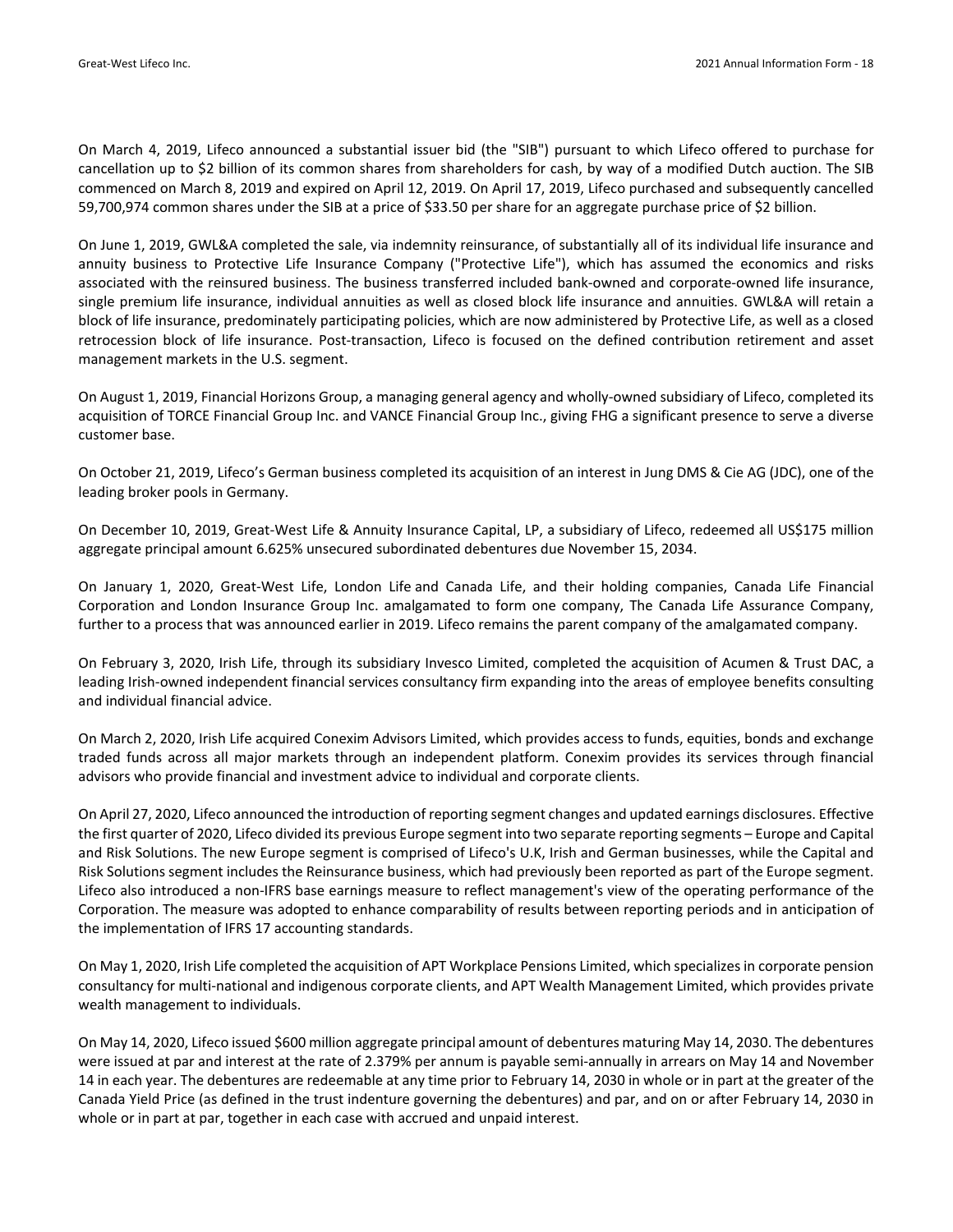On June 29, 2020, Lifeco announced that Empower had entered into a definitive agreement to acquire Personal Capital, a hybrid wealth manager that combines a leading‐edge digital experience with personalized advice delivered by human advisors, for upfront consideration of US\$813 million on closing and deferred consideration of US\$20 million, which represents management's best estimate and could increase up to US\$175 million subject to achievement of target growth objectives. The acquisition was completed on August 17, 2020.

On July 1, 2020, Irish Life completed the acquisition of Clearview Investments & Pensions Limited, which provides private wealth management to individuals.

On July 8, 2020, Lifeco issued \$250 million aggregate principal amount of debentures maturing July 8, 2050. The debentures were issued at par and interest at the rate of 2.981% per annum is payable semi-annually in arrears on January 8 and July 8 in each year. The debentures are redeemable at any time prior to January 8, 2050 in whole or in part at the greater of the Canada Yield Price (as defined in the trust indenture governing the debentures) and par, and on or after January 8, 2050 in whole or in part at par, together in each case with accrued and unpaid interest.

On July 13, 2020, Lifeco announced the reopening of the offering of the 2.981% debentures due July 8, 2050 and on July 15, 2020 issued an additional \$250 million aggregate principal amount. The July 15, 2020 debentures were issued at a price of \$986.31 per \$1,000 par value for an effective yield of 3.051%. Upon issuance of the July 15, 2020 debentures, \$500 million aggregate principal amount of 2050 debentures were issued and outstanding. The July 15, 2020 debenturesform a single series with, are issued under the same Committee on Uniform Securities Identification Procedures (CUSIP) number as, and have the same terms as to status, redemption or otherwise as, the initial debentures issued on July 8, 2020.

On August 4, 2020, Irish Life completed the sale of Irish Progressive Services International Limited, a wholly‐owned subsidiary whose principal activity is the provision of outsourced administration services for life assurance companies, to a member of the FNZ group of companies.

On August 4, 2020, Lifeco announced the sale of GLC Asset Management Group Ltd (GLC), whose principal activity is the provision of investment management services to Canada Life, to Mackenzie Financial Corporation (Mackenzie), an affiliate of Lifeco. The sale was completed on December 31, 2020. As part of the transaction, Canada Life established a new fund management subsidiary, Canada Life Investment Management Limited ("CLIML"), which assumed fund management responsibilities for the Quadrus Group of Funds and other Canada Life branded investment funds from Mackenzie. CLIML entered into a long‐term administration agreement with Mackenzie and Canada Life, and CLIML and Canada Life entered into a long-term distribution agreement with Mackenzie to provide them with access to Mackenzie's investment management services at preferred rates.

On August 12, 2020, Great‐West Lifeco U.S. Finance 2020, LP, a subsidiary of Lifeco, issued US\$500 million aggregate principal amount of 0.904% senior notes due August 12, 2025. The senior notes are fully and unconditionally guaranteed by Lifeco. The net proceeds of the offering were used to finance a portion of the acquisition of Personal Capital.

On August 13, 2020, Lifeco repaid the principal amount of its maturing 4.65% \$500 million debentures, together with accrued interest.

On August 20, 2020, Canada Life and Mackenzie launched the newly rebranded Canada Life mutual fund shelf, Canada Life Mutual Funds. The shelf features 18 new mutual funds, which were available for sale starting September 9, 2020, and rebrands the previous Quadrus Group of Funds shelf.

On September 17, 2020, Empower Finance 2020, LP, a subsidiary of Lifeco, issued US\$400 million aggregate principal amount of 1.357% senior notes due September 17, 2027, US\$400 million aggregate principal amount of 1.776% senior notes due March 17, 2031 and US\$700 million aggregate principal amount of 3.075% senior notes due September 17, 2051. The three tranches of senior notes are fully and unconditionally guaranteed by Lifeco. The net proceeds of the offering were used to finance a portion of the MassMutual Transaction (as defined below) and the fees, expenses and costs incurred in connection with the transaction.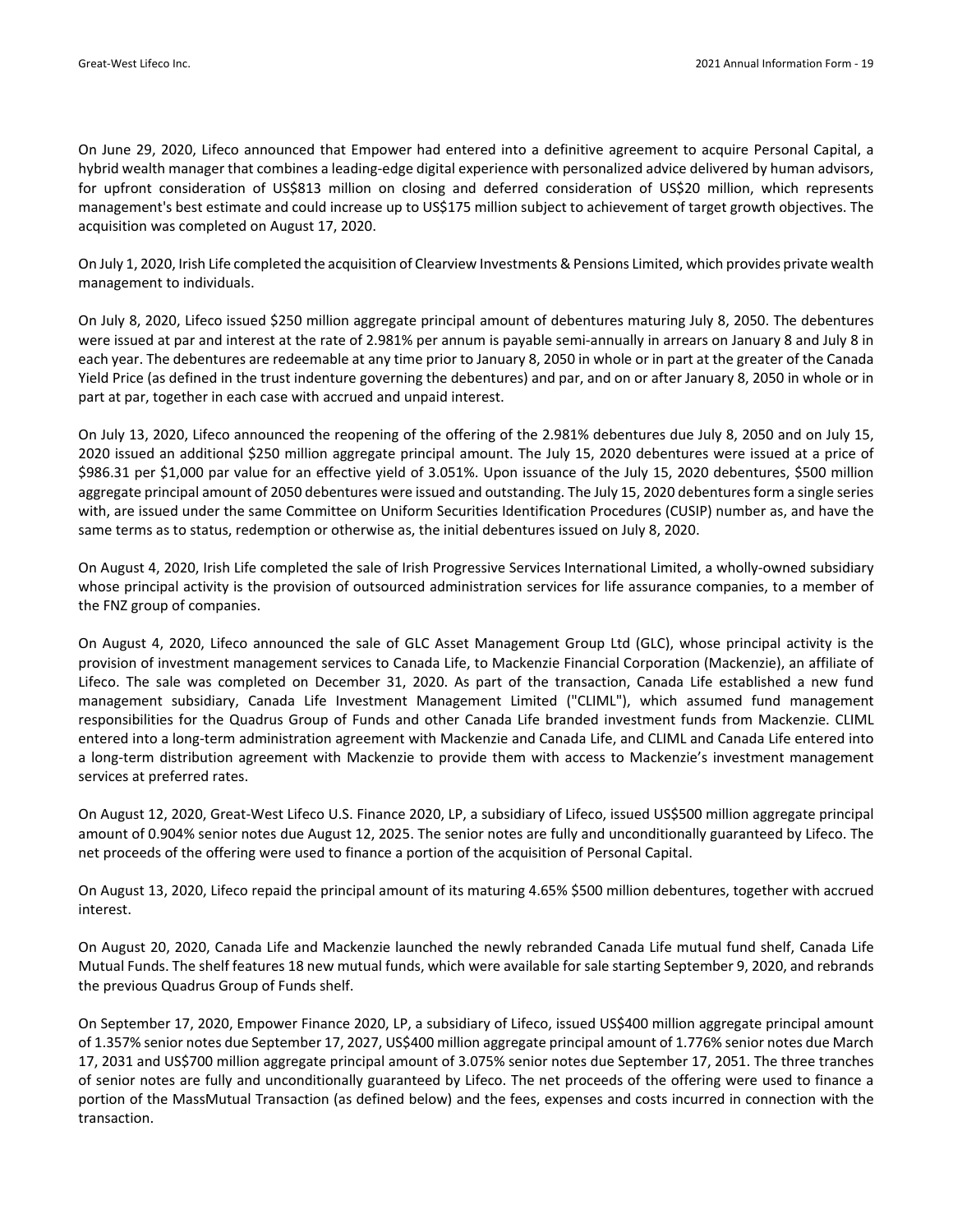On October 29, 2020, Lifeco entered into a strategic relationship with Mackenzie and Northleaf Capital Partners Ltd. ("Northleaf") to expand and enhance the private markets product capabilities across distribution channels. Mackenzie and Lifeco jointly acquired a non‐controlling interest in Northleaf through an acquisition vehicle 80% owned by Mackenzie and 20% owned by Lifeco, providing a significant presence in the large and rapidly growing private markets investments industry, with an obligation and right to purchase the remaining equity and voting interests in the firm commencing in approximately five years and extending into future periods. Lifeco has also committed, as part of the transaction, to make a minimum investment of its balance sheet through 2022 in Northleaf's product offerings.

On November 27, 2020, Empower completed the acquisition of the retirement business of Fifth Third Bank.

On December 31, 2020, Empower acquired the retirement services business of Massachusetts Mutual Life Insurance Company (the "MassMutual Transaction"), via indemnity reinsurance. The Corporation paid a ceding commission of US\$2.31 billion, net of working capital adjustments, and funded the transaction with existing cash, short‐term debt and US\$1.5 billion in long‐term debt issued on September 17, 2020.

On February 12, 2021, Empower completed the acquisition of the retirement business of Truist Bank.

On June 2, 2021, Irish Life completed the acquisition of Harvest Financial Services Limited and Harvest Trustees Limited. Harvest Financial Services is one of Ireland's largest privately‐owned wealth management firms.

On July 21, 2021, Empower announced a definitive agreement to acquire the full‐service retirement business of Prudential Financial, Inc. ("Prudential") (the "Prudential Transaction"). The acquisition is expected to increase Empower's base and strengthen its overall offering for participants and sponsors through additional expertise, an expanded product offering and new capabilities from Prudential. The total transaction value of US\$3.55 billion includes purchase price consideration of US\$1.12 billion, reinsurance ceding commission of US\$0.33 billion and US\$2.1 billion ofrequired capital to support the business. The acquisition is expected to be funded with the net proceeds of the LRCN Offering (as defined below) and up to approximately US\$1.0 billion in short‐term debt financing, in addition to existing resources. The transaction is expected to close in the first half of 2022, subject to required regulatory approvals and other customary closing conditions.

On August 16, 2021, Lifeco issued \$1.5 billion aggregate principal amount 3.60% Limited Recourse Capital Notes Series 1 (Subordinated Indebtedness) ("LRCNs") at par, maturing on December 31, 2081 (the "LRCN Offering"). The LRCNs bear interest at a fixed rate of 3.60% per annum payable semi‐annually, up to but excluding December 31, 2026. Thereafter, the interest rate will reset every five years at a rate equal to the prevailing 5‐year Government of Canada Yield (as defined in the trust indenture governing the LRCNs) plus 2.641%. Lifeco will have the option to redeem the LRCNs, in whole or in part, every five years during the period fromNovember 30 to and including December 31, commencing on November 30, 2026, at a redemption price equal to par, together with accrued and unpaid interest up to, but excluding, the date fixed for redemption. Lifeco will be required to redeem the LRCNs in whole at par, together with accrued and unpaid interest, if the Prudential Transaction is terminated prior to, or has not closed on or prior to, May 3, 2022 (or such later date as extended pursuant to the acquisition agreement).

In connection with the LRCN Offering, on August 12, 2021, Lifeco issued 1,500,000 Non-Cumulative 5-Year Rate Reset First Preferred Shares, Series U (the "Series U Shares") to Computershare Trust Company of Canada, as trustee of a newly formed trust (the "LRCN Trust"). In case of non‐payment of interest on or the principal or redemption price of the LRCNs when due, the recourse of each holder of LRCNs will be limited to that holder's proportionate share of the LRCN Trust's assets, which consist of Series U Shares except in limited circumstances.

On September 1, 2021, Canada Life completed the acquisition of ClaimSecure Inc., a healthcare management firm that provides health and dental claim management services to private and public businesses in Canada.

On October 8, 2021, Lifeco issued 8,000,000, 4.50% Non‐Cumulative First Preferred Shares, Series Y at \$25.00 per share for gross proceeds of \$200 million. The shares are redeemable at the option of Lifeco on or after December 31, 2026 for \$25.00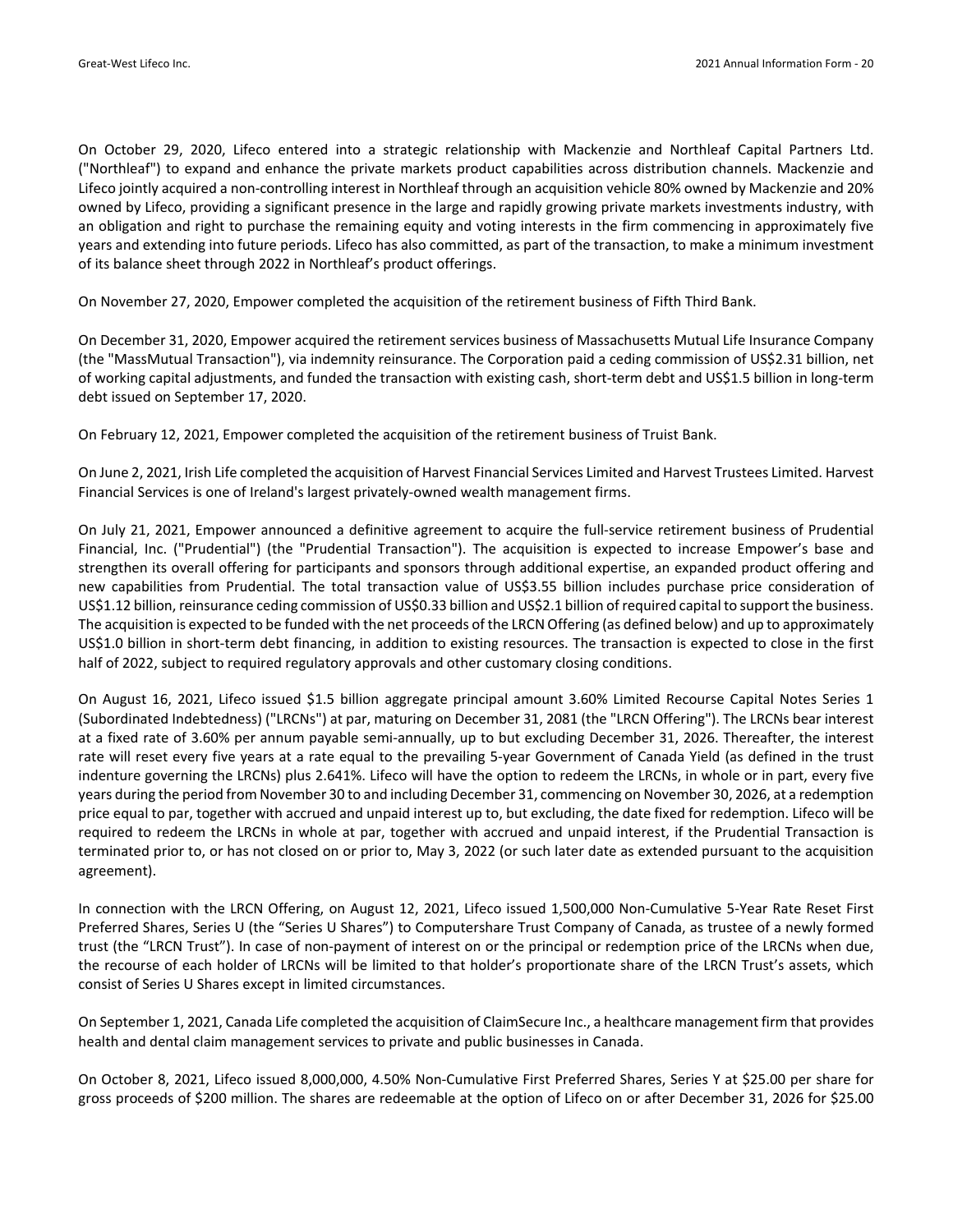pershare plus a premium if redeemed prior to December 31, 2030, in each case together with all declared and unpaid dividends up to but excluding the date of redemption.

On November 1, 2021, Irish Life completed the acquisition of Ark Life Assurance Company dac from Phoenix Group Holdings plc. The acquisition adds scale to Irish Life's retail division and enhances Irish Life's ability to provide customers with marketleading wealth and insurance solutions.

On November 9, 2021, Lifeco announced its commitment to achieve net zero greenhouse gas emissions by 2050 for both operations and investments, with interim science‐based targets to be announced in 2022.

On November 19, 2021, Lifeco completed the sale of two of its United States‐based subsidiaries, EverWest Real Estate Investors, LLC and EverWest Advisors, LLC (collectively, "EverWest") to Sagard Holdings Inc. ("Sagard"), a wholly‐owned subsidiary of Power Corporation of Canada. As part of this transaction establishing a strategic relationship with Sagard, Lifeco has made a capital commitment of up to approximately US\$500 million into certain Sagard strategies. Lifeco has also committed to investing a further approximately US\$2.0 billion in real estate investments to support EverWest's future growth within Sagard. In exchange, Lifeco will acquire a minority stake in Sagard's subsidiary, Sagard Holdings Management Inc.

On December 31, 2021, Lifeco redeemed all of its outstanding 5.90% Non‐Cumulative First Preferred Shares, Series F, at a redemption price of \$25.00 per share plus an amount equal to all declared and unpaid dividends, less any tax required to be deducted and withheld by Lifeco.

On February 1, 2022, Empower announced a fresh brand identity aimed at simplifying how the organization connects with customers. The name "Empower" replaced "Empower Retirement" as U.S. Financial Services' public‐facing brand name.

Additional information regarding the recent general development of Lifeco's business, and the outlook for Lifeco's current financial year, is included in the MD&A.

#### **CAPITAL STRUCTURE**

#### **General**

The authorized capital of Lifeco consists of an unlimited number of First Preferred Shares, issuable in series(the "First Preferred Shares"), an unlimited number of Class A Preferred Shares, issuable in series (the "Class A Preferred Shares"), an unlimited number of Second Preferred Shares, issuable in series (the "Second Preferred Shares") and an unlimited number of Common Shares (the "Common Shares").

As at December 31, 2021 there were 930,620,338 Common Shares, 12,000,000 Non‐Cumulative First Preferred Shares, Series G ("Series G Shares"), 12,000,000 Non‐Cumulative First Preferred Shares, Series H ("Series H Shares"), 12,000,000 Non‐ Cumulative First Preferred Shares, SeriesI ("SeriesI Shares"), 6,800,000 Non‐Cumulative First Preferred Shares, Series L ("Series L Shares"), 6,000,000 Non‐Cumulative First Preferred Shares, Series M ("Series M Shares"), 10,000,000 Non‐Cumulative 5‐Year Rate Reset First Preferred Shares, Series N ("Series N Shares"), 10,000,000 Non‐Cumulative First Preferred Shares, Series P ("Series P Shares"), 8,000,000 Non‐Cumulative First Preferred Shares, Series Q ("Series Q Shares"), 8,000,000 Non‐Cumulative First Preferred Shares, Series R ("Series R Shares"), 8,000,000 Non-Cumulative First Preferred Shares, Series S ("Series S Shares"), 8,000,000 Non‐Cumulative First Preferred Shares, Series T ("Series T Shares"), 1,500,000 Non‐Cumulative 5‐Year Rate Reset First Preferred Shares, Series U ("Series U Shares") and 8,000,000 Non‐Cumulative First Preferred Shares, Series Y ("Series Y Shares") issued and outstanding. As of December 31, 2021, no Class A Preferred Shares or Second Preferred Shares were outstanding.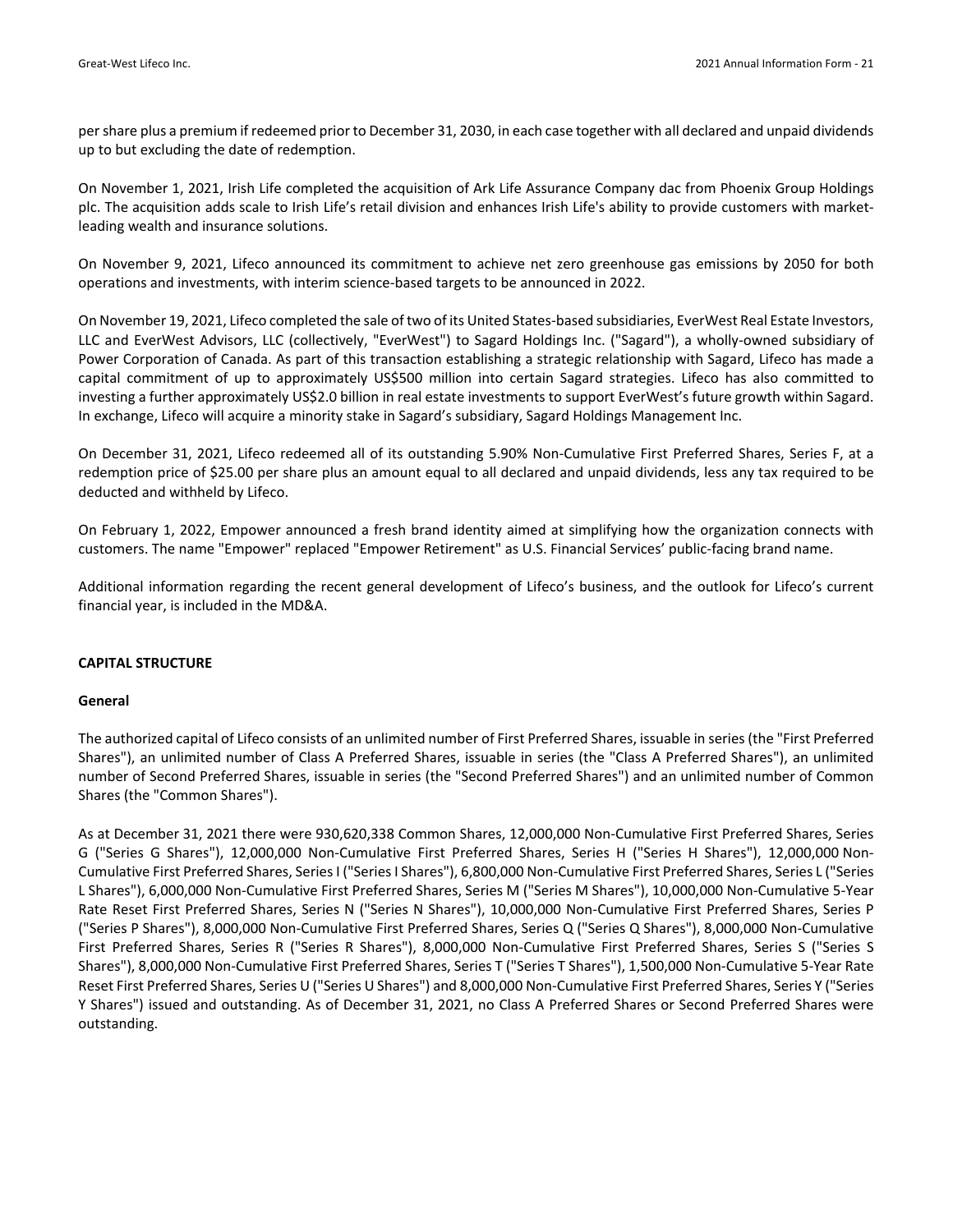#### *Series F Redemption*

On December 31, 2021, Lifeco redeemed all of its outstanding 5.90% Non‐Cumulative First Preferred Shares, Series F ("Series F Shares"), at a redemption price of \$25.00 per share plus an amount equal to all declared and unpaid dividends, less any tax required to be deducted and withheld by Lifeco. The Series F Shares were delisted from the Toronto Stock Exchange ("TSX") at the close of trading on December 31, 2021.

#### Common Shares

Each Common Share entitles the holder to one vote at all meetings of shareholders (other than at meetings exclusively of another class or series of shareholders). Subject to the prior rights of the holders of Class A Preferred Shares, First Preferred Shares and Second Preferred Shares, the holders of Common Shares are entitled to receive dividends on the Common Shares if, as and when declared by the Board of Directors, and to receive the remaining property of Lifeco on dissolution or winding‐ up.

#### Class A Preferred Shares

The Class A Preferred Shares may be issued in one or more series with such rights, privileges, restrictions and conditions as the Lifeco Board of Directors designates. With respect to the payment of dividends and the distribution of assets in the event of the liquidation, dissolution or winding‐up of Lifeco, the Class A Preferred Shares of each series rank on a parity with the Class A Preferred Shares of every other series and with the First Preferred Shares, and in priority to the Second Preferred Shares and to the Common Shares. The holders of Class A Preferred Shares of any series are not entitled to notice of or to attend or to vote at any meetings of Lifeco shareholders, except as may be required by law or as may be specifically provided for in the provisions attaching to the Class A Preferred Shares of such series.

#### First Preferred Shares

The First Preferred Shares may be issued in one or more series with such rights, privileges, restrictions and conditions as the Lifeco Board of Directors designates. With respect to the payment of dividends (which are payable if, as and when declared by the Board of Directors) and the distribution of assets in the event of the liquidation, dissolution or winding‐up of Lifeco, the First Preferred Shares of each series rank on a parity with the First Preferred Shares of every other series and with the Class A Preferred Shares, and in priority to the Second Preferred Shares and to the Common Shares. Subject to the temporary voting rights discussed below, the holders of First Preferred Shares of any series are not entitled to notice of or to attend or to vote at any meetings of Lifeco shareholders, except as may be required by law or as may be specifically provided for in the provisions attaching to the First Preferred Shares of such series.

#### *Temporary Voting Rights and Restrictions and Constraints on Transfer*

Section 411 of the *Insurance Companies Act (Canada)* (the "ICA") requires that Canada Life has voting shares that carry at least 35% of the voting rights attached to all of their outstanding shares beneficially owned by persons who are not "major shareholders" or who are not entities controlled by a major shareholder (the "Public Holding Requirement"). The ICA provides that a person is a major shareholder of a company if the aggregate of the shares of any class of voting shares beneficially owned by the person and by entities controlled by the person exceeds 20% of all of the outstanding shares of that class.

As permitted by the ICA, the Public Holding Requirement applicable to Canada Life (and, prior to January 1, 2020, Great‐West Life and London Life) has been satisfied by Lifeco through provisions in Lifeco's articles that attach voting rights to the First Preferred Shares and that impose certain constraints on the issue and transfer of the First Preferred Shares. Such provisions currently apply to the First Preferred Shares and will continue to apply until the occurrence of certain events described in Lifeco's articles (such period of time, the "Temporary Period").

During the Temporary Period, holders of First Preferred Shares are entitled to receive notice of and to attend all meetings of Lifeco shareholders (other than meetings of holders of a class or series of shares at which such holders are entitled to vote separately as a class or series) unless, in the case of the Series U Shares, such entitlement is waived by the holders of such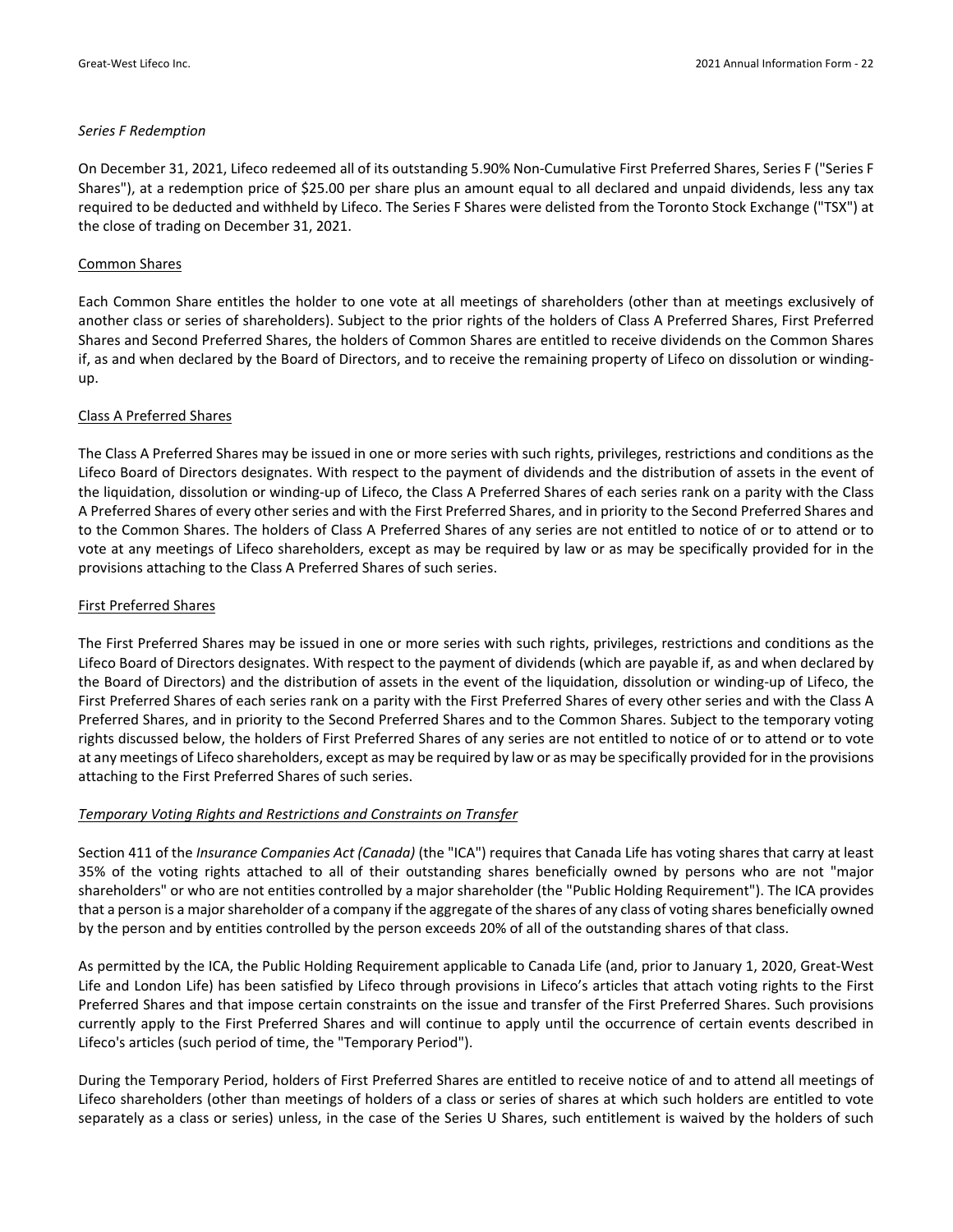shares. Each First Preferred Share carries that number of votes calculated in accordance with a formula set out in Lifeco's articles. The formula provides, in effect, that the number of votes attached to each First Preferred Share issuch that the holders of Common Shares and the holders of First Preferred Shares who do not directly or indirectly own more than 10% of the Common Shares or 10% of the First Preferred Shares respectively will collectively exercise 35% of the voting rights attached to all voting shares of Lifeco.

During the Temporary Period, First Preferred Shares are not to be issued, or be registered in the securities register of Lifeco as transferred, where such issue or transfer would result in a person beneficially owning, directly or indirectly, more than 10% of the First Preferred Shares as a class. If, during the Temporary Period, First Preferred Shares are held by a person who owns more than 10% of the First Preferred Shares as a class, or an entity controlled by such a person owns any First Preferred Shares, the voting rights attached to the First Preferred Shares of such person or entity cannot be exercised.

#### *Series G Shares*

The Series G Shares carry a non‐cumulative dividend of 5.20% per annum, payable quarterly. Lifeco has the right to redeem the Series G Shares in whole or in part at a price of \$25.00 per share. Subject to the prior satisfaction of the claims of all creditors of Lifeco and of holders of shares of Lifeco ranking in priority to the Series G Shares, in the event of the liquidation, dissolution or winding‐up of Lifeco, the holders of the Series G Shares are entitled to be paid an amount equal to \$25.00 per Series G Share plus declared and unpaid dividends before any amount is paid, or any assets of Lifeco are distributed, to the holders of Common Shares or to the holders of shares of any other class ranking junior to the Series G Shares.

#### *Series H Shares*

The Series H Shares carry a non‐cumulative dividend of 4.85% per annum, payable quarterly. Lifeco has the right to redeem the Series H Shares in whole or in part at a price of \$25.00 per share. Subject to the prior satisfaction of the claims of all creditors of Lifeco and of holders of shares of Lifeco ranking in priority to the Series H Shares, in the event of the liquidation, dissolution or winding‐up of Lifeco, the holders of the Series H Shares are entitled to be paid an amount equal to \$25.00 per Series H Share plus declared and unpaid dividends before any amount is paid, or any assets of Lifeco are distributed, to the holders of Common Shares or to the holders of shares of any other class ranking junior to the Series H Shares.

#### *Series I Shares*

The Series I Shares carry a non‐cumulative dividend of 4.50% per annum, payable quarterly. Lifeco has the right to redeem the Series I Shares in whole or in part at a price of \$25.00 per share. Subject to the prior satisfaction of the claims of all creditors of Lifeco and of holders of shares of Lifeco ranking in priority to the Series I Shares, in the event of the liquidation, dissolution or winding-up of Lifeco, the holders of the Series I Shares are entitled to be paid an amount equal to \$25.00 per Series I Share plus declared and unpaid dividends before any amount is paid, or any assets of Lifeco are distributed, to the holders of Common Shares or to the holders of shares of any other class ranking junior to the Series I Shares.

#### *Series L Shares*

The Series L Shares carry a non‐cumulative dividend of 5.65% per annum, payable quarterly. Lifeco has the right to redeem the Series L Shares in whole or in part at a price of \$25.00 per share. Subject to the prior satisfaction of the claims of all creditors of Lifeco and of holders of shares of Lifeco ranking in priority to the Series L Shares, in the event of the liquidation, dissolution or winding‐up of Lifeco, the holders of the Series L Shares are entitled to be paid an amount equal to \$25.00 per Series L Share plus declared and unpaid dividends before any amount is paid, or any assets of Lifeco are distributed, to the holders of Common Shares or to the holders of shares of any other class ranking junior to the Series L Shares.

#### *Series M Shares*

The Series M Shares carry a non‐cumulative dividend of 5.80% per annum, payable quarterly. Lifeco has the right to redeem the Series M Shares in whole or in part at a price of \$25.00 per share. Subject to the prior satisfaction of the claims of all creditors of Lifeco and of holders of shares of Lifeco ranking in priority to the Series M Shares, in the event of the liquidation,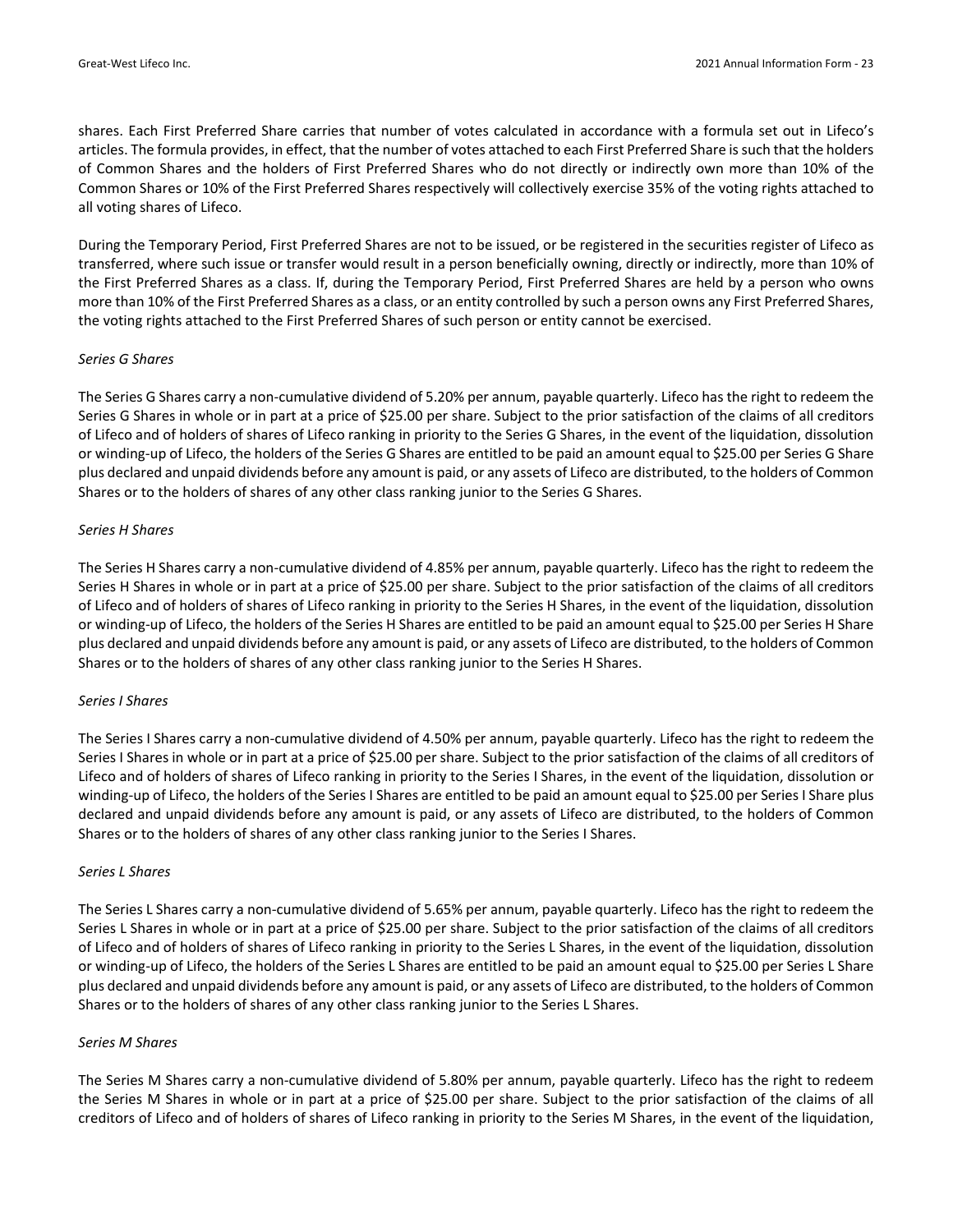dissolution or winding‐up of Lifeco, the holders of the Series M Shares are entitled to be paid an amount equal to \$25.00 per Series M Share plus declared and unpaid dividends before any amount is paid, or any assets of Lifeco are distributed, to the holders of Common Shares or to the holders of shares of any other class ranking junior to the Series M Shares.

#### *Series N Shares*

The Series N Shares carry a non-cumulative dividend, payable quarterly, of 1.749% per annum to but excluding December 31, 2025. On December 31, 2025 and on December 31 every five years thereafter the dividend rate will be reset so as to equal the then current five‐year Government of Canada bond yield plus 1.30%. Lifeco has the right to redeem the Series N Shares, in whole or in part, on December 31, 2025 and on December 31 every five years thereafter for \$25.00 per share plus declared and unpaid dividends. Subject to Lifeco's right of redemption and certain other restrictions on conversion described in the Series N Share conditions, each Series N Share is convertible at the option of the holder on December 31, 2025 and on December 31 every five years thereafter into one Series O Share, which will carry a non-cumulative floating rate dividend in the amount per share determined by multiplying \$25.00 by the sum of the relevant Government of Canada Treasury Bill rate plus 1.30%. Subject to the prior satisfaction of the claims of all creditors of Lifeco and of holders of shares of Lifeco ranking in priority to the Series N Shares, in the event of the liquidation, dissolution or winding-up of Lifeco, the holders of Series N Shares are entitled to be paid an amount equal to \$25.00 per Series N Share plus declared and unpaid dividends before any amount is paid, or any assets of Lifeco are distributed, to the holders of Common Shares or to the holders of shares of any other class ranking junior to the Series N Shares.

#### *Series O Shares*

The Series O Shares, if issued on conversion of Series N Shares in the future, will carry a floating rate non‐cumulative dividend, payable quarterly, in an amount per share determined each quarter by multiplying \$25.00 by the sum of the relevant Government of Canada Treasury Bill rate plus 1.30%. Lifeco will have the right to redeem the Series O Shares, in whole or in part for \$25.50 pershare plus declared and unpaid dividends, unless such Series O Shares are redeemed on December 31, 2025 or on December 31 in each fifth year thereafter in which case the redemption price will be \$25.00 per share plus declared and unpaid dividends. Subject to Lifeco's right of redemption and certain other restrictions on conversion described in the Series O Share conditions, each issued and outstanding Series O Share will be convertible at the option of the holder on December 31, 2025 and on December 31 every five years thereafter into one Series N Share. Subject to the prior satisfaction of the claims of all creditors of Lifeco and of holders of shares of Lifeco ranking in priority to the Series O Shares, in the event of the liquidation, dissolution or winding‐up of Lifeco, the holders of Series O Shares will be entitled to be paid an amount equal to \$25.00 per Series O Share plus declared and unpaid dividends before any amount is paid, or any assets of Lifeco are distributed, to the holders of Common Shares or to the holders of shares of any other class ranking junior to the Series O Shares.

#### *Series P Shares*

The Series P Shares carry a non-cumulative dividend of 5.40% per annum, payable quarterly. Lifeco has the right to redeem the Series P Shares in whole or in part at a price of \$25.00 per share plus a premium if they are redeemed prior to March 31, 2021. Subject to the prior satisfaction of the claims of all creditors of Lifeco and of holders of shares of Lifeco ranking in priority to the Series P Shares, in the event of the liquidation, dissolution or winding‐up of Lifeco, the holders of the Series P Shares are entitled to be paid an amount equal to \$25.00 per Series P Share plus declared and unpaid dividends before any amount is paid, or any assets of Lifeco are distributed, to the holders of Common Shares or to the holders of shares of any other class ranking junior to the Series P Shares.

#### *Series Q Shares*

The Series Q Shares carry a non‐cumulative dividend of 5.15% per annum, payable quarterly. Lifeco has the right to redeem the Series Q Shares in whole or in part at a price of \$25.00 per share plus a premium if they are redeemed prior to September 30, 2021. Subject to the prior satisfaction of the claims of all creditors of Lifeco and of holders of shares of Lifeco ranking in priority to the Series Q Shares, in the event of the liquidation, dissolution or winding-up of Lifeco, the holders of the Series Q Shares are entitled to be paid an amount equal to \$25.00 per Series Q Share plus declared and unpaid dividends before any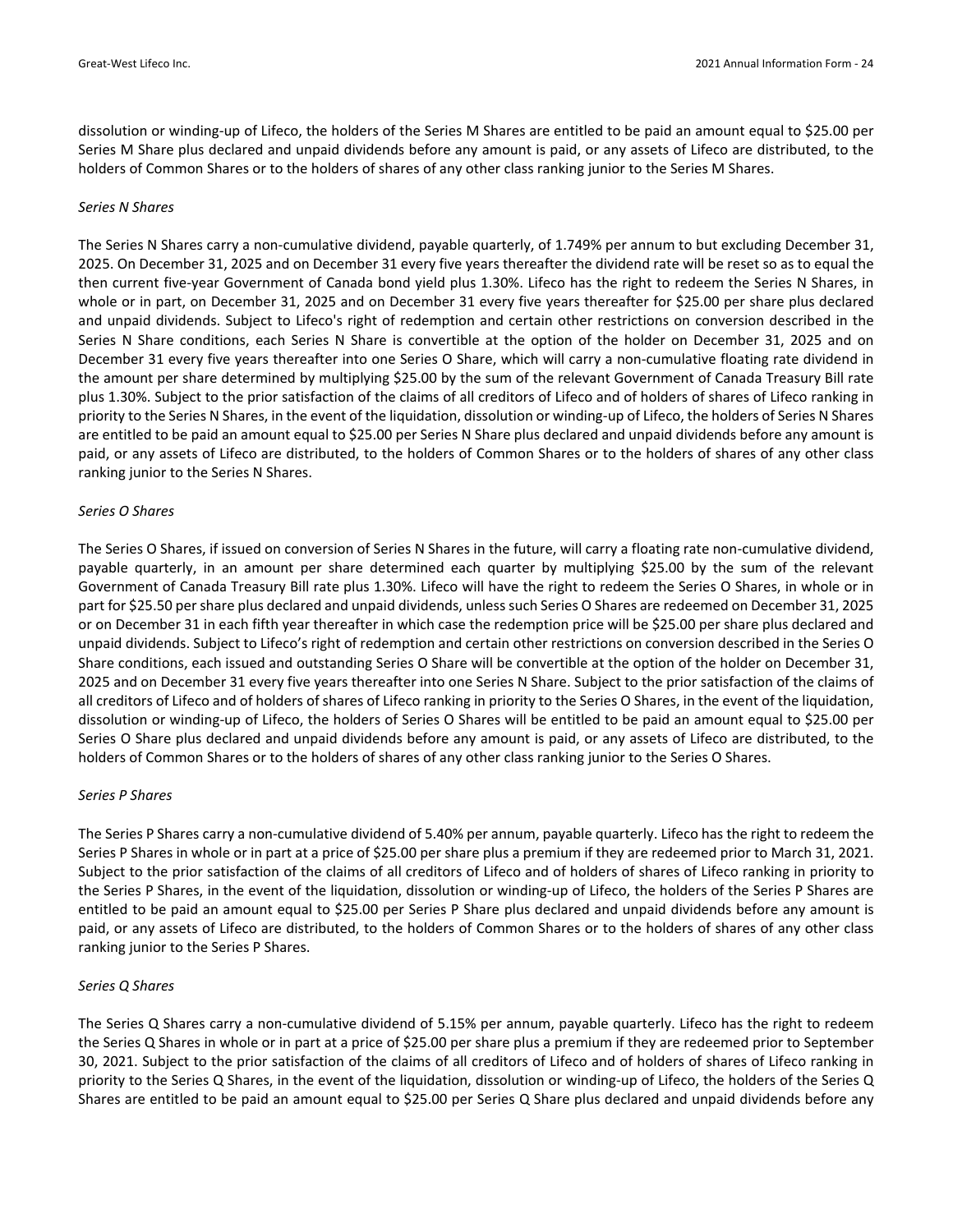amount is paid, or any assets of Lifeco are distributed, to the holders of Common Shares or to the holders of shares of any other class ranking junior to the Series Q Shares.

#### *Series R Shares*

The Series R Shares carry a non-cumulative dividend of 4.80% per annum, payable quarterly. Lifeco has the right to redeem the Series R Shares in whole or in part at a price of \$25.00 per share plus a premium if they are redeemed prior to December 31, 2021. Subject to the prior satisfaction of the claims of all creditors of Lifeco and of holders of shares of Lifeco ranking in priority to the Series R Shares, in the event of the liquidation, dissolution or winding-up of Lifeco, the holders of the Series R Shares are entitled to be paid an amount equal to \$25.00 per Series R Share plus declared and unpaid dividends before any amount is paid, or any assets of Lifeco are distributed, to the holders of Common Shares or to the holders of shares of any other class ranking junior to the Series R Shares.

#### *Series S Shares*

The Series S Shares carry a non‐cumulative dividend of 5.25% per annum, payable quarterly. Lifeco has the right to redeem the Series S Shares in whole or in part at a price of \$25.00 per share plus a premium if they are redeemed prior to June 30, 2023. Subject to the prior satisfaction of the claims of all creditors of Lifeco and of holders of shares of Lifeco ranking in priority to the Series S Shares, in the event of the liquidation, dissolution or winding‐up of Lifeco, the holders of the Series S Shares are entitled to be paid an amount equal to \$25.00 per Series S Share plus declared and unpaid dividends before any amount is paid, or any assets of Lifeco are distributed, to the holders of Common Shares or to the holders of shares of any other class ranking junior to the Series S Shares.

#### *Series T Shares*

The Series T Shares carry a non‐cumulative dividend of 5.15% per annum, payable quarterly. Lifeco has the right to redeem the Series T Shares in whole or in part on or after June 30, 2022 at a price of \$25.00 per share plus a premium if they are redeemed prior to June 30, 2026. Subject to the prior satisfaction of the claims of all creditors of Lifeco and of holders of shares of Lifeco ranking in priority to the Series T Shares, in the event of the liquidation, dissolution or winding‐up of Lifeco, the holders of the Series T Shares are entitled to be paid an amount equal to \$25.00 per Series T Share plus declared and unpaid dividends before any amount is paid, or any assets of Lifeco are distributed, to the holders of Common Shares or to the holders of shares of any other class ranking junior to the Series T Shares.

## *Series U Shares*

The Series U Shares are held by Computershare Trust Company of Canada, as trustee of the LRCN Trust (the "LRCN Trustee"). During the period from and including August 12, 2021 up to but excluding December 31, 2026, unless waived by holders of the Series U Shares, such holders will be entitled to receive fixed rate semi-annual non-cumulative cash dividends, payable semiannually, as and when declared by the Board of Directors of Lifeco, of 3.60% per annum. On December 31, 2026 and on December 31 every five years thereafter the dividend rate will be reset so as to equal the then current five‐year Government of Canada bond yield plus 2.641%. Lifeco has the right to redeem the Series U Shares, in whole or in part, on December 31, 2026 and on December 31 every five years thereafter for \$1,000.00 per share plus declared and unpaid dividends. Subject to the prior satisfaction of the claims of all creditors of Lifeco and of holders of shares of Lifeco ranking in priority to the Series U Shares, in the event of the liquidation, dissolution or winding‐up of Lifeco, the holders of Series U Shares are entitled to be paid an amount equal to \$1,000.00 per Series U Share plus declared and unpaid dividends before any amount is paid, or any assets of Lifeco are distributed, to the holders of Common Shares or to the holders of shares of any other class ranking junior to the Series U Shares.

If the Board of Directors does not declare the dividends, or any part thereof, on the Series U Shares on or before the dividend payment date for a particular semi‐annual period, then the entitlement of the holders of the Series U Shares to such dividends, or to any part thereof, for such semi‐annual period will be forever extinguished. The LRCN Trustee has provided to Lifeco a waiver of its right to receive any and all dividends on the Series U Shares during the period from and including the date of the waiver to and including the date upon which the LRCN Trustee, as trustee of the Limited Recourse Trust, provides, by written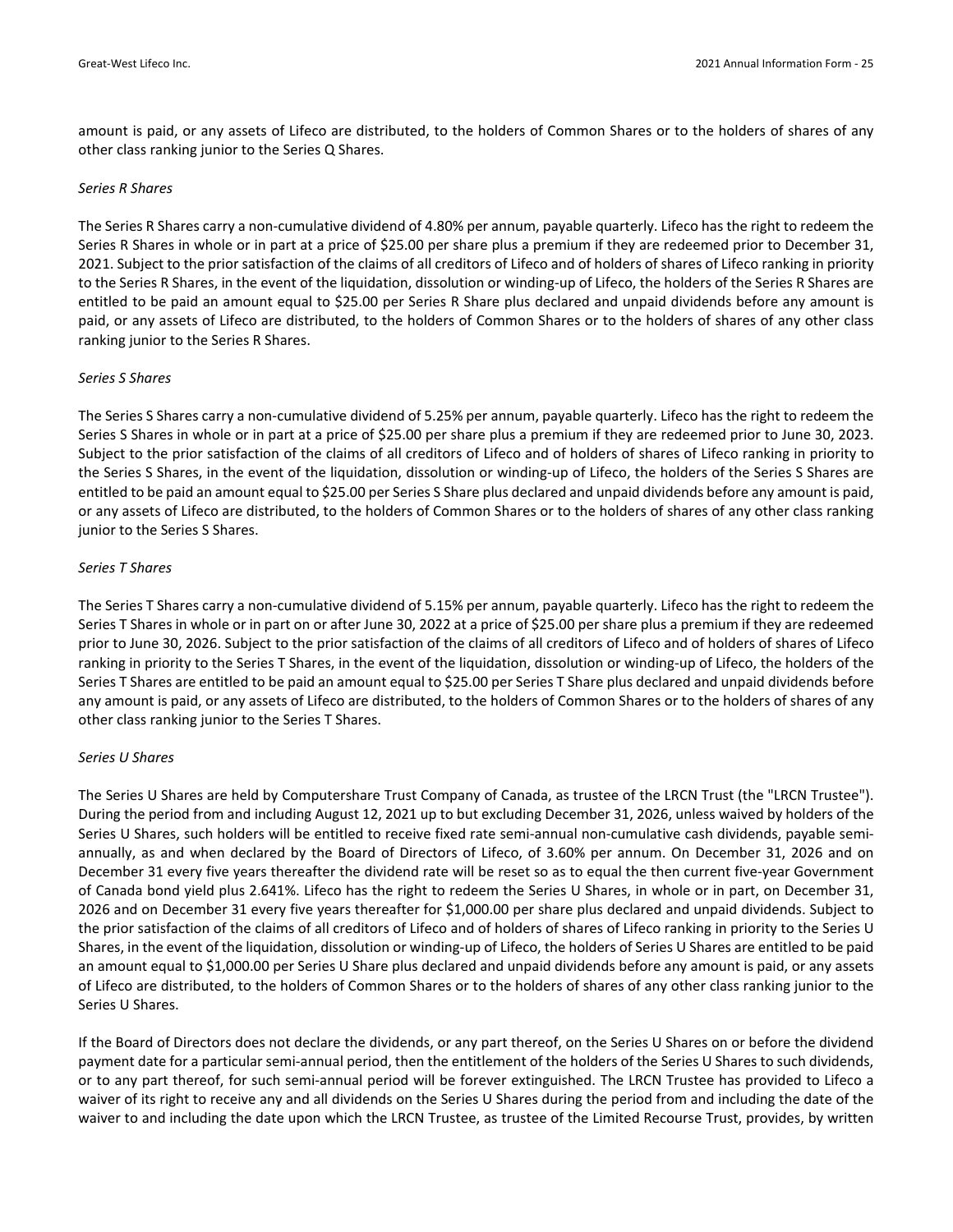notice, a revocation of such waiver to Lifeco (the "Dividend Waiver"). Accordingly, no dividends are expected to be required to be declared or paid and no dividends are expected to be declared or paid on the Series U Shares while the shares are held by the LRCN Trustee. The Dividend Waiver is applicable to the LRCN Trustee and will not bind a subsequent holder of the Series U Shares.

#### *Series Y Shares*

The Series Y Shares carry a non‐cumulative dividend of 4.50% per annum, payable quarterly. Lifeco has the right to redeem the Series Y Shares in whole or in part on or after December 31, 2026 at a price of \$25.00 per share plus a premium if they are redeemed prior to December 31, 2030. Subject to the prior satisfaction of the claims of all creditors of Lifeco and of holders of shares of Lifeco ranking in priority to the Series Y Shares, in the event of the liquidation, dissolution or winding‐up of Lifeco, the holders of the Series Y Shares are entitled to be paid an amount equal to \$25.00 per Series Y Share plus declared and unpaid dividends before any amount is paid, or any assets of Lifeco are distributed, to the holders of Common Shares or to the holders of shares of any other class ranking junior to the Series Y Shares.

#### Second Preferred Shares

The Second Preferred Shares may be issued in one or more series with such rights, privileges, restrictions and conditions as the Lifeco Board of Directors designates. With respect to the payment of dividends and the distribution of assets in the event of the liquidation, dissolution or winding‐up of Lifeco, the Second Preferred Shares of each seriesrank on a parity with the Second Preferred Shares of every other series and in priority to the Common Shares, but junior to the First Preferred Shares and to the Class A Preferred Shares. The holders of Second Preferred Shares of any series are not entitled to notice of or to attend or to vote at any meetings of Lifeco shareholders except as may be required by law or as may be specifically provided for in the provisions attaching to the Second Preferred Shares of such series.

#### **Ratings**

| <b>Securities</b>            | A.M. Best Company | <b>Fitch Ratings Inc.</b><br><b>DBRS Morningstar</b> |              |             | <b>Moody's Investors</b><br><b>Service</b> |         | <b>S&amp;P Global Ratings</b> |             |                            |                    |
|------------------------------|-------------------|------------------------------------------------------|--------------|-------------|--------------------------------------------|---------|-------------------------------|-------------|----------------------------|--------------------|
|                              | Rating            | <b>Rank</b>                                          | Rating       | <b>Rank</b> | Rating                                     | Rank    | Rating                        | <b>Rank</b> | Rating                     | Rank               |
| Preferred<br><b>Shares</b>   | bbb+              | 8 of 21                                              | Pfd-2 (High) | 4 of 16     | BBB+                                       | 8 of 23 | NR(1)                         |             | P-1 (Low) (2)<br>$A - (3)$ | 3 of 18<br>5 of 20 |
| Senior<br><b>Debentures</b>  | a                 | 6 of 21                                              | A (High)     | 5 of 26     | A                                          | 6 of 23 | NR <sup>(1)</sup>             |             | $A+$                       | 5 of 22            |
| Subordinated<br><b>LRCNs</b> | NR <sup>(1)</sup> |                                                      | A (Low)      | 7 of 26     | BBB+                                       | 8 of 23 | NR <sup>(1)</sup>             |             | $A -$                      | 7 of 22            |

Lifeco's First Preferred Shares, senior unsecured debentures and subordinated LRCNs rated by independent rating agencies. Lifeco has been assigned the following ratings in relation to its outstanding securities:

(1) Not Rated

(2) The Canadian scale rating for preferred shares

(3) The Global scale rating for preferred shares

#### *Preferred Share Ratings*

The preferred share rating is a rating agency's assessment of the creditworthiness of an obligor with respect to a specific preferred share obligation compared to preferred shares issued by other issuers. The rating reflects the rating agency's assessment of the issuer's capacity and willingness to pay dividends and principal on a timely basis.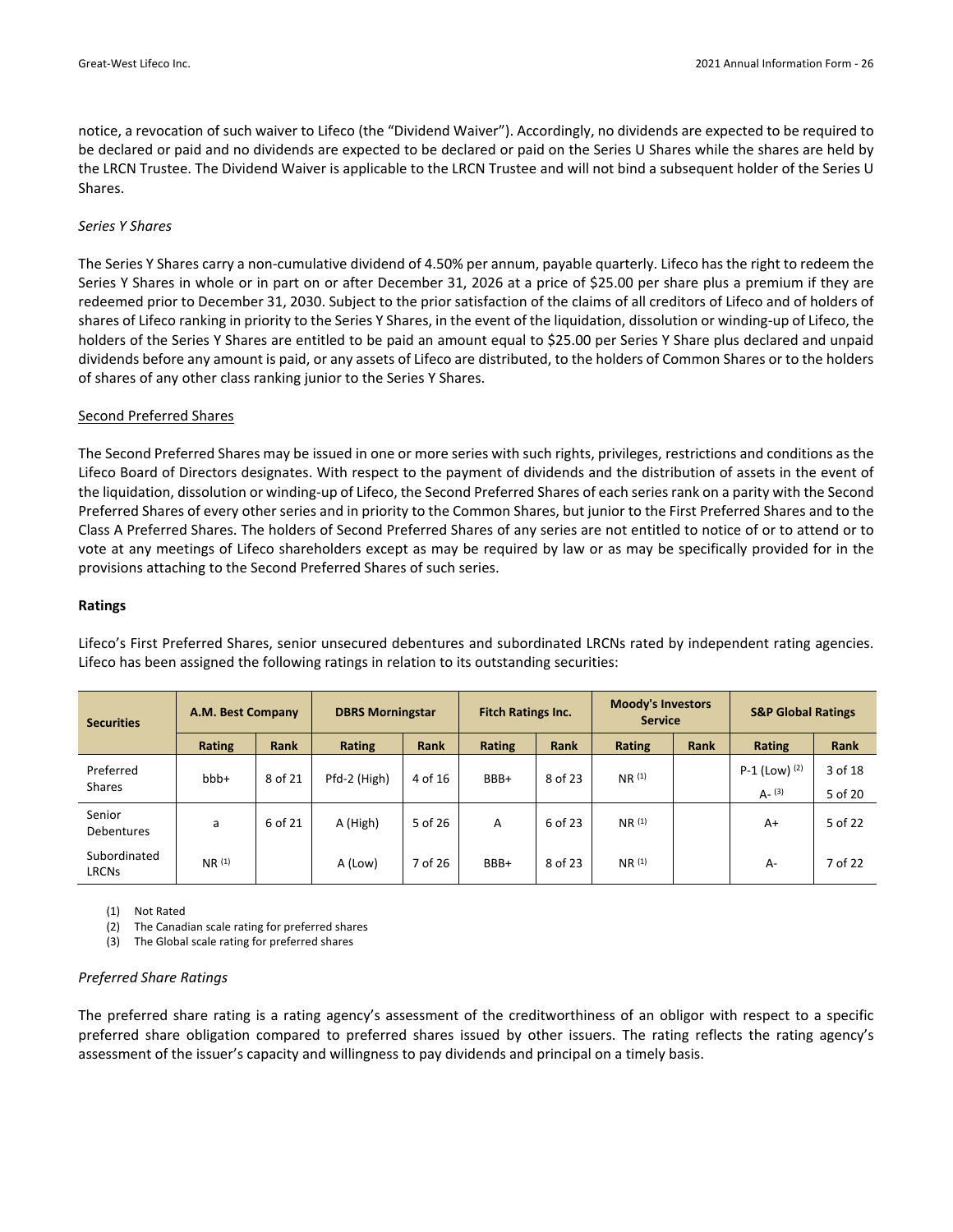#### *Issue Credit Ratings*

The ratings assigned to the debt issued by Lifeco are generally referred to as issue credit ratings. An issue credit rating is a rating agency's opinion of the creditworthiness of an obligor with respect to a specific financial obligation, a specific class of financial obligations, or a specific financial program. It reflects the creditworthiness of guarantors, insurers, or other forms of credit enhancement on the obligation as well as the currency in which the obligation is denominated. Issue credit ratings typically take into account the likelihood of payment (the capacity and willingness of the obligor to meet its financial commitment on an obligation in accordance with the terms of the obligation), the nature of the provisions of the obligation, and the protection afforded by, and relative position of, the obligation in the event of bankruptcy, reorganization, or other arrangement under laws of bankruptcy and other laws affecting creditor rights.

A security rating is not a recommendation to buy, sell or hold securities and may be subject to revision or withdrawal at any time by the rating organization.

Lifeco has paid customary rating fees to S&P, DBRS, Fitch, AM Best and Moody's in relation to the above-noted and other ratings. In addition, Lifeco has, in the ordinary course of business, made payments for other services provided to Lifeco by S&P, DBRS, Fitch, AM Best and Moody's during the last two years.

The descriptions of the ratings below are sourced from public information as disclosed by each rating agency.

#### **(a) A.M. Best**

A.M Best's Issue Credit Rating (IR) is an independent opinion of credit quality assigned to issues that gauges the ability to meet the terms of the obligation. An IR assigned to a specific issue is an opinion of the ability to meet the ongoing financial obligations to security holders when due. As such, an IR is an opinion regarding the relative future credit risk. Credit risk is the risk that an issuer may not meet its contractual financial obligations asthey come due. The rating does not address any other risk, including, but not limited to, liquidity risk, market value risk or price volatility of rated obligations.

A.M. Best assigns long‐term issue credit ratings in a range from "aaa" to "c". Ratings from "aa" to "ccc" may be enhanced with a "+" (plus) or "‐" (minus) to indicate whether credit quality is near the top or bottom of a category. The absence of either a plus or minus designation indicates the rating is in the middle of the category.

Lifeco's senior debentures have been assigned an "a" rating. This rating denotes the issuer has an excellent ability to meet the terms of the obligation. Lifeco's preferred shares have been assigned a "bbb+" rating. This rating denotes the issuer has a good ability to meet the terms of the obligation; however, the issue is more susceptible to changes in economic or other conditions than more highly‐rated issues.

#### **(b) DBRS Morningstar (DBRS)**

DBRS' credit ratings are forward‐looking opinions about credit risk that reflect the creditworthiness of an entity or security. DBRS uses rating scales to assign and monitor credit ratings.

The DBRS preferred share rating scale is used to rate preferred shares issued in the Canadian securities markets. This rating scale reflects an opinion on the risk that an issuer will not fulfil its obligations with respect to both dividend and principal commitmentsin respect of the preferred sharesin accordance with the terms under which they were issued. Every DBRS rating using the preferred share rating scale is based on quantitative and qualitative considerations relevant to the issuing entity.

The DBRS long‐term obligation rating scale provides an opinion on the risk of default, which is the risk that an issuer will fail to satisfy its financial obligations in accordance with the terms under which an obligation has been issued. Ratings are based on quantitative and qualitative considerations relevant to the issuer, and the relative ranking of claims.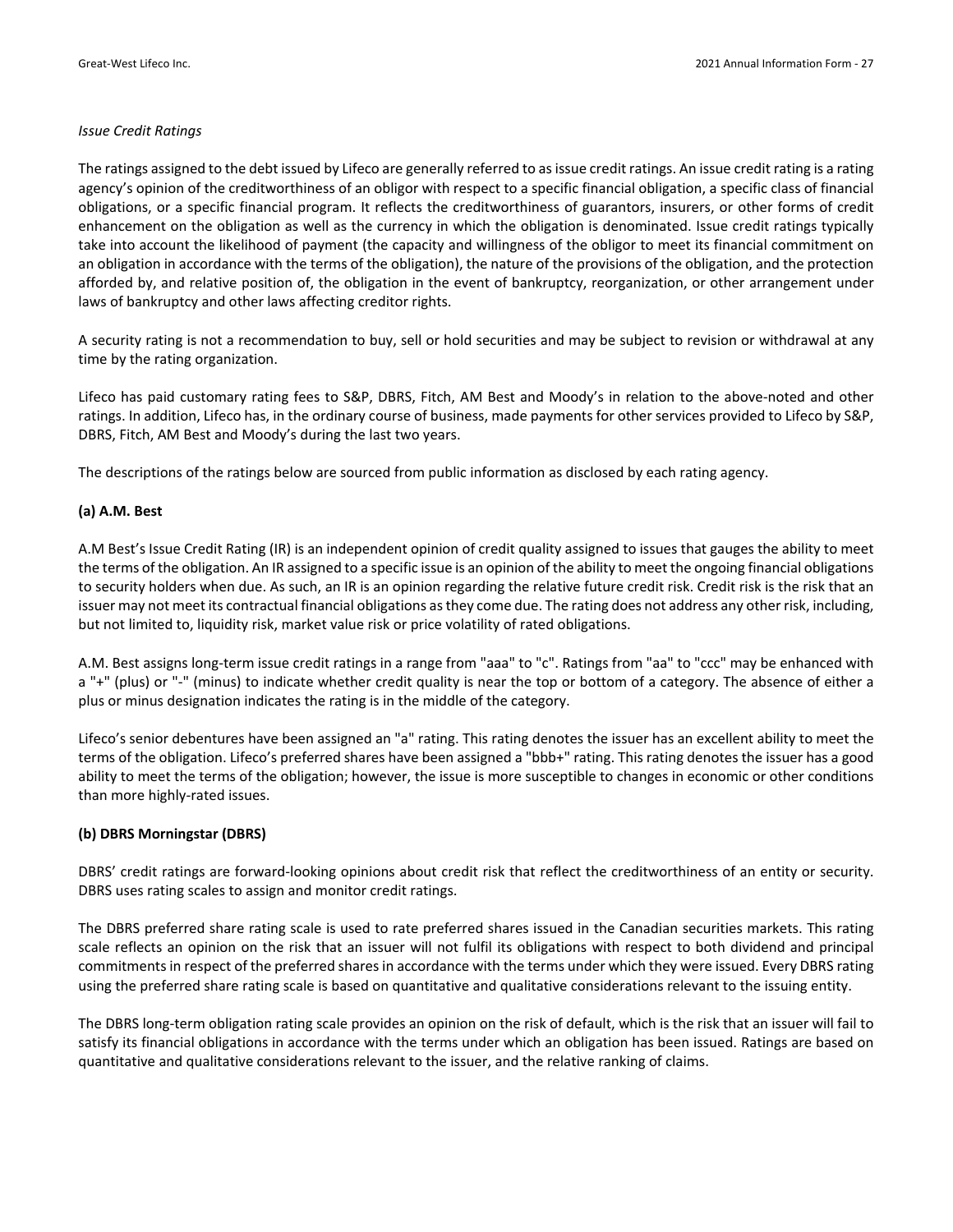DBRS assigns ratings for preferred shares in a range from "Pfd‐1" to "D". Lifeco's preferred shares have been assigned a "Pfd‐2 (High)" rating. This rating denotes that the Preferred shares are generally of good credit quality and protection of dividends and principal is still substantial, but earnings, the balance sheet and coverage ratios are not as strong as Pfd-1 rated companies.

DBRS assigns ratings for long‐term obligations in a range from "AAA" to "D". Lifeco's senior debentures have been assigned an "A (high)" rating and Lifeco's subordinated LRCNs have been assigned an "A (low)" rating. According to DBRS, long‐term obligations rated "A" are of good credit quality. The capacity for the payment of financial obligations is substantial, but of lesser credit quality than "AA". An obligor may be vulnerable to future events, but qualifying negative factors are considered manageable. In addition, "(low)" and "(high)" designations indicate relative strength within the rating category.

## **(c) Fitch Ratings (Fitch)**

Fitch credit ratings relating to issuers are an opinion on the relative ability of an entity to meet financial commitments, such as interest, preferred dividends, repayment of principal, insurance claims or counterparty obligations. Credit ratings are used by investors as indications of the likelihood of receiving the money owed to them in accordance with the terms on which they invested. Fitch's credit ratings do not directly address any risk other than credit risk and do not deal with the risk of a market value loss on a rated security due to changes in interest rates, liquidity and other market considerations. Fitch's ratings of individual securities or financial obligations of a corporate issuer address relative vulnerability to default on an ordinal scale. In addition, for financial obligations in corporate finance, a measure of recovery given default on that liability is also included in the rating assessment.

Fitch assigns ratings for preferred shares and debt in a range from "AAA" to "D". The modifiers "+" or "**‐**" may be appended to a rating to denote relative status within major rating categories. Fitch's rating outlooks indicate the direction a rating is likely to move over a one to two‐year period. Rating outlooks may be positive, stable, negative or evolving.

Lifeco's preferred shares have been assigned a "BBB+" rating. This rating denotes good credit quality and expectations of credit risk are currently low. The capacity for payment of financial commitments is considered adequate but adverse business or economic conditions are more likely to impair this capacity.

Lifeco's senior debentures have been assigned an "A" rating. This rating denotes high credit quality and expectations of low credit risk. The capacity for payment of financial commitments is considered strong. This capacity may, nevertheless, be more vulnerable to adverse business or economic conditions than is the case for higher ratings. Lifeco's subordinated LRCNs have been assigned a "BBB+ rating". According to Fitch, long‐term debt instruments rated "BBB" have good credit quality and such rating indicates that expectations of credit risk are currently low and that the capacity for payment of financial commitments is considered adequate, but adverse business or economic conditions are more likely to impair this capacity.

Following Lifeco's announcement on September 8, 2020 of the MassMutual Transaction and plans to finance a portion of the acquisition with debt, Fitch affirmed the Insurer Financial Strength (IFS) ratings of Lifeco's operating subsidiaries at "AA" as well as Lifeco's Issuer Default rating at "A+" and senior notes at "A". At the same time, Fitch revised its rating outlook to Negative from Stable. While Fitch viewed the acquisition favorably in terms of increasing Lifeco's scale and market leading position in the U.S. retirement space, it considered the increase in financial leverage as weakening Lifeco's credit profile. The other four ratings agencies affirmed their ratings and the ratings outlook as Stable.

As part of Lifeco's announcement on July 21, 2021 of the Prudential Transaction, Lifeco announced that the transaction was expected to be funded with approximately US\$1.15 billion of LRCN Series 1, up to US\$1.0 billion of short-term debt, and existing resources. Following the announcement of the Prudential Transaction and having regard to the financing plan and its impact on leverage in the near‐term, all five rating agencies affirmed the ratings as set out above. Four of the five agencies affirmed the rating outlook as stable; Fitch's rating outlook remains negative.

## **(d) Moody's Investor Services (Moody's)**

Moody's does not rate the securities issued by Lifeco. However, it does provide an Insurance Financial Strength rating to Lifeco's major operating subsidiaries.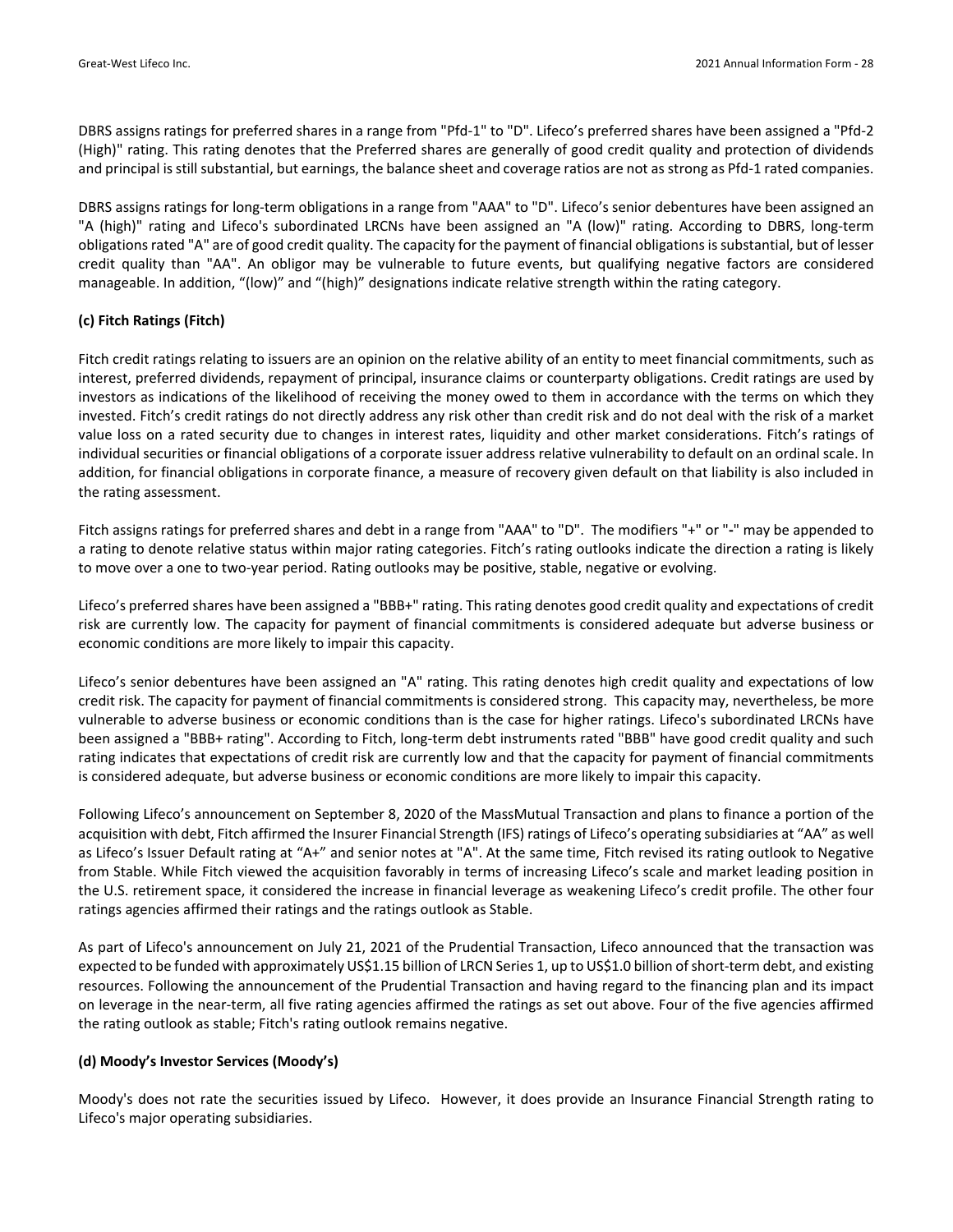#### **(e) S&P Global Ratings (S&P)**

An S&P Global Ratings issue credit rating is a forward‐looking opinion about the creditworthiness of an obligor with respect to a specific financial obligation, a specific class of financial obligations, or a specific financial program. It takes into consideration the creditworthiness of guarantors, insurers, or other forms of credit enhancement on the obligation as well as the currency in which the obligation is denominated. The opinion reflects S&P's view of the obligor's capacity and willingness to meet its financial commitments as they come due, and this opinion may assess terms, such as collateral security and subordination, which could affect ultimate payment in the event of default.

S&P assigns ratings for Canadian preferred shares in a range from "P1" to "D" and these ratings are a forward‐looking opinion about the creditworthiness of an issuer with respect to a preferred share obligation issued in the Canadian market, relative to preferred shares issued by other issuers in the Canadian market. S&P's Canadian scale preferred share ratings may be modified by the addition of "High" or "Low" to show relative standing within the major rating categories. It is S&P's practice to present an issuer's preferred share ratings on both the global ratings scale and the Canadian national scale when listing the ratings for an issuer. S&P's Global ratings scale ranges from AA to D and may be modified with the addition of "+" or "-" to show relative standing within the major rating categories.

S&P assigns ratings for long‐term obligations in a range from "AAA" to "D". Most ratings may be modified by the addition of a plus "+" or minus "‐" sign to show relative standing within the major letter rating categories.

Lifeco's preferred shares have been assigned a "P-1 (low)" rating and an "A-" rating on the Canadian and global scales, respectively. These ratings denote the obligor's capacity to meet itsfinancial commitments on the obligation isstrong, however, the obligation is somewhat more susceptible to the adverse effects of changes in circumstances and economic conditions than obligations in higher‐rated categories.

Lifeco's senior debentures have been assigned an "A+" rating and Lifeco's subordinated LRCNs have been assigned an "A‐" rating. According to S&P, long‐term debt rated "A" indicates that the obligor's capacity to meet its financial commitment on the obligation is still strong, but is somewhat more susceptible to the adverse effects of changes in circumstances and economic conditions than obligations in higher‐rated categories. A rating may be modified by the addition of a plus (+) or minus (‐) sign to show relative standing within the rating categories.

#### **DIVIDENDS**

Lifeco does not have a formal dividend policy. The declaration and payment of dividends is at the discretion of the Lifeco Board of Directors. The decision to declare a dividend takes into account a variety of factors including the level of earnings, adequacy of capital, and availability of cash resources. As a holding company, Lifeco's ability to pay dividends and, in part, its ability to deploy capital is dependent upon Lifeco receiving dividends from its operating subsidiaries. Lifeco's operating subsidiaries are subject to regulation in a number of jurisdictions, each of which maintainsits own regime for determining the amount of capital that must be held in connection with the different businesses carried on by the operating subsidiaries. The requirements imposed by the regulators in any jurisdiction may change from time to time, and thereby impact the ability of the operating subsidiaries to pay dividends to Lifeco.

On November 4, 2021, OSFI withdrew its guidance provided in March 2020 at the outset of the COVID‐19 pandemic that Canadian banks and insurers should suspend share buybacks and not increase dividend payments. In the U.K. and Ireland, where some of the Corporation's regulated subsidiaries operate, the regulatory authorities have maintained their guidance that insurance companies should exercise prudence in respect of dividend distributions, share buybacks and similar transactions, but at the end of the third quarter of 2021, the Irish regulator removed the temporary cap that it had also been applying to significant insurance companies such as Irish Life Assurance plc. The declaration and payment of dividends by the Corporation in future periods remains in the discretion of its directors and will depend among other things on the Corporation's financial position, which will in turn depend on the duration of the COVID‐19 pandemic and the severity and duration of the financial impacts.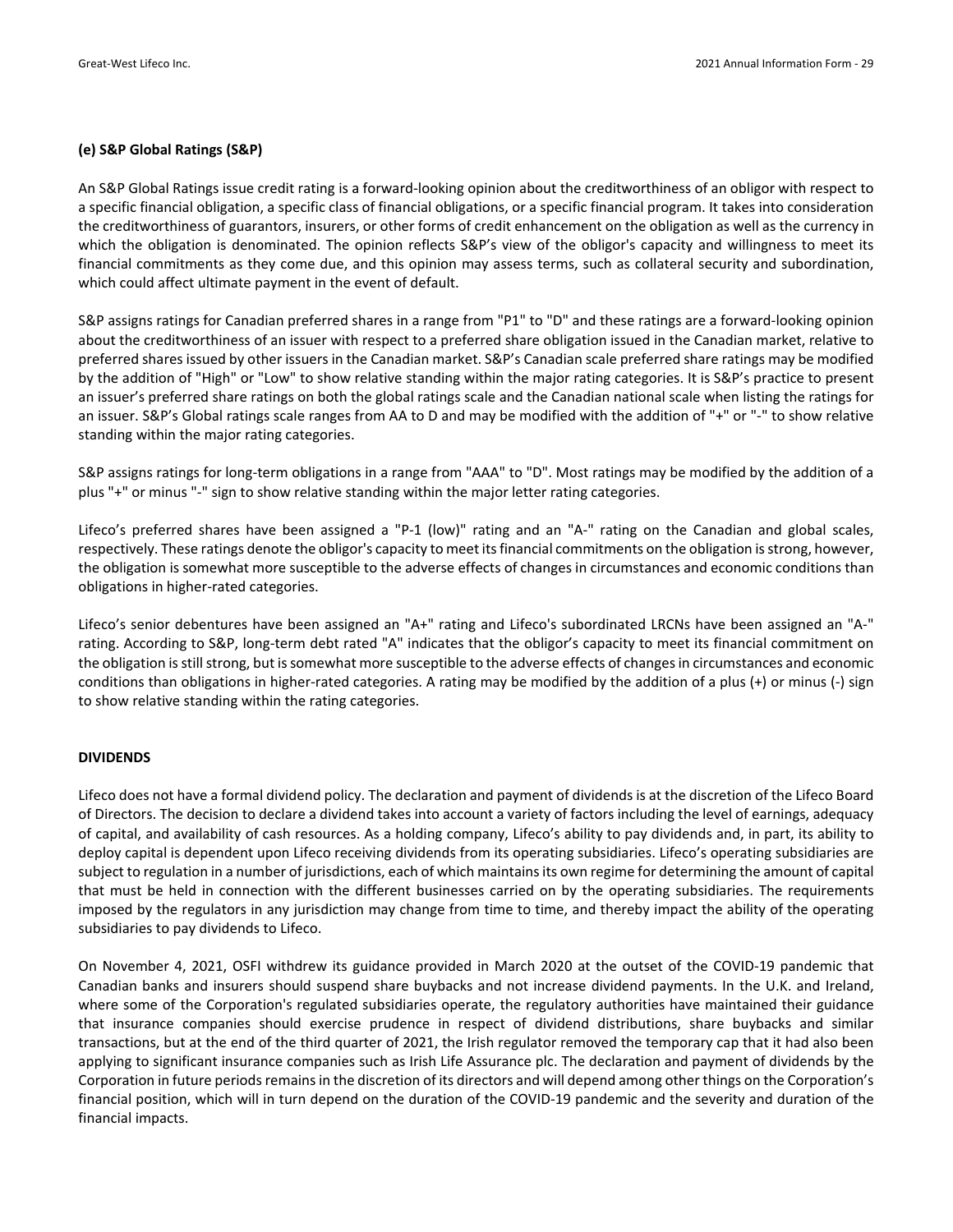In March of 2002, the Canada Life Capital Trust issued 150,000 Canada Life Trust Securities – Series B (the "CLiCS – Series B"). Canada Life Financial Corporation ("CLFC") agreed that if (i) the Canada Life Capital Trust fails to pay distributions on the CLiCS – Series B, and (ii) Canada Life does not at that time have sufficient public preferred shares outstanding, then CLFC would not pay dividends on its common shares or on its preferred shares until the 12th month following the Canada Life Capital Trust's failure to have paid the distributions on the CLiCS – Series B, unless the Canada Life Capital Trust first pays such missed distributions. Effective January 1, 2020, the obligations of CLFC and Canada Life relating to the CLiCS – Series B became obligations of the amalgamated Canada Life.

The amount of cash dividends paid per share in respect of Lifeco's outstanding shares for each of Lifeco's three most recently completed financial years is as follows:

|                                         | 2021       | 2020       | 2019       |
|-----------------------------------------|------------|------------|------------|
| Common <sup>(1)</sup>                   | \$1.804    | \$1.752    | \$1.652    |
| Series F First Preferred                | \$1.4750   | \$1.4750   | \$1.4750   |
| Series G First Preferred                | \$1.3000   | \$1.3000   | \$1.3000   |
| Series H First Preferred                | \$1.21252  | \$1.21252  | \$1.21252  |
| Series I First Preferred                | \$1.1250   | \$1.1250   | \$1.1250   |
| Series L First Preferred                | \$1.41250  | \$1.41250  | \$1.41250  |
| Series M First Preferred                | \$1.450    | \$1.450    | \$1.450    |
| Series N First Preferred <sup>(2)</sup> | \$0.437252 | \$0.544000 | \$0.544000 |
| Series O First Preferred <sup>(3)</sup> |            | \$0.556412 | \$0.744956 |
| Series P First Preferred                | \$1.350    | \$1.350    | \$1.350    |
| Series Q First Preferred                | \$1.2875   | \$1.2875   | \$1.2875   |
| Series R First Preferred                | \$1.200    | \$1.200    | \$1.200    |
| Series S First Preferred                | \$1.312500 | \$1.312500 | \$1.312500 |
| Series T First Preferred                | \$\$1.2875 | \$1.2875   | \$1.2875   |
| Series Y First Preferred <sup>(4)</sup> | \$0.2589   |            |            |

- (1) In 2021, Lifeco made dividend payments to common shareholders on each of March 31, June 30 and September 30 in the amount of \$0.4380 per share. On November 15, 2021, Lifeco announced an increase to the quarterly dividend of \$0.052 per share. On December 31, 2021, Lifeco made a dividend payment to common shareholders in the amount of \$0.49 per share.
- (2) Fixed dividend rate per annum until December 30, 2025, at which time the dividend becomes equal to the five year Government of Canada yield plus 1.30% for the subsequent five year period. The fixed dividend rate had been 2.176% per annum for the five year period beginning December 31, 2015 and ending December 30, 2020.
- (3) Floating dividend rate which is reset quarterly to the three month Government of Canada Treasury Bill yield plus 1.30%. On December 31, 2020, all outstanding Series O Shares were automatically converted into Series N Shares on a one‐for‐one basis.
- (4) The Series Y Shares were issued on October 8, 2021. The first dividend payment was made on December 31, 2021 in the amount of \$0.2589 per share. Regular quarterly dividend payments are \$0.28125 per share.

#### **MARKET FOR SECURITIES**

The Common Shares and the First Preferred Shares, Series G, H, I, L, M, N, P, Q, R, S, T and Y are listed and posted for trading on the TSX and also trade on a number of alternative trading platforms. The below tables provide trading price and volume statistics for those trades made on the TSX during 2021.

The Series F Shares were delisted from the TSX effective the close of trading on December 31, 2021, following the redemption of all outstanding Series F Shares on that day.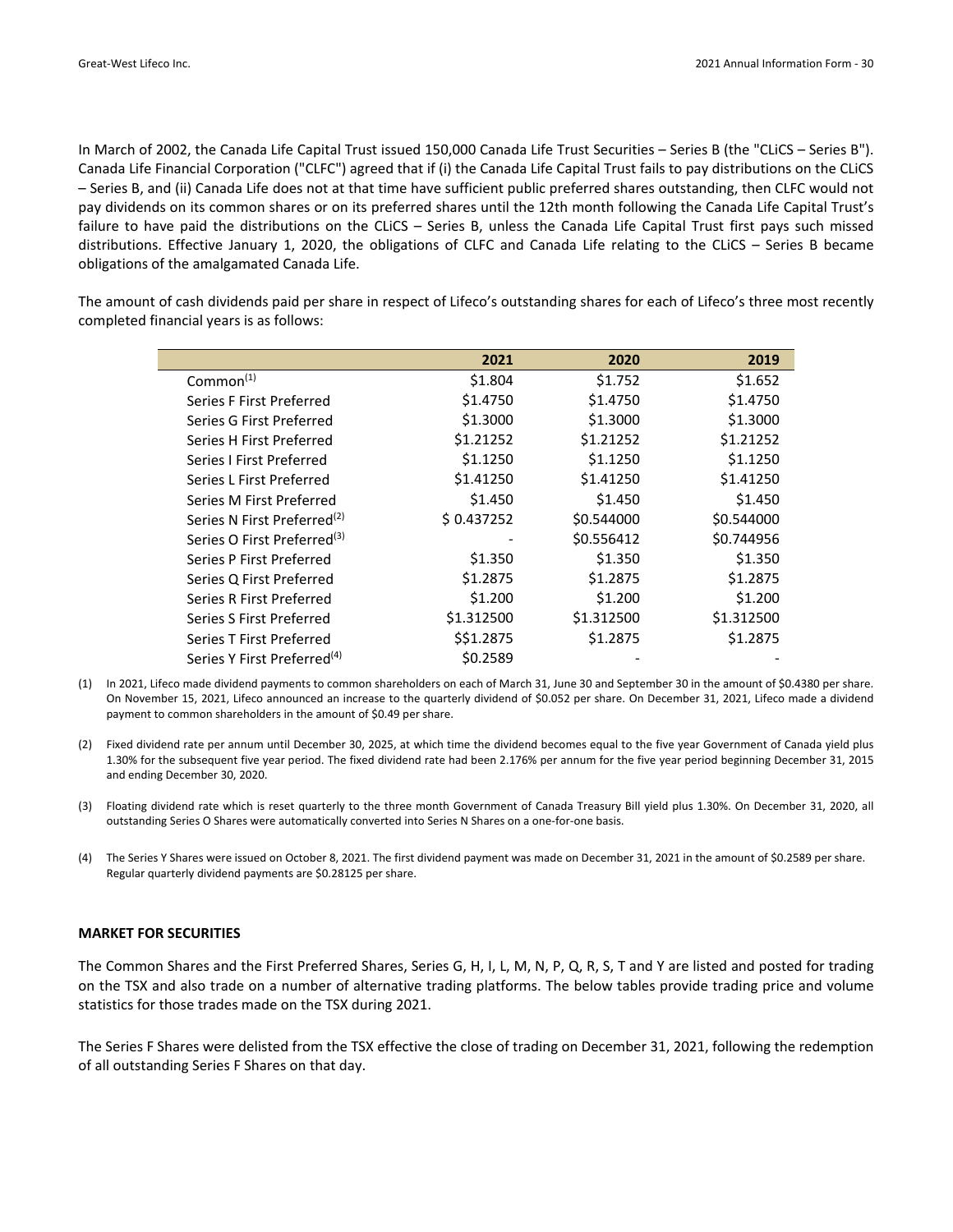|           |                      | Lifeco Common Shares (TSX:GWO)                         |                      |                        |
|-----------|----------------------|--------------------------------------------------------|----------------------|------------------------|
|           | <b>Trading Range</b> |                                                        | <b>Volume Traded</b> |                        |
| 2021      | Low                  | High                                                   | Total                | Average <sup>(1)</sup> |
| January   | \$29.20              | \$31.64                                                | 16,929,523           | 846,476                |
| February  | \$29.22              | \$32.57                                                | 27,113,269           | 1,427,014              |
| March     | \$31.54              | \$33.60                                                | 43,078,316           | 1,872,970              |
| April     | \$33.57              | \$35.70                                                | 12,745,887           | 606,947                |
| May       | \$35.73              | \$37.41                                                | 48,956,730           | 2,447,837              |
| June      | \$36.28              | \$37.02                                                | 48,558,325           | 2,207,197              |
| July      | \$36.45              | \$37.54                                                | 13,010,944           | 619,569                |
| August    | \$37.72              | \$39.60                                                | 44,308,727           | 2,109,939              |
| September | \$38.18              | \$39.38                                                | 40,992,587           | 1,952,028              |
| October   | \$36.41              | \$38.86                                                | 16,464,631           | 823,232                |
| November  | \$36.68              | \$38.59                                                | 26,052,891           | 1,184,222              |
| December  | \$36.86              | \$38.02                                                | 26,801,937           | 1,276,283              |
|           |                      | Lifeco Series F First Preferred Shares (TSX: GWO.PR.F) |                      |                        |
|           | <b>Trading Range</b> |                                                        | <b>Volume Traded</b> |                        |
| 2021      | Low                  | High                                                   | <b>Total</b>         | Average <sup>(1)</sup> |
| January   | \$25.42              | \$25.61                                                | 103,823              | 5,191                  |

| January   | \$25.42 | \$25.61 | 103,823 | 5,191  |
|-----------|---------|---------|---------|--------|
| February  | \$25.42 | \$26.20 | 187,772 | 9,883  |
| March     | \$25.42 | \$25.90 | 148,359 | 6,450  |
| April     | \$25.86 | \$26.21 | 283,430 | 13,497 |
| May       | \$25.94 | \$26.30 | 58,341  | 2,917  |
| June      | \$25.93 | \$26.40 | 69,482  | 3,158  |
| July      | \$26.25 | \$26.55 | 68,530  | 3,427  |
| August    | \$26.40 | \$26.68 | 68,831  | 3,278  |
| September | \$26.45 | \$26.95 | 76,399  | 3,638  |
| October   | \$25.88 | \$26.46 | 115,193 | 5,760  |
| November  | \$25.32 | \$26.00 | 276,202 | 12,555 |
| December  | \$24.97 | \$25.34 | 173,913 | 8,282  |

## **Lifeco Series G First Preferred Shares (TSX: GWO.PR.G)**

and the control of the control of the control of the control of the control of the control of the control of the

|           | <b>Trading Range</b> |         | <b>Volume Traded</b> |                        |  |
|-----------|----------------------|---------|----------------------|------------------------|--|
| 2021      | Low                  | High    | <b>Total</b>         | Average <sup>(1)</sup> |  |
| January   | \$25.04              | \$25.40 | 107,716              | 5,386                  |  |
| February  | \$25.13              | \$25.45 | 115,102              | 6,771                  |  |
| March     | \$24.91              | \$25.50 | 146,070              | 6,351                  |  |
| April     | \$25.20              | \$25.74 | 60,520               | 2,882                  |  |
| May       | \$25.65              | \$25.85 | 61,435               | 3,233                  |  |
| June      | \$25.25              | \$25.88 | 47,064               | 2,241                  |  |
| July      | \$25.38              | \$25.75 | 67,287               | 3,364                  |  |
| August    | \$25.60              | \$26.04 | 76,435               | 3,822                  |  |
| September | \$25.37              | \$25.80 | 171,894              | 8,185                  |  |
| October   | \$25.30              | \$25.76 | 79,062               | 3,953                  |  |
| November  | \$25.35              | \$25.49 | 70,341               | 3,517                  |  |
| December  | \$25.14              | \$25.70 | 65,162               | 3,103                  |  |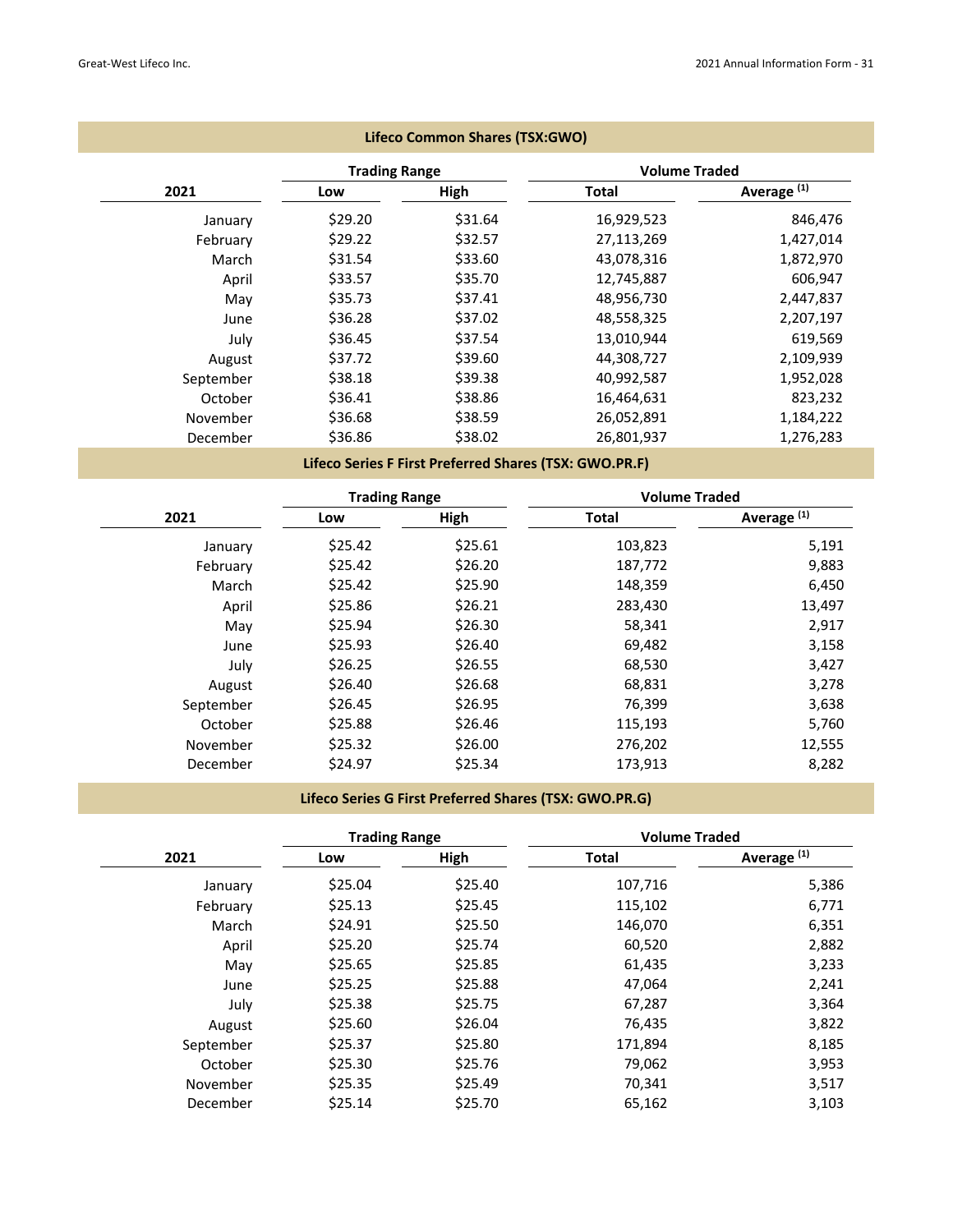|           | <b>Trading Range</b> |         | <b>Volume Traded</b> |                        |
|-----------|----------------------|---------|----------------------|------------------------|
| 2021      | Low                  | High    | Total                | Average <sup>(1)</sup> |
| January   | \$24.41              | \$24.66 | 131,623              | 6,581                  |
| February  | \$24.60              | \$25.06 | 204,863              | 10,782                 |
| March     | \$24.55              | \$25.14 | 116,690              | 5,304                  |
| April     | \$24.90              | \$25.23 | 96,233               | 4,583                  |
| May       | \$25.10              | \$25.60 | 114,502              | 6,026                  |
| June      | \$25.00              | \$25.33 | 368,816              | 16,764                 |
| July      | \$25.10              | \$25.25 | 156,276              | 7,442                  |
| August    | \$25.16              | \$25.59 | 93,759               | 4,465                  |
| September | \$25.23              | \$25.63 | 98,757               | 4,938                  |
| October   | \$25.06              | \$25.58 | 216,768              | 10,838                 |
| November  | \$25.01              | \$25.30 | 78,292               | 4,121                  |
| December  | \$24.64              | \$25.27 | 89,692               | 4,485                  |

## **Lifeco Series H First Preferred Shares (TSX: GWO.PR.H)**

## **Lifeco Series I First Preferred Shares (TSX: GWO.PR.I)**

|           | <b>Trading Range</b> |         | <b>Volume Traded</b> |                        |
|-----------|----------------------|---------|----------------------|------------------------|
| 2021      | Low                  | High    | <b>Total</b>         | Average <sup>(1)</sup> |
| January   | \$23.62              | \$24.05 | 132,685              | 6,634                  |
| February  | \$23.99              | \$24.80 | 142,224              | 7,485                  |
| March     | \$23.85              | \$24.27 | 78,833               | 3,428                  |
| April     | \$23.93              | \$24.34 | 94,841               | 4,742                  |
| May       | \$24.40              | \$24.88 | 128,949              | 6,447                  |
| June      | \$24.65              | \$24.94 | 200,842              | 9,129                  |
| July      | \$24.92              | \$25.15 | 105,746              | 5,036                  |
| August    | \$25.00              | \$25.45 | 628,237              | 29,916                 |
| September | \$25.14              | \$25.47 | 1,069,285            | 50,918                 |
| October   | \$24.70              | \$25.48 | 116,720              | 5,836                  |
| November  | \$24.41              | \$24.80 | 218,767              | 9,944                  |
| December  | \$23.94              | \$24.57 | 72,406               | 3,620                  |

## **Lifeco Series L First Preferred Shares (TSX: GWO.PR.L)**

|           | <b>Trading Range</b> |         | <b>Volume Traded</b> |                        |
|-----------|----------------------|---------|----------------------|------------------------|
| 2021      | Low                  | High    | <b>Total</b>         | Average <sup>(1)</sup> |
| January   | \$25.33              | \$25.63 | 73,341               | 3,667                  |
| February  | \$25.37              | \$25.60 | 81,847               | 4,547                  |
| March     | \$25.30              | \$25.55 | 101,701              | 4,623                  |
| April     | \$25.38              | \$25.70 | 88,342               | 4,207                  |
| May       | \$25.66              | \$25.96 | 76,942               | 4,275                  |
| June      | \$25.65              | \$25.96 | 132,338              | 6,015                  |
| July      | \$25.56              | \$25.93 | 67,588               | 3,379                  |
| August    | \$25.65              | \$26.10 | 58,958               | 3,103                  |
| September | \$25.80              | \$26.04 | 102,252              | 6,391                  |
| October   | \$25.42              | \$25.82 | 145,502              | 7,658                  |
| November  | \$25.45              | \$25.65 | 68,762               | 3,274                  |
| December  | \$25.21              | \$25.95 | 50,912               | 2,546                  |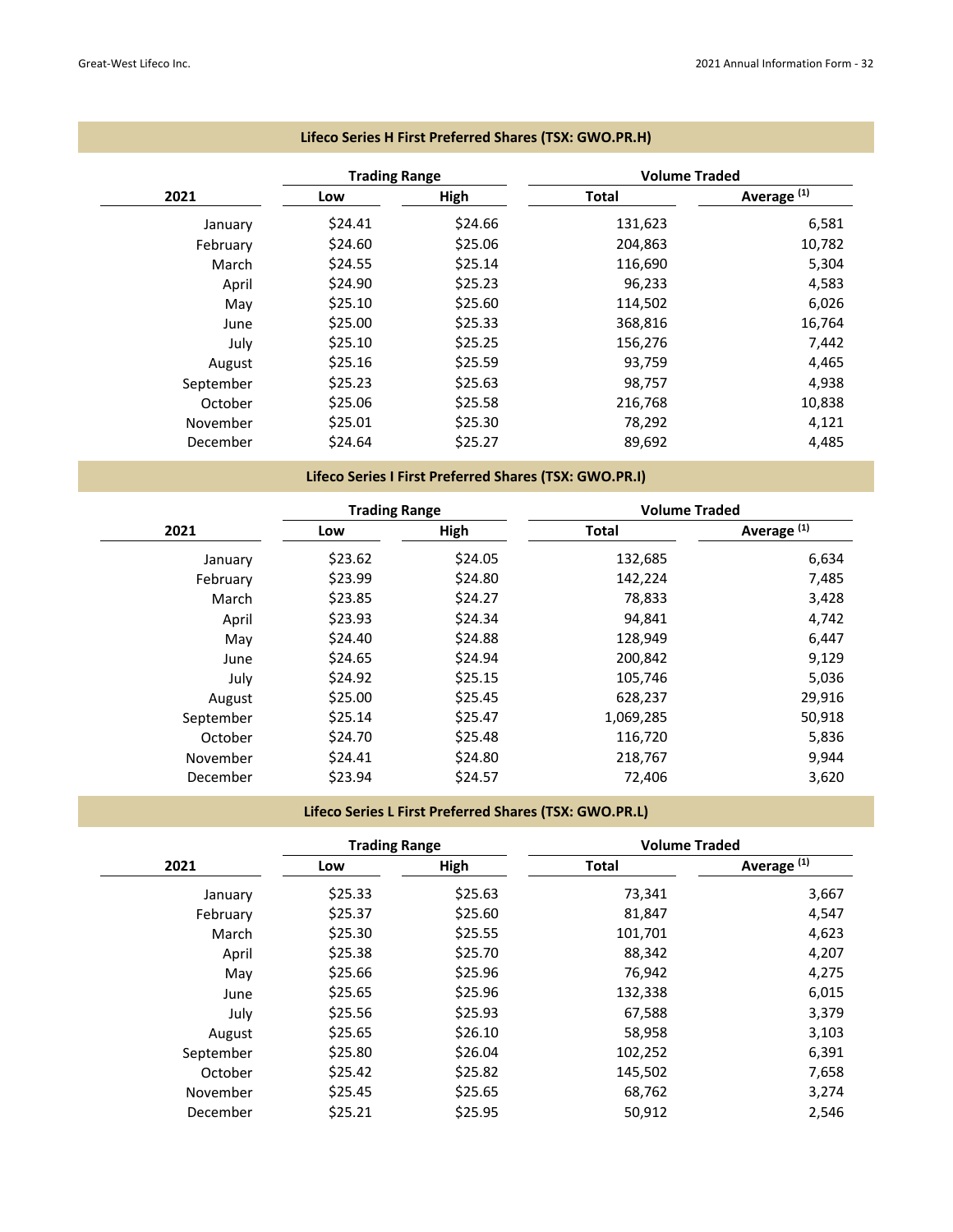|           | <b>Trading Range</b> |         | <b>Volume Traded</b> |                        |
|-----------|----------------------|---------|----------------------|------------------------|
| 2021      | Low                  | High    | Total                | Average <sup>(1)</sup> |
| January   | \$25.42              | \$25.58 | 55,438               | 3,080                  |
| February  | \$25.37              | \$25.65 | 106,875              | 5,625                  |
| March     | \$25.30              | \$25.70 | 178,902              | 8,132                  |
| April     | \$25.65              | \$25.83 | 268,539              | 14,134                 |
| May       | \$25.67              | \$26.08 | 40,825               | 2,401                  |
| June      | \$25.75              | \$25.90 | 97,713               | 5,429                  |
| July      | \$25.80              | \$26.06 | 55,946               | 2,945                  |
| August    | \$25.80              | \$26.18 | 42,624               | 2,368                  |
| September | \$25.85              | \$26.08 | 177,713              | 9,353                  |
| October   | \$25.55              | \$25.89 | 102,723              | 5,707                  |
| November  | \$25.45              | \$25.73 | 148,395              | 7,420                  |
| December  | \$25.25              | \$25.80 | 65,270               | 3,435                  |

## **Lifeco Series N First Preferred Shares (TSX: GWO.PR.N)**

|           | <b>Trading Range</b> |         | <b>Volume Traded</b> |                        |
|-----------|----------------------|---------|----------------------|------------------------|
| 2021      | Low                  | High    | <b>Total</b>         | Average <sup>(1)</sup> |
| January   | \$11.27              | \$12.38 | 57,916               | 3,218                  |
| February  | \$12.16              | \$14.78 | 555,090              | 29,215                 |
| March     | \$14.62              | \$15.20 | 331,641              | 15,792                 |
| April     | \$14.95              | \$15.90 | 631,613              | 30,077                 |
| May       | \$15.25              | \$15.90 | 195,163              | 10,842                 |
| June      | \$15.35              | \$16.50 | 185,458              | 9,273                  |
| July      | \$15.50              | \$16.34 | 123,132              | 6,481                  |
| August    | \$15.43              | \$16.41 | 133,699              | 7,037                  |
| September | \$15.25              | \$16.35 | 251,672              | 13,246                 |
| October   | \$16.30              | \$17.41 | 145,151              | 7,258                  |
| November  | \$16.85              | \$17.65 | 63,122               | 3,322                  |
| December  | \$16.01              | \$16.97 | 72,623               | 3,631                  |

## **Lifeco Series P First Preferred Shares (TSX: GWO.PR.P)**

|           | <b>Trading Range</b> |             | <b>Volume Traded</b> |                        |
|-----------|----------------------|-------------|----------------------|------------------------|
| 2021      | Low                  | <b>High</b> | <b>Total</b>         | Average <sup>(1)</sup> |
| January   | \$25.16              | \$25.40     | 124,114              | 6,532                  |
| February  | \$25.31              | \$25.52     | 81,613               | 4,534                  |
| March     | \$25.24              | \$25.59     | 129,860              | 5,646                  |
| April     | \$25.25              | \$25.59     | 72,371               | 3,446                  |
| May       | \$25.53              | \$26.09     | 117,421              | 5,871                  |
| June      | \$25.71              | \$26.05     | 99,542               | 4,740                  |
| July      | \$25.46              | \$25.80     | 48,151               | 2,675                  |
| August    | \$25.66              | \$26.07     | 39,235               | 1,962                  |
| September | \$25.67              | \$25.95     | 67,059               | 3,193                  |
| October   | \$25.54              | \$25.87     | 108,874              | 5,444                  |
| November  | \$25.42              | \$25.58     | 85,093               | 3,868                  |
| December  | \$25.22              | \$25.93     | 107,217              | 5,361                  |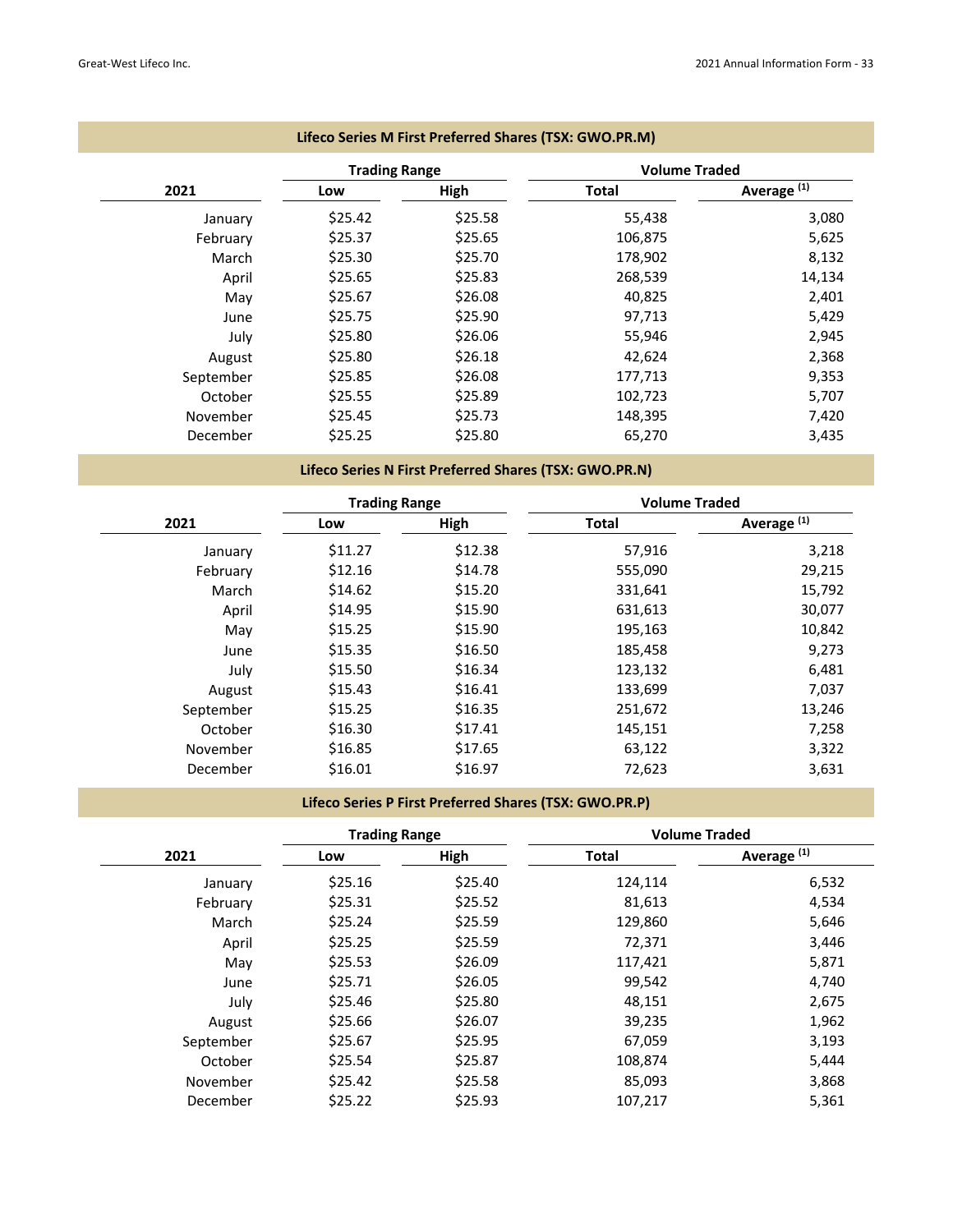|           | <b>Trading Range</b> |         | <b>Volume Traded</b> |                        |
|-----------|----------------------|---------|----------------------|------------------------|
| 2021      | Low                  | High    | Total                | Average <sup>(1)</sup> |
| January   | \$25.02              | \$25.29 | 134,260              | 7,459                  |
| February  | \$25.15              | \$25.51 | 143,762              | 8,985                  |
| March     | \$25.00              | \$25.39 | 212,426              | 9,656                  |
| April     | \$25.16              | \$25.46 | 50,325               | 2,516                  |
| May       | \$25.41              | \$26.11 | 29,730               | 1,858                  |
| June      | \$25.38              | \$25.93 | 48,213               | 2,296                  |
| July      | \$25.35              | \$25.59 | 63,606               | 3,348                  |
| August    | \$25.50              | \$25.93 | 44,029               | 2,752                  |
| September | \$25.50              | \$25.84 | 55,816               | 2,791                  |
| October   | \$25.27              | \$25.78 | 40,068               | 2,226                  |
| November  | \$25.34              | \$25.58 | 83,506               | 4,175                  |
| December  | \$25.18              | \$25.51 | 33,944               | 1,997                  |

## **Lifeco Series R First Preferred Shares (TSX: GWO.PR.R)**

|           | <b>Trading Range</b> |         | <b>Volume Traded</b> |                        |
|-----------|----------------------|---------|----------------------|------------------------|
| 2021      | Low                  | High    | <b>Total</b>         | Average <sup>(1)</sup> |
| January   | \$24.30              | \$24.53 | 93,788               | 4,936                  |
| February  | \$24.40              | \$25.16 | 83,279               | 4,627                  |
| March     | \$24.46              | \$25.20 | 95,544               | 4,154                  |
| April     | \$24.89              | \$25.35 | 64,409               | 3,578                  |
| May       | \$24.93              | \$25.44 | 65,881               | 3,294                  |
| June      | \$24.89              | \$25.48 | 113,583              | 5,409                  |
| July      | \$25.11              | \$25.45 | 32,739               | 1,637                  |
| August    | \$25.15              | \$25.80 | 292,435              | 16,246                 |
| September | \$25.45              | \$25.80 | 212,154              | 11,786                 |
| October   | \$25.02              | \$25.85 | 56,858               | 2,993                  |
| November  | \$24.86              | \$25.25 | 86,902               | 4,574                  |
| December  | \$24.70              | \$25.25 | 78,346               | 3,917                  |

## **Lifeco Series S First Preferred Shares (TSX: GWO.PR.S)**

|           | <b>Trading Range</b> |         | <b>Volume Traded</b> |                        |
|-----------|----------------------|---------|----------------------|------------------------|
| 2021      | Low                  | High    | <b>Total</b>         | Average <sup>(1)</sup> |
| January   | \$25.12              | \$25.38 | 63,536               | 3,344                  |
| February  | \$25.22              | \$25.65 | 142,796              | 7,516                  |
| March     | \$25.16              | \$25.65 | 109,398              | 4,756                  |
| April     | \$25.62              | \$26.05 | 110,599              | 5,267                  |
| May       | \$25.84              | \$27.24 | 40,677               | 2,141                  |
| June      | \$26.58              | \$26.90 | 67,131               | 3,051                  |
| July      | \$26.10              | \$26.97 | 71,563               | 3,578                  |
| August    | \$26.10              | \$26.95 | 187,224              | 11,013                 |
| September | \$26.42              | \$26.99 | 73,434               | 4,590                  |
| October   | \$25.61              | \$26.66 | 130,171              | 6,509                  |
| November  | \$25.62              | \$25.96 | 82,635               | 4,861                  |
| December  | \$25.29              | \$25.99 | 90,576               | 4,313                  |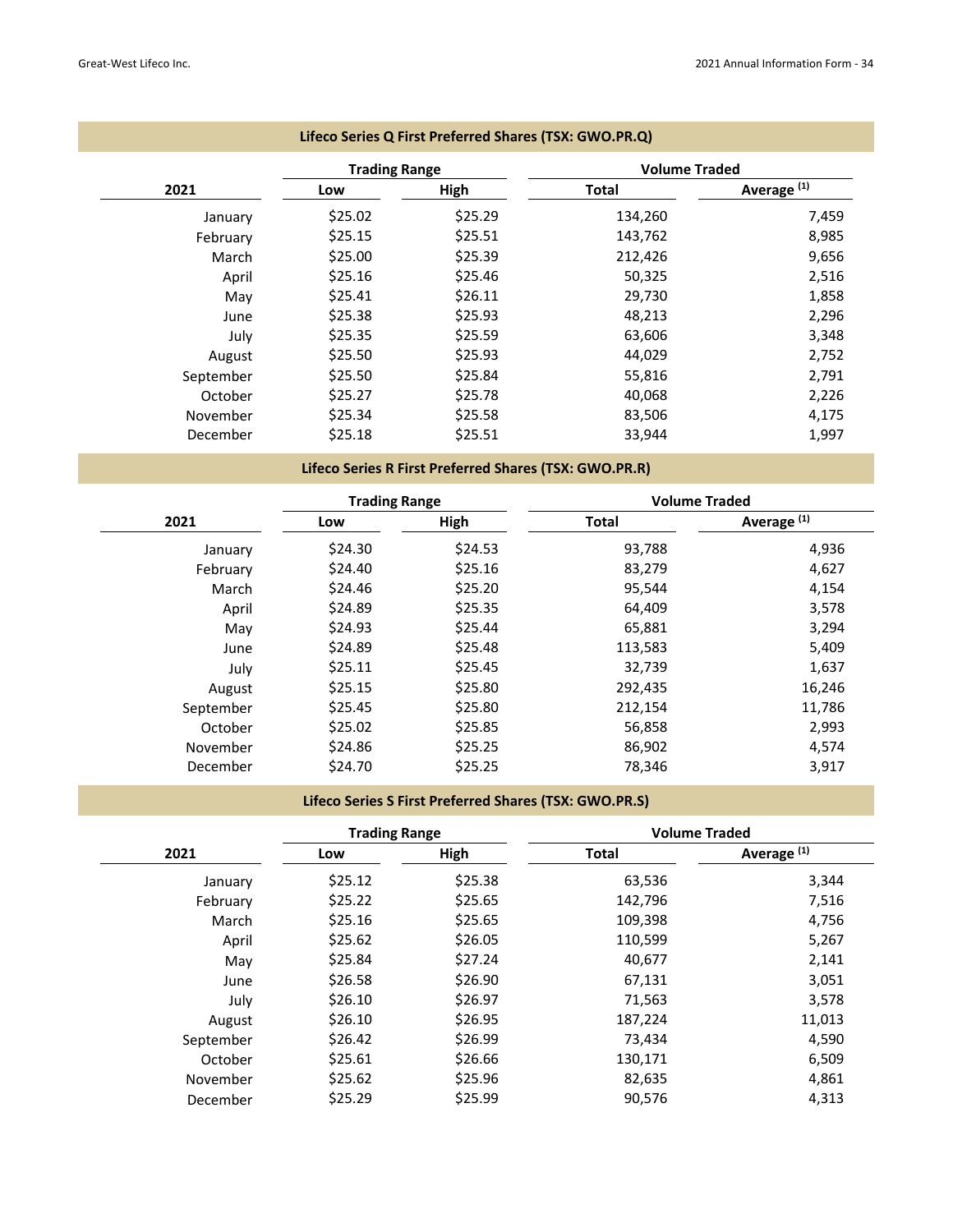|           |                      | Lifeco Series T First Preferred Shares (TSX: GWO.PR.T)                |         |                        |
|-----------|----------------------|-----------------------------------------------------------------------|---------|------------------------|
|           | <b>Trading Range</b> |                                                                       |         | <b>Volume Traded</b>   |
| 2021      | Low                  | High                                                                  | Total   | Average <sup>(1)</sup> |
| January   | \$25.26              | \$25.75                                                               | 57,289  | 2,864                  |
| February  | \$25.60              | \$26.06                                                               | 52,886  | 2,783                  |
| March     | \$25.52              | \$25.88                                                               | 87,679  | 3,812                  |
| April     | \$25.61              | \$25.89                                                               | 51,877  | 2,594                  |
| May       | \$25.90              | \$26.90                                                               | 107,388 | 5,966                  |
| June      | \$26.34              | \$26.80                                                               | 56,698  | 2,700                  |
| July      | \$26.27              | \$26.52                                                               | 57,274  | 2,727                  |
| August    | \$26.49              | \$27.00                                                               | 517,167 | 28,732                 |
| September | \$26.39              | \$27.01                                                               | 82,564  | 4,128                  |
| October   | \$26.32              | \$26.99                                                               | 64,900  | 3,245                  |
| November  | \$26.28              | \$26.91                                                               | 31,952  | 1,682                  |
| December  | \$26.17              | \$26.63                                                               | 69,177  | 4,612                  |
|           |                      | Lifeco Series Y First Preferred Shares (TSX: GWO.PR.Y) <sup>(2)</sup> |         |                        |

|          | <b>Trading Range</b> |         | <b>Volume Traded</b> |                        |
|----------|----------------------|---------|----------------------|------------------------|
| 2021     | Low                  | High    | <b>Total</b>         | Average <sup>(1)</sup> |
| October  | \$24.73              | \$25.00 | 1,766,849            | 117,790                |
| November | \$24.80              | \$25.04 | 228,530              | 10,388                 |
| December | \$24.65              | \$25.15 | 380,536              | 19,027                 |

(1) Average volume traded is the total volume divided by the number of days the security actually traded during the month.

(2) The Series Y Shares were listed and posted for trading on the TSX effective October 5, 2021.

Note: Source data provided by S&P Capital IQ. 'Volume traded' is solely based on the S&P/TSX volume.

#### **DIRECTORS AND OFFICERS**

## **Directors**

The following table sets forth the name, province or state and country of residence and principal occupation for each Director of Lifeco.

| Name, Place of Residence,<br>and Board Committee Membership               | <b>Director since</b> | <b>Principal Occupation</b>                                                                                                                                                                                                                                                                                                                                                                                                                                                                                                                                                                                                 |
|---------------------------------------------------------------------------|-----------------------|-----------------------------------------------------------------------------------------------------------------------------------------------------------------------------------------------------------------------------------------------------------------------------------------------------------------------------------------------------------------------------------------------------------------------------------------------------------------------------------------------------------------------------------------------------------------------------------------------------------------------------|
| Michael R. Amend<br>North Carolina, United States of<br>America<br>(2)(6) | May 3, 2018           | Chief Digital and Information Officer, Ford Motor Company, an<br>American multinational manufacturer, since September, 2021;<br>previously, President, Online, at Lowes Companies, Inc., a home<br>improvement company since December, 2018; Chief Operating<br>Officer at CommerceHub, Inc., a distributed commerce network,<br>from June, 2018 to December, 2018; previously Executive Vice-<br>President, Omnichannel at J.C. Penney Corporation, Inc. from<br>August, 2015 to March, 2018; and previously Vice-President, Online,<br>Mobile and Omnichannel at The Home Depot, Inc. from July, 2011 to<br>August, 2015. |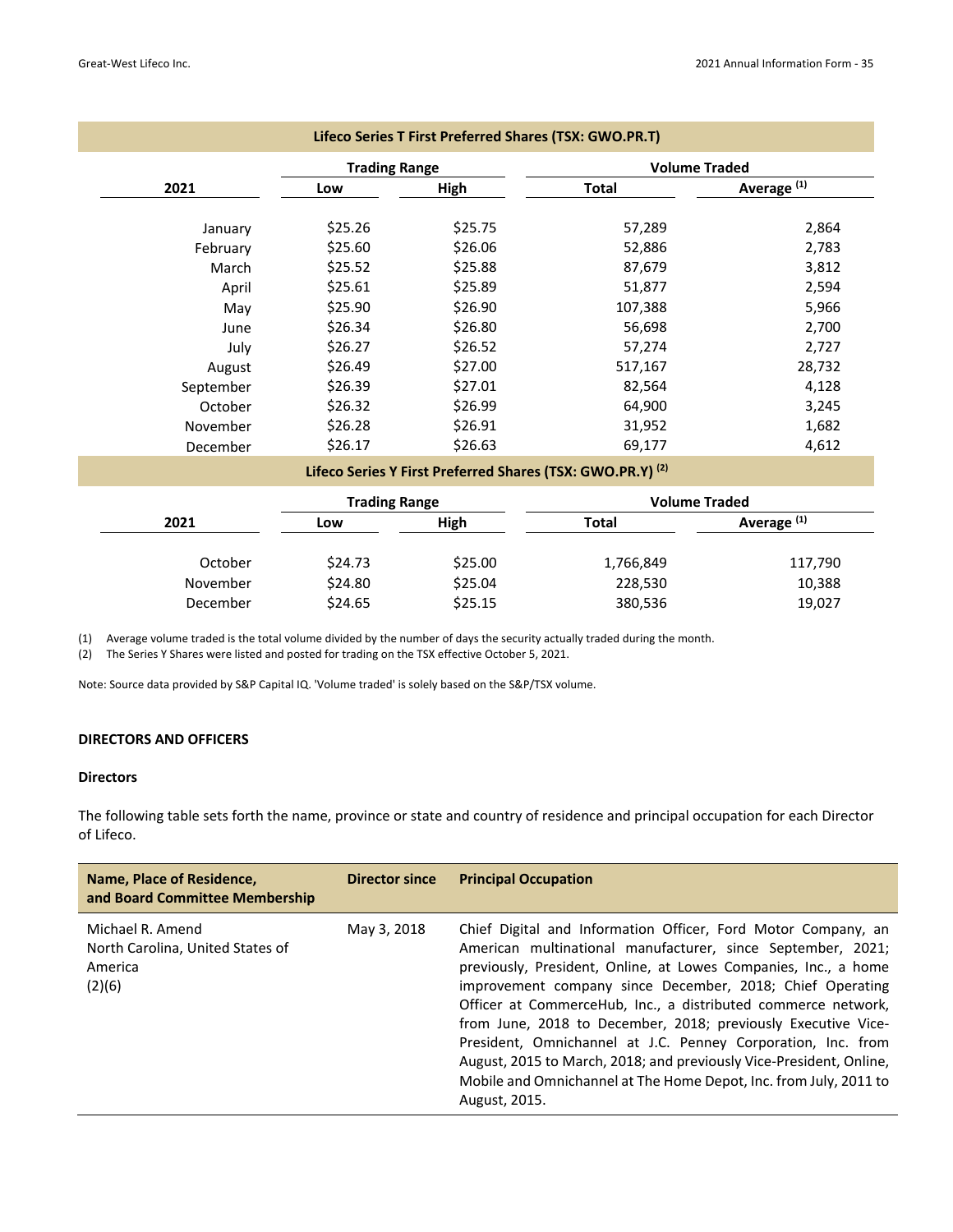| Name, Place of Residence,<br>and Board Committee Membership                        | <b>Director since</b> | <b>Principal Occupation</b>                                                                                                                                                                                                                                                                                                                                                                                                                                                                                                                                           |
|------------------------------------------------------------------------------------|-----------------------|-----------------------------------------------------------------------------------------------------------------------------------------------------------------------------------------------------------------------------------------------------------------------------------------------------------------------------------------------------------------------------------------------------------------------------------------------------------------------------------------------------------------------------------------------------------------------|
| Deborah J. Barrett, FCPA, FCA, ICD.D<br>Ontario, Canada<br>(1)(2)(5)               | May 4, 2017           | Corporate Director since 2017; previously, Chief Financial Officer of<br>The Woodbridge Company Limited, a private investment holding<br>company, from 2011 until her retirement in 2017.                                                                                                                                                                                                                                                                                                                                                                             |
| Roberta (Robin) A. Bienfait<br>Georgia, United States of America<br>(1)(6)         | May 7, 2020           | Chief Executive Officer of Emnovate, an executive advisory firm,<br>since 2017; Founder of Atlanta Tech Park, a global technology<br>accelerator; previously, Executive Vice-President and Chief<br>Enterprise Innovation Officer at Samsung Electronics from 2014 to<br>2017.                                                                                                                                                                                                                                                                                        |
| Heather E. Conway<br>Ontario, Canada<br>(1)(4)(6)                                  | May 2, 2019           | Co-President and Executive Director of Hot Docs Canadian<br>International Documentary Film Festival, North America's largest<br>documentary festival, conference and market, effective November,<br>2021; Corporate Director since 2019; previously, Executive Vice-<br>President, English Services of CBC/Radio-Canada, Canada's national<br>public radio and television broadcaster, from December, 2013 to<br>December, 2018.                                                                                                                                      |
| Marcel R. Coutu<br>Alberta, Canada<br>(3)(4)(5)                                    | May 3, 2007           | Corporate Director; previously, Chairman of Syncrude Canada Ltd.<br>and past President and Chief Executive Officer of Canadian Oil Sands<br>Limited.                                                                                                                                                                                                                                                                                                                                                                                                                  |
| André Desmarais, O.C., O.Q.<br>Québec, Canada<br>(3)(4)(6)                         | April 22, 1992        | Deputy Chairman of Power Corporation of Canada, a holding and<br>management company with substantial interests in the financial<br>services industry.                                                                                                                                                                                                                                                                                                                                                                                                                 |
| Paul Desmarais, Jr., O.C., O.Q.<br>Québec, Canada<br>(3)(5)                        | May 15, 1986          | Chairman of Power Corporation of Canada.                                                                                                                                                                                                                                                                                                                                                                                                                                                                                                                              |
| Gary A. Doer, O.M.<br>Manitoba, Canada<br>(4)(6)                                   | May 5, 2016           | Senior Business Advisor at Dentons Canada LLP, a global law firm,<br>since August, 2016; previously, Canada's Ambassador to the United<br>States from October, 2009 to January, 2016.                                                                                                                                                                                                                                                                                                                                                                                 |
| David G. Fuller<br>Ontario, Canada<br>(2)(5)                                       | May 4, 2017           | Corporate Director; previously, President of Rogers Wireless at<br>Rogers Communications Inc., a Canadian communications and media<br>company from March, 2021 to January, 2022; previously, Operating<br>Partner at Searchlight Capital Partners, a private equity firm and<br>Senior Advisor to the Boston Consulting Group, a management<br>consulting firm; previously, Executive Vice-President of TELUS<br>Corporation, a Canadian telecommunications company, and<br>President, TELUS Consumer and Small Business Solutions, from 2014<br>to January 31, 2019. |
| Claude Généreux<br>Québec, Canada<br>(4)(5)                                        | May 7, 2015           | Executive Vice-President of Power Corporation of Canada since<br>2015; Senior Partner Emeritus of McKinsey & Company, a global<br>management consulting firm ("McKinsey").                                                                                                                                                                                                                                                                                                                                                                                            |
| Elizabeth C. Lempres<br>Massachusetts, United States of<br>America<br>(1)(2)(6)(7) | May 3, 2018           | Corporate Director and Senior Partner Emeritus at McKinsey since<br>2017; previously, spent 28 years at McKinsey and most recently led<br>its global Private Equity and Principal Investors Practice until her<br>retirement in 2017.                                                                                                                                                                                                                                                                                                                                 |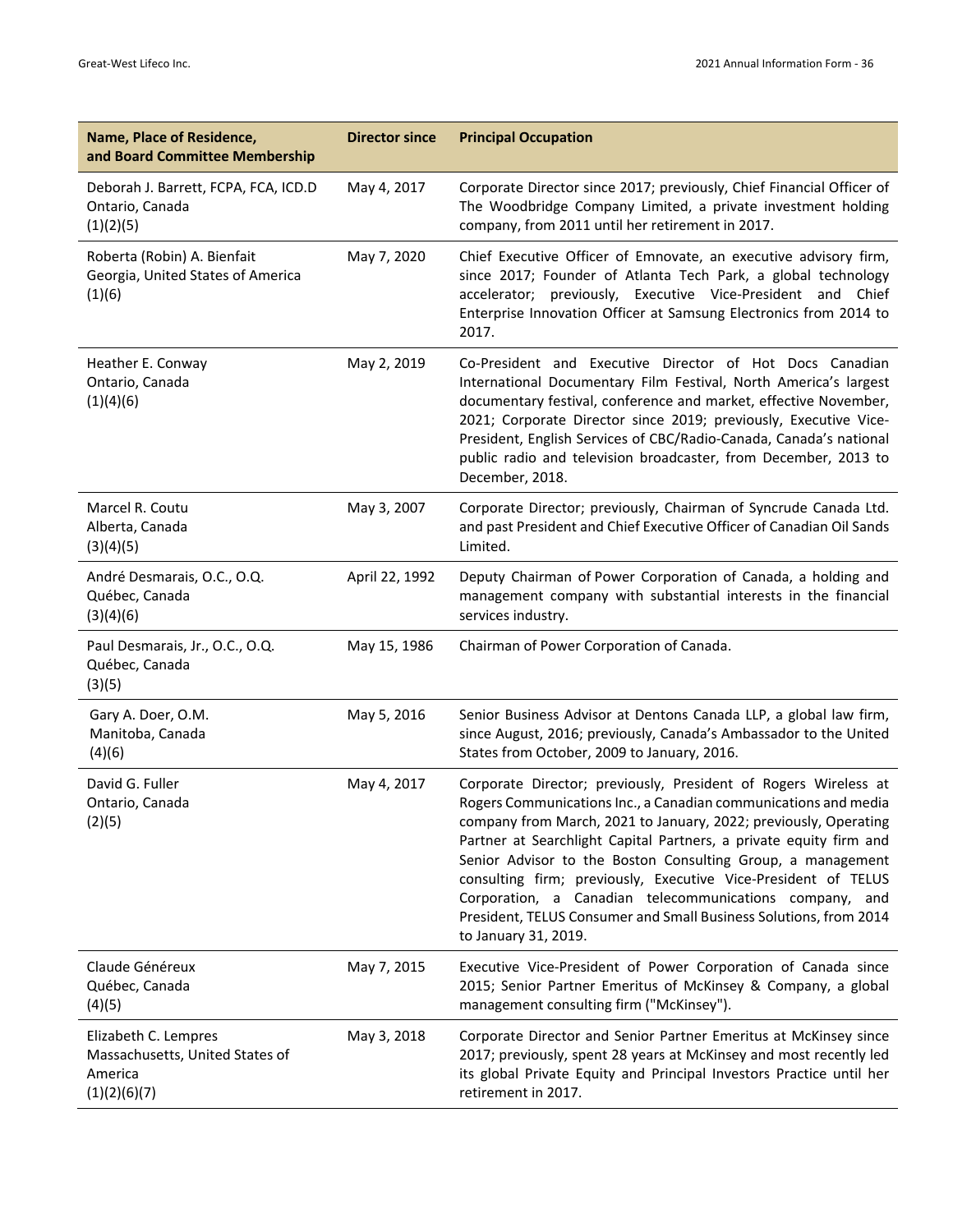| Name, Place of Residence,<br>and Board Committee Membership          | <b>Director since</b> | <b>Principal Occupation</b>                                                                                                                                                                                                                                                                                                                                           |
|----------------------------------------------------------------------|-----------------------|-----------------------------------------------------------------------------------------------------------------------------------------------------------------------------------------------------------------------------------------------------------------------------------------------------------------------------------------------------------------------|
| Paula B. Madoff<br>New York, United States of America<br>(5)(7)      | May 3, 2018           | Corporate Director and Advisory Director at Goldman Sachs, a global<br>investment banking, securities and investment management firm,<br>since August, 2017; previously, spent 24 years at Goldman Sachs and<br>was most recently a Partner and Head of Sales and Distribution for<br>Interest Rate Products and Mortgages from 2006 until her<br>retirement in 2017. |
| Paul A. Mahon<br>Manitoba, Canada<br>(7)                             | August 1, 2013        | President and Chief Executive Officer of Lifeco and Canada Life, since<br>May, 2013.                                                                                                                                                                                                                                                                                  |
| Susan J. McArthur <sup>(1)</sup><br>Ontario, Canada<br>(3)(4)(5)     | May 7, 2015           | Co-founder and Executive Chair of LockDocs Inc., a startup focused<br>on digital identity as a service, since June, 2021; previously,<br>Managing Partner at GreenSoil Investments, a growth equity firm<br>focused on investing in real estate technology and agro food<br>technology.                                                                               |
| R. Jeffrey Orr<br>Québec, Canada<br>(3)(4)(5)(7)                     | July 30, 2002         | Chair of the Board of Lifeco and Canada Life since May, 2013, of<br>GWL&A since July, 2013 and of Putnam since June, 2008; President<br>and Chief Executive Officer of Power Corporation of Canada.                                                                                                                                                                   |
| T. Timothy Ryan<br>Florida, United States of America<br>(3)(4)(6)    | May 8, 2014           | Corporate Director since October, 2014; previously, Vice-Chairman<br>of Regulatory Affairs at JPMorgan Chase & Co., a global financial<br>services firm, from 2013 to 2014; and previously President and Chief<br>Executive Officer of the Securities Industry and Financial Markets<br>Association from 2008 to 2013.                                                |
| Gregory D. Tretiak, FCPA, FCA<br>Québec, Canada<br>(6)(7)            | May 3, 2012           | Executive Vice-President and Chief Financial Officer of Power<br>Corporation of Canada; previously, Executive Vice-President and<br>Chief Financial Officer of IGM Financial Inc.                                                                                                                                                                                     |
| Siim A. Vanaselja, FCPA, FCA<br>Ontario, Canada<br>(1)(6)            | May 8, 2014           | Corporate Director since 2015; previously, Executive Vice-President<br>and Chief Financial Officer of BCE Inc. and Bell Canada from 2001 to<br>2015.                                                                                                                                                                                                                  |
| Brian E. Walsh<br>New York, United States of America<br>(3)(4)(5)(7) | May 7, 2009           | Principal and Chief Strategist of Titan Advisors LLC, an asset<br>management firm, since July, 2015; previously, Chairman and Chief<br>Investment Officer of Saguenay Strathmore Capital from 2011 to<br>2015.                                                                                                                                                        |

(1) Member of the Audit Committee.

(2) Member of the Conduct Review Committee.

(3) Member of the Governance and Nominating Committee.

(4) Member of the Human Resources Committee.

(5) Member of the Investment Committee.

(6) Member of the Risk Committee

(7) Member of the Reinsurance Committee.

The term of office of each of the Lifeco Directors will expire at the close of Lifeco's next annual meeting.

**(1)**Ms. McArthur was a member of the Board of Directors of Lunera Lighting Inc. ("Lunera"), an investee company of one of the private investment funds that GreenSoil Investments manages, from October, 2017 to May, 2019. In February 2019, Lunera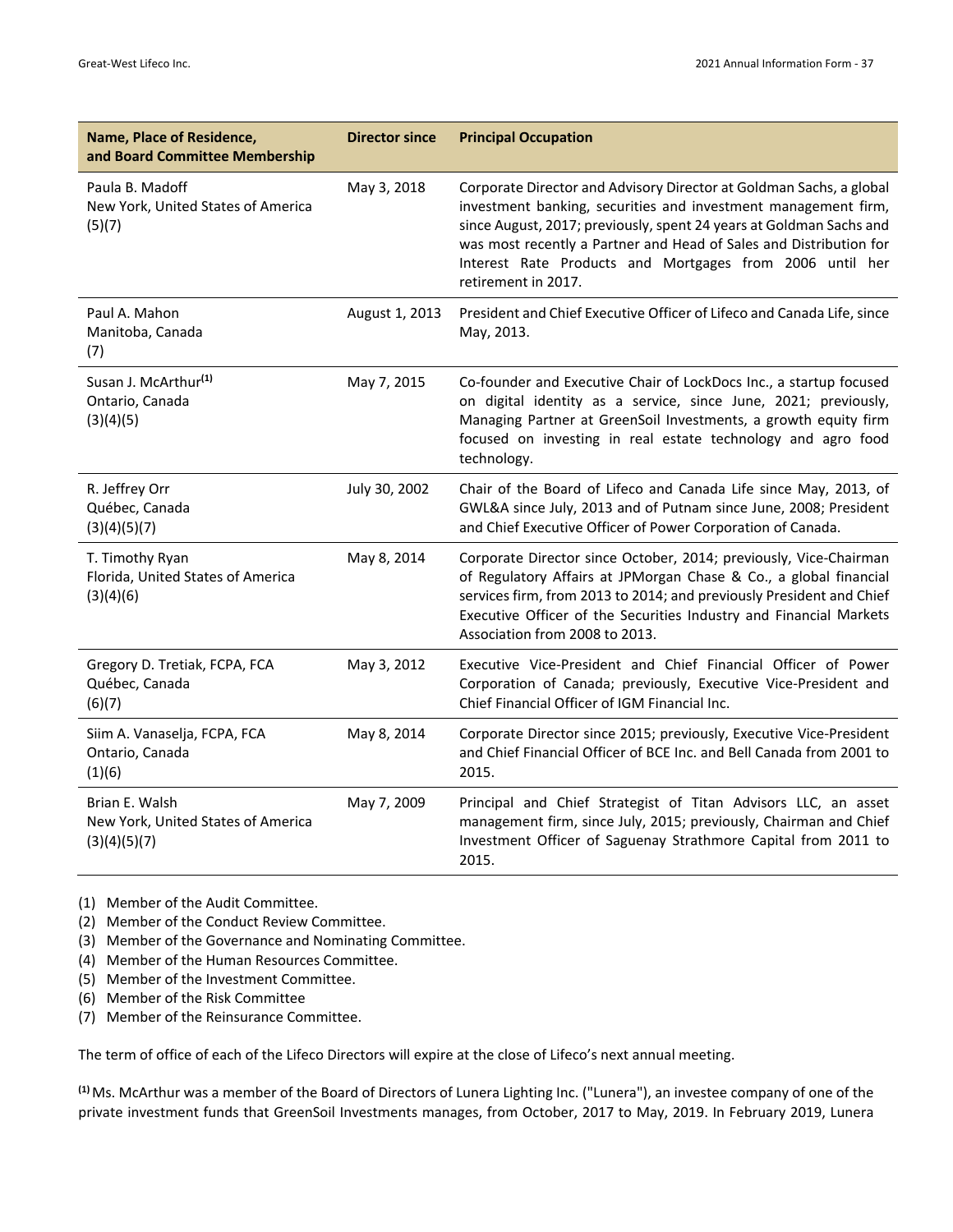commenced a voluntary, board supervised winding up of its affairsthat required compromising amounts owing to its unsecured creditors. Lunera completed its dissolution process on July 30, 2019 after a Certificate of Dissolution was issued by a court in Delaware.

#### **Executive Officers**

The following table sets forth the name, province or state and country of residence and principal occupation for each executive officer of Lifeco.

| <b>Name and</b><br><b>Place of Residence</b>                       | <b>Position and Principal Occupation</b>                                                                                                                                                                                                                                                                                                                                     |
|--------------------------------------------------------------------|------------------------------------------------------------------------------------------------------------------------------------------------------------------------------------------------------------------------------------------------------------------------------------------------------------------------------------------------------------------------------|
| R. Jeffrey Orr<br>Québec, Canada                                   | Chair of the Board of Lifeco, Canada Life, GWL&A and Putnam and President and Chief<br>Executive Officer of Power Corporation of Canada.                                                                                                                                                                                                                                     |
| Paul A. Mahon<br>Manitoba, Canada                                  | President and Chief Executive Officer of Lifeco and Canada Life.                                                                                                                                                                                                                                                                                                             |
| Arshil Jamal<br>Ontario, Canada                                    | President and Group Head, Strategy, Investments, Reinsurance and Corporate<br>Development of Lifeco and Canada Life since February, 2020; previously, President and<br>Chief Operating Officer, Europe and Reinsurance of Lifeco and Canada Life.                                                                                                                            |
| David Harney<br>Dublin, Ireland                                    | President and Chief Operating Officer, Europe of Lifeco and Canada Life since February,<br>2020; previously, President of Irish Life Group.                                                                                                                                                                                                                                  |
| Jeffrey F. Macoun<br>Ontario, Canada                               | President and Chief Operating Officer, Canada of Lifeco and Canada Life since October,<br>2018; previously, held various roles, including Deputy Chief Operating Officer, Canada,<br>Executive Vice-President, Group Customer and Senior Vice-President, Group Sales and<br>Marketing, of Great-West Life, London Life and Canada Life.                                      |
| Edmund F. Murphy III<br>Massachusetts, United States of<br>America | President and Chief Executive Officer, Empower since September, 2014.                                                                                                                                                                                                                                                                                                        |
| Graham R. Bird<br>Ontario, Canada                                  | Executive Vice-President and Chief Risk Officer of Lifeco and Canada Life since March,<br>2015.                                                                                                                                                                                                                                                                              |
| Sharon C. Geraghty<br>Ontario, Canada                              | Executive Vice-President and General Counsel of Lifeco and Canada Life since January,<br>2018; previously, Partner in the law firm Torys LLP specializing in mergers and acquisitions,<br>corporate governance and securities law.                                                                                                                                           |
| Garry MacNicholas<br>Ontario, Canada                               | Executive Vice-President and Chief Financial Officer of Lifeco and Canada Life since March,<br>2015.                                                                                                                                                                                                                                                                         |
| Grace M. Palombo<br>Ontario, Canada                                | Executive Vice-President and Chief Human Resources Officer of Lifeco and Canada Life<br>since November, 2014.                                                                                                                                                                                                                                                                |
| Steve Rullo<br>Connecticut, United States of<br>America            | Executive Vice-President and Global Chief Information Officer of Lifeco and Canada Life<br>since April, 2021; previously, Chief Information Officer of GE Capital, Global Operations<br>and Finance (General Electric Company) from January 2018 to December 2020; and<br>previously, Chief Information Officer, GE Capital and Treasury from July 2015 to December<br>2017. |
| Raman Srivastava<br>Ontario, Canada                                | Executive Vice-President and Global Chief Investment Officer, Lifeco and Canada Life since<br>August, 2017; previously, Deputy Chief Investment Officer, Managing Director Global<br>Fixed Income, at Standish Mellon Asset Management Company LLC.                                                                                                                          |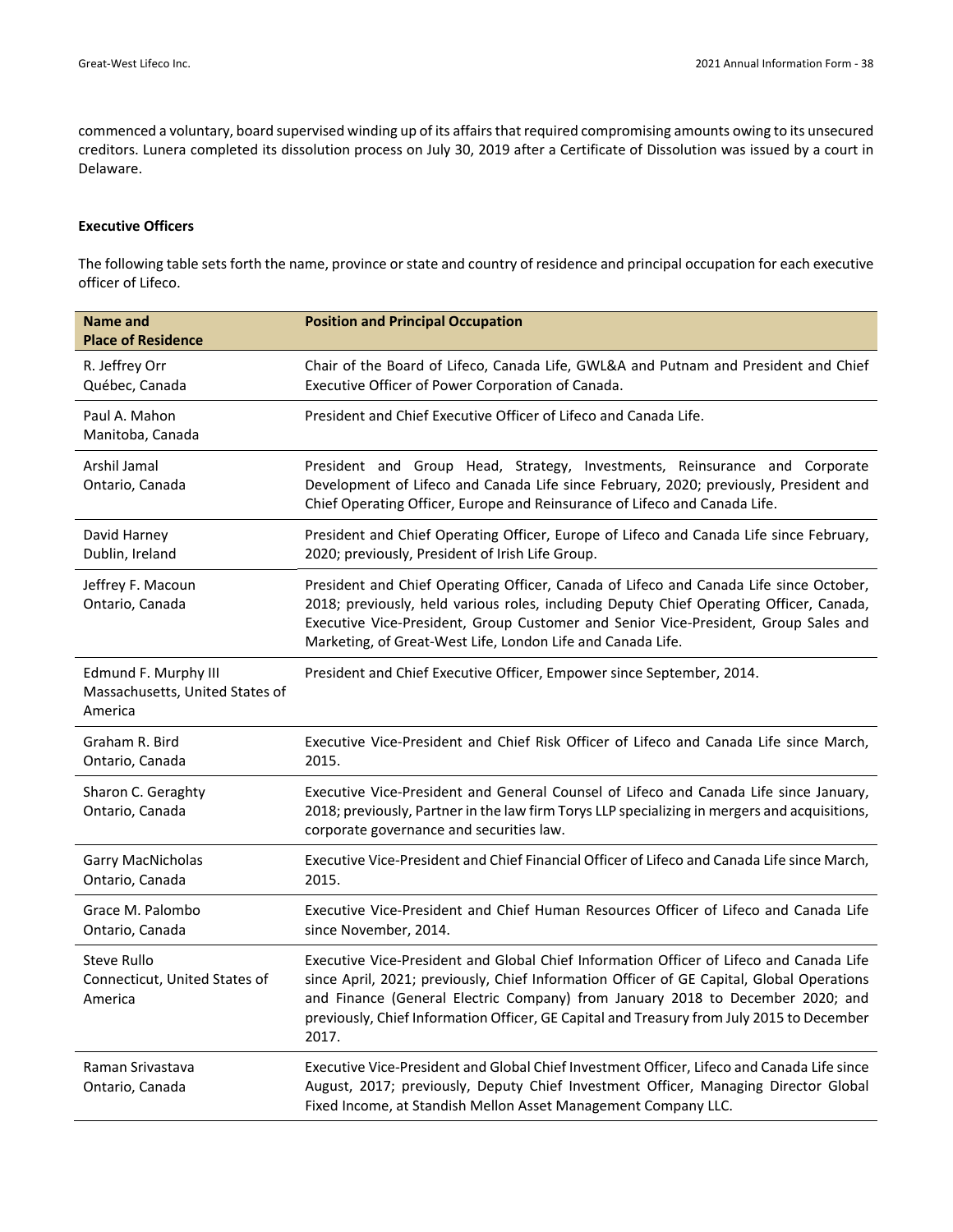| Name and<br><b>Place of Residence</b> | <b>Position and Principal Occupation</b>                                                                                                                                                                                                                                                                                                                                                                                                    |
|---------------------------------------|---------------------------------------------------------------------------------------------------------------------------------------------------------------------------------------------------------------------------------------------------------------------------------------------------------------------------------------------------------------------------------------------------------------------------------------------|
| Dervla Tomlin<br>Dublin, Ireland      | Executive Vice-President and Chief Actuary of Lifeco and Canada Life since April 2015.                                                                                                                                                                                                                                                                                                                                                      |
| Nancy D. Russell<br>Ontario, Canada   | Senior Vice-President and Chief Internal Auditor of Lifeco and Canada Life since May, 2017;<br>previously, Senior Vice-President and Chief Compliance Officer of Lifeco, Great-West Life,<br>London Life and Canada Life.                                                                                                                                                                                                                   |
| David Simmonds<br>Ontario, Canada     | Senior Vice-President and Chief Communications and Sustainability Officer of Lifeco and<br>Canada Life since January, 2022; previously, Senior-Vice-President, Office of the CEO,<br>Lifeco from April, 2021 to December, 2021; and previously, SVP Communications and<br>Public Affairs at McKesson Corporation.                                                                                                                           |
| Anne C. Sonnen<br>Ontario, Canada     | Senior Vice-President and Chief Compliance Officer of Lifeco and Canada Life since<br>December, 2017; previously, Vice-President, Chief Compliance Officer and Chief Risk<br>Officer at Capital One Canada from January 2017 to December 2017; and previously,<br>served in senior legal and compliance positions with BMO Financial Group, including, Chief<br>Compliance Officer for BMO's Global Wealth and Asset Management businesses. |
| Jeremy W. Trickett<br>Ontario, Canada | Senior Vice-President and Chief Governance Officer of Lifeco and Canada Life since May,<br>2018; previously, General Counsel of Canada Life Limited from 2016 to 2018; and<br>previously, served in various senior legal positions with BMO Financial Group.                                                                                                                                                                                |

## **Shareholdings of Directors and Executive Officers**

As at December 31, 2021, the directors and executive officers of Lifeco, as a group, beneficially owned, directly or indirectly, or exercised control or direction over, 774,304 Common Shares representing approximately 0.08% of the outstanding Common Shares.

#### **LEGAL AND REGULATORY PROCEEDINGS**

Lifeco and its subsidiaries are from time to time subject to legal actions, including arbitrations and class actions. While it is inherently difficult to predict the outcome of any of these proceedings with certainty, and while it is possible that an adverse resolution could be material, based on information presently known it is not expected that any of the existing legal actions, either individually or in the aggregate, are expected to have an effect on Lifeco that is material. Lifeco and its subsidiaries are also subject to regulatory reviews in the normal course of business. Based on the information presently known, neither these reviews nor any matters arising from them are expected to have a material effect on Lifeco.

#### **TRANSFER AGENT AND REGISTRAR**

Lifeco's transfer agent and registrar is Computershare Investor Services Inc. In Canada, the Common Shares are transferable at the following locations:

| <b>Canadian Offices</b> | Computershare Investor Services Inc.                                                          |
|-------------------------|-----------------------------------------------------------------------------------------------|
|                         | 8th Floor, 100 University Avenue, Toronto, Ontario M5J 2Y1                                    |
|                         | 800, 324 8th Avenue S.W., Calgary, Alberta T2P 2Z2                                            |
|                         | 1500 Robert-Bourassa Boulevard, 7th Floor, Montréal, Québec H3A 3S8                           |
|                         | 2nd Floor, 510 Burrard Street, Vancouver, British Columbia V6C 3B9                            |
|                         | Phone: 1-888-284-9137 (toll free in Canada and the United States), 514-982-9557 (direct dial) |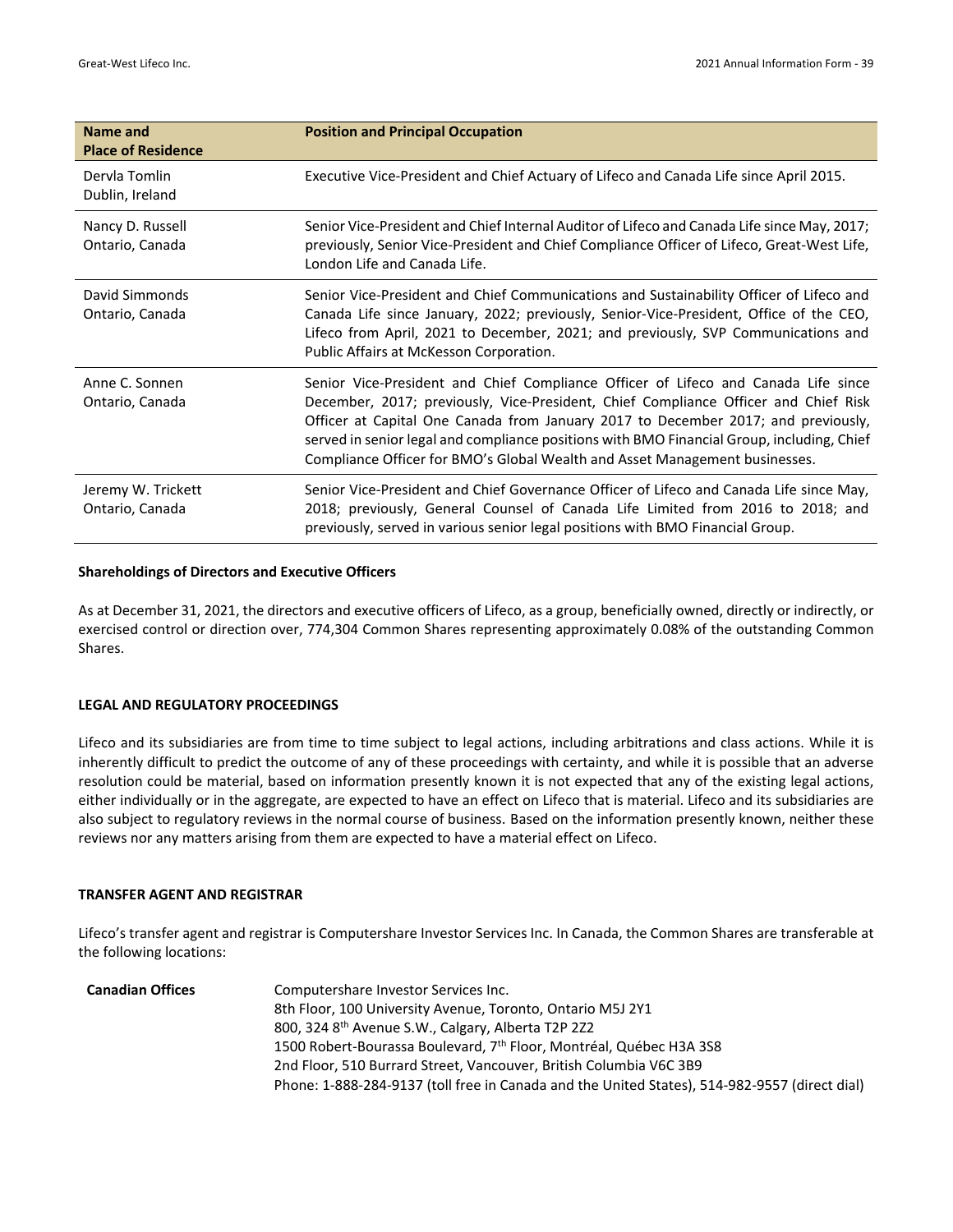The Series G, H, I, L, M, N, P, Q, R, S, T and Y Shares are only transferable at the Toronto Office of Computershare Investor Services Inc.

Internationally, the Common Shares are also transferable at the following locations:

| <b>United States Offices</b> | Computershare Trust Company, N.A.<br>150 Royall Street, Canton, Massachusetts 02021<br>480 Washington Boulevard, Jersey City, New Jersey 07310<br>462 South 4 <sup>th</sup> Street, Louisville, Kentucky 40202<br>Phone: 1-888-284-9137 (toll free in Canada and the United States) |
|------------------------------|-------------------------------------------------------------------------------------------------------------------------------------------------------------------------------------------------------------------------------------------------------------------------------------|
| <b>United Kingdom Office</b> | Computershare Investor Services PLC<br>The Pavilions, Bridgwater Road<br>Bristol BS99 6ZZ<br>Phone: 0370 702 0003                                                                                                                                                                   |
| <b>Ireland Office</b>        | Computershare Investor Services (Ireland) Limited<br>3100 Lake Drive, Citywest, Business Campus<br>Dublin 24, D24 AK82<br>Phone: 447 5566                                                                                                                                           |

Shareholders wishing to contact the transfer agent by email can do so at GWO@computershare.com.

#### **MATERIAL CONTRACTS**

On September 8, 2020, GWL&A entered into a definitive agreement with Massachusetts Mutual Life Insurance Company in respect of the MassMutual Transaction (the "MassMutual Agreement"), for a total value of approximately US\$3.35 billion. The value includes a reinsurance ceding commission of US\$2.35 billion and US\$1.0 billion of required capital to support the business. The MassMutual Transaction was completed on December 31, 2020. For a description of the material terms of the MassMutual Agreement, please see Lifeco's Material Change Report dated September 14, 2020, which is incorporated by reference into this AIF and is available for review at www.sedar.com.

On July 20, 2021, GWL&A entered into a definitive agreement with Prudential Financial, Inc. in respect of the Prudential Transaction (the "Prudential Agreement"), for a total transaction value of approximately US\$3.55 billion. The value includes approximately US\$2.1 billion of capital to support the business. For a description of the material terms of the Prudential Agreement, please see Lifeco's Material Change Report dated July 26, 2021, which is incorporated by reference into this AIF and is available for review at www.sedar.com.

#### **INTERESTS OF EXPERTS**

Deloitte LLP is the external auditor of Lifeco that prepared the Auditors' Report to Shareholders included with the consolidated annual financial statements of Lifeco for its most recently completed financial year. Deloitte LLP has advised Lifeco that it is independent of Lifeco within the meaning of the Rules of Professional Conduct of the Chartered Professional Accountants of Manitoba.

#### **AUDIT COMMITTEE INFORMATION**

#### Audit Committee Charter

The Audit Committee Charter as approved by the Board of Directors on November 3, 2021, is attached as Appendix A.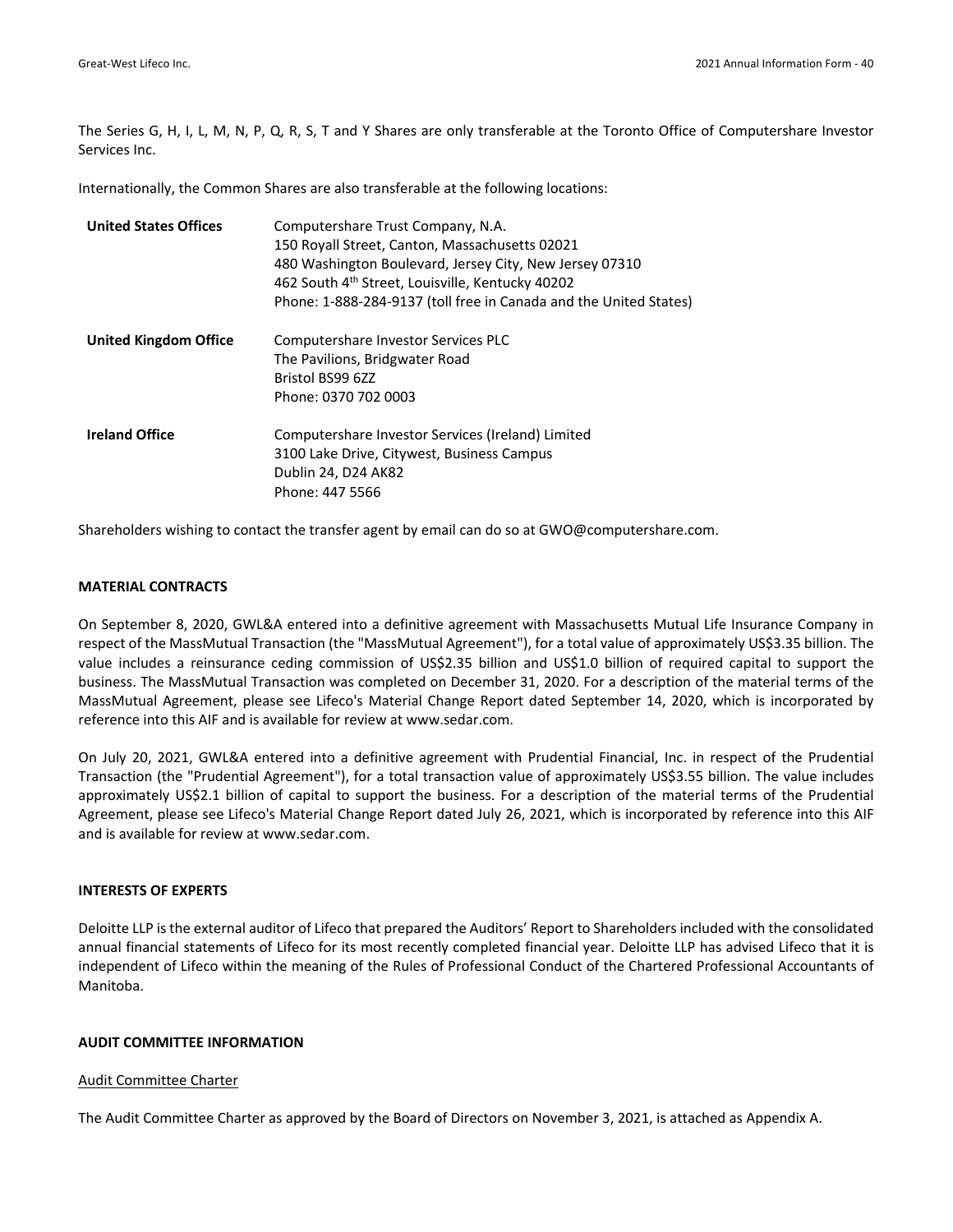#### Composition of the Audit Committee

The Audit Committee of Lifeco is comprised of Siim A. Vanaselja (Chair), Deborah J. Barrett, Robin A. Bienfait, Heather E. Conway and Elizabeth C. Lempres. Each audit committee member is independent and financially literate within the meaning of Multilateral Instrument 52‐110 (Audit Committees).

#### Relevant Education and Experience

In addition to their general business background and involvement with other companies, the members of the Lifeco Audit Committee have experience as audit committee members with the Lifeco group of companies. New members of the Audit Committee generally participate in a Directors Orientation program which includes a session entitled Financial Literacy. This session was developed and is usually presented by management and by Lifeco's external auditor, and includes information on Lifeco's structure and operating segments, significant accounting policies, materiality, the Auditor's Report and the role of the external auditor. All members of the Lifeco Audit Committee have experience in reviewing financial statements and in dealing with related accounting and auditing issues. The following sets out the relevant education and experience of each member of the Lifeco Audit Committee:

Siim A. Vanaselja – Mr. Vanaselja was Executive Vice‐President and Chief Financial Officer of BCE Inc. and Bell Canada until his retirement in 2015. Prior to joining BCE Inc. he was a Partner with KPMG Canada in Toronto. Mr. Vanaselja is a Director and Chair of the Audit Committee of Canada Life. He is also Director and Chair of the Board of TransCanada Corporation and was previously Chair of its Audit Committee. Mr. Vanaselja is also a Director and Chair of the Audit Committee of Power Corporation of Canada and a Trustee and Lead Director of RioCan Real Estate Investment Trust. He previously served as a Director and Chair of the Audit Committee of Maple Leaf Sports & Entertainment Ltd. Mr. Vanaselja is a Fellow of the Chartered Professional Accountants of Ontario.

Deborah J. Barrett – Ms. Barrett was Chief Financial Officer of The Woodbridge Company Limited from 2011 until herretirement in 2017 and previously served as Vice‐President, Finance from 2004 to 2011. Prior to that, she held a number of senior financial leadership positions in public and private companies. Ms. Barrett is a Director and member of the Audit Committee of Canada Life. She is also a member of the Audit Committee of The Globe and Mail Inc. She previously served as a Director and Chair of the Audit Committee of Infrastructure Ontario, as a Trustee and Chair of the Compensation and Governance Committee of Canadian Real Estate Investment Trust and past Finance Committee Chair of Soulpepper Theatre Company. Ms. Barrett is a Fellow of the Chartered Professional Accountants of Ontario.

Robin A. Bienfait – Ms. Bienfait is Chief Executive Officer of Emnovate. She previously served as Executive Vice‐President and Chief Enterprise Innovation Officer at Samsung Electronics from 2014 to 2017 and, prior to that, she was Chief Information Officer at BlackBerry from 2007 to 2014. Ms. Bienfait is a Director and member of the Audit Committee of Canada Life. She is also a Director and member of the Audit Committees of Putnam and GWL&A. Ms. Bienfait is also a director and Chair of the board of Global Aviation and a director of the Georgia Institute of Technology Industry Board, the Atlanta Chapter of the National Association of Corporate Directors and Mitsubishi UFJ Financial Group, Inc. Ms. Bienfait holds a Mastersin Technology Management from the Georgia Institute of Technology and a bachelor's degree in engineering from Central Missouri State University.

Heather E. Conway – Ms. Conway is Co-President and Executive Director of Hot Docs Canadian International Documentary Film Festival, North America's largest documentary festival, conference and market. She previously served as Executive Vice-President, English Services of CBC/Radio‐Canada, Canada's national public radio and television broadcaster, from December, 2013 until December, 2018, and as Chief Business Officer at the Art Gallery of Ontario and Chief Executive Officer of Edelman Public Relations, Canada. Ms. Conway is a Director and a member of the Audit Committee of Canada Life. She is also a director of American Express Bank of Canada and serves as a member of the advisory board of the Samara Centre for Democracy and of the national advisory council for the Walrus Foundation. She previously served as a director of IGM Financial Inc., IG Wealth Management and Mackenzie Inc. from 2010 to 2013. Ms. Conway has a Bachelor of Arts in Economics from Queen's University and a Master of Arts in Industrial Relations from the University of Warwick, United Kingdom.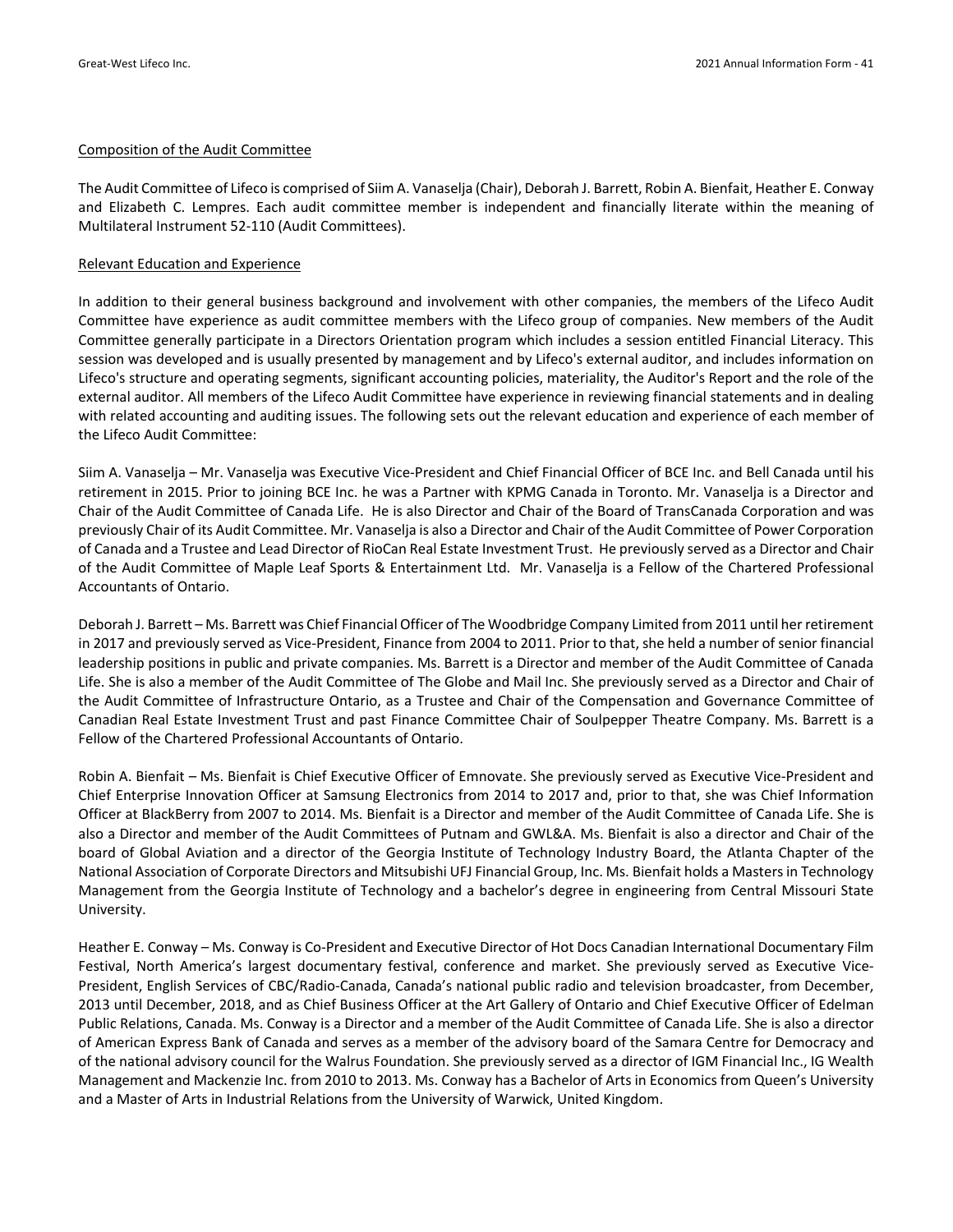Elizabeth C. Lempres – Ms. Lempres is Senior Partner Emeritus of McKinsey. She spent 28 years at McKinsey and most recently led its global Private Equity and Principal Investors Practice until her retirement in September, 2017. Ms. Lempres also served on McKinsey's board of directors from 2008 until her retirement. She previously led McKinsey's Consumer Products and Retail Practice and served as Managing Partner of the Boston office. Ms. Lempres is a Director and a member of the Audit Committee of Canada Life. She is also a director of Axalta Coating Systems Ltd., Culligan International, Traeger Inc. and General Mills, Inc., and is Chair of the Board of Trustees at Dartmouth College. She previously served as a director of MIO Partners, Inc. Ms. Lempres received a Masters in Business Administration from Harvard Business School where she was designated a Baker Scholar. She received her Bachelor of Arts in Engineering Sciences and Bachelor of Engineering degrees from Dartmouth College.

#### Pre‐Approval Policy

On February 1, 2005, the Lifeco Audit Committee adopted a Policy Regarding the Pre‐Approval of Services provided by the External Auditor (the "Pre‐Approval Policy") for the purpose of identifying, mitigating and/or eliminating potential threats to the independence of the external auditor. The Pre‐Approval Policy is reviewed and approved by the Lifeco Audit Committee on an annual basis.

The Pre-Approval Policy prohibits Lifeco or any of its subsidiaries from engaging the external auditor to provide certain specified non‐audit services. Pursuant to the Pre‐Approval Policy, all non‐audit services that are not specifically prohibited may be provided to Lifeco or to any of its subsidiaries by the external auditor if such services have been pre‐approved by the Lifeco Audit Committee and the audit committees of each of Power Financial Corporation and Power Corporation of Canada.

#### External Auditor Service Fees

|                                                     |    | <b>Year Ended</b><br>December 31,<br>2021 | <b>Year Ended</b><br>December 31,<br>2020 |
|-----------------------------------------------------|----|-------------------------------------------|-------------------------------------------|
| Audit Fees                                          |    |                                           |                                           |
| General Corporate Audit Fees <sup>(1)</sup>         | Ś  | 18,147,883                                | 18,284,873                                |
| Segregated and Other Fund Audit Fees <sup>(2)</sup> |    | 7,558,276                                 | 8,038,029                                 |
| Other Audit Fees <sup>(3)</sup>                     |    | 10,241,206                                | 10,650,499                                |
| Audit-Related Fees <sup>(4)</sup>                   |    | 6,167,221                                 | 6,052,663                                 |
| Tax Fees <sup>(5)</sup>                             |    | 1,571,811                                 | 1,421,602                                 |
| All Other Fees <sup>(6)</sup>                       |    | 1,481,994                                 | 1,451,963                                 |
| Total                                               | \$ | 45,168,391                                | 45,899,629                                |

- (1) General Corporate Audit Fees: These audit fees are for the audits of the financial statements of Lifeco and its subsidiaries (where such subsidiary audits support the audit of the financial statements of Lifeco).
- (2) Segregated and Other Fund Audit Fees: These audit fees are for the financial statements of the segregated funds of Lifeco's insurance subsidiaries, for the audits of the financial statements of registered or unregistered funds and other investment products managed by subsidiaries of Lifeco, and for the audits of the financial statements of partnerships to which Lifeco, its subsidiaries or the segregated funds of Lifeco's insurance subsidiaries are a party.
- (3) Other Audit Fees: These audit fees are for audit services provided to subsidiaries of Lifeco, where such subsidiary audits do not directly support the audit of the financial statements of Lifeco.
- (4) Audit‐Related Fees: These audit‐related fees include fees for reviews of interim financial statements of Lifeco and its subsidiaries, for the audits of pension plans of subsidiaries of Lifeco, for reviews of securities filings and for audits/specified procedures mainly related to statutory and regulatory filings, information barriers, internal controls, benefit plans, managed properties, business cycle processes and capital adequacy requirements.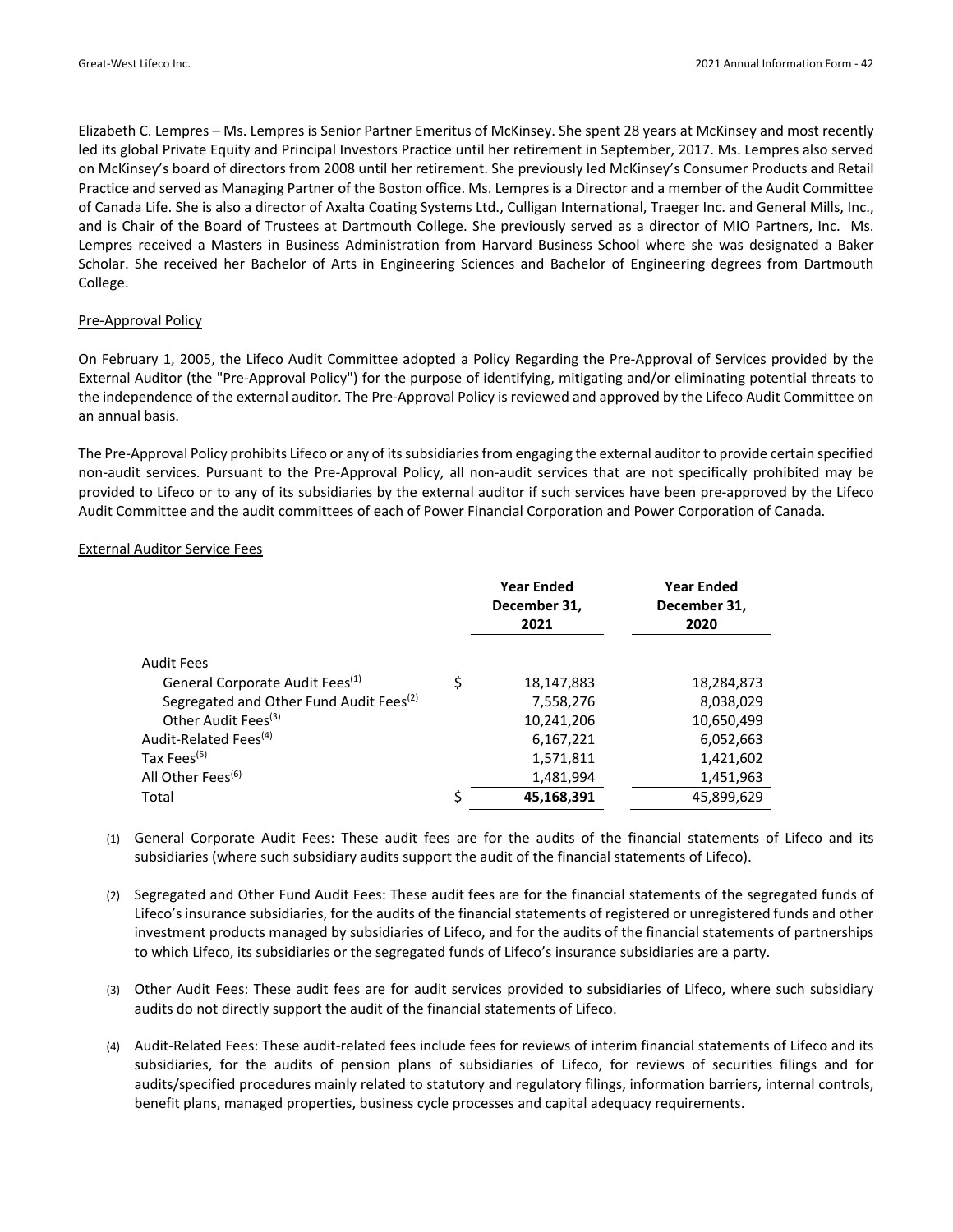- (5) Tax Fees: These tax fees primarily relate to tax compliance and planning.
- (6) All Other Fees: These other fees relate to specific engagements including translation services, internal control assessments, independent peer reviews, quality assurance services and innovation projects.

#### **ADDITIONAL INFORMATION**

Additional information relating to Lifeco is available for review at www.sedar.com.

Additional information in respect of Lifeco, including directors' and officers' remuneration and indebtedness, principal holders of its securities and securities authorized for issuance under the Lifeco Stock Option Plan is contained in Lifeco's Management Proxy Circular for its most recent annual meeting of shareholders that involved the election of directors. Additional financial information is provided in Lifeco's consolidated financial statements and the MD&A for its most recently completed financial year.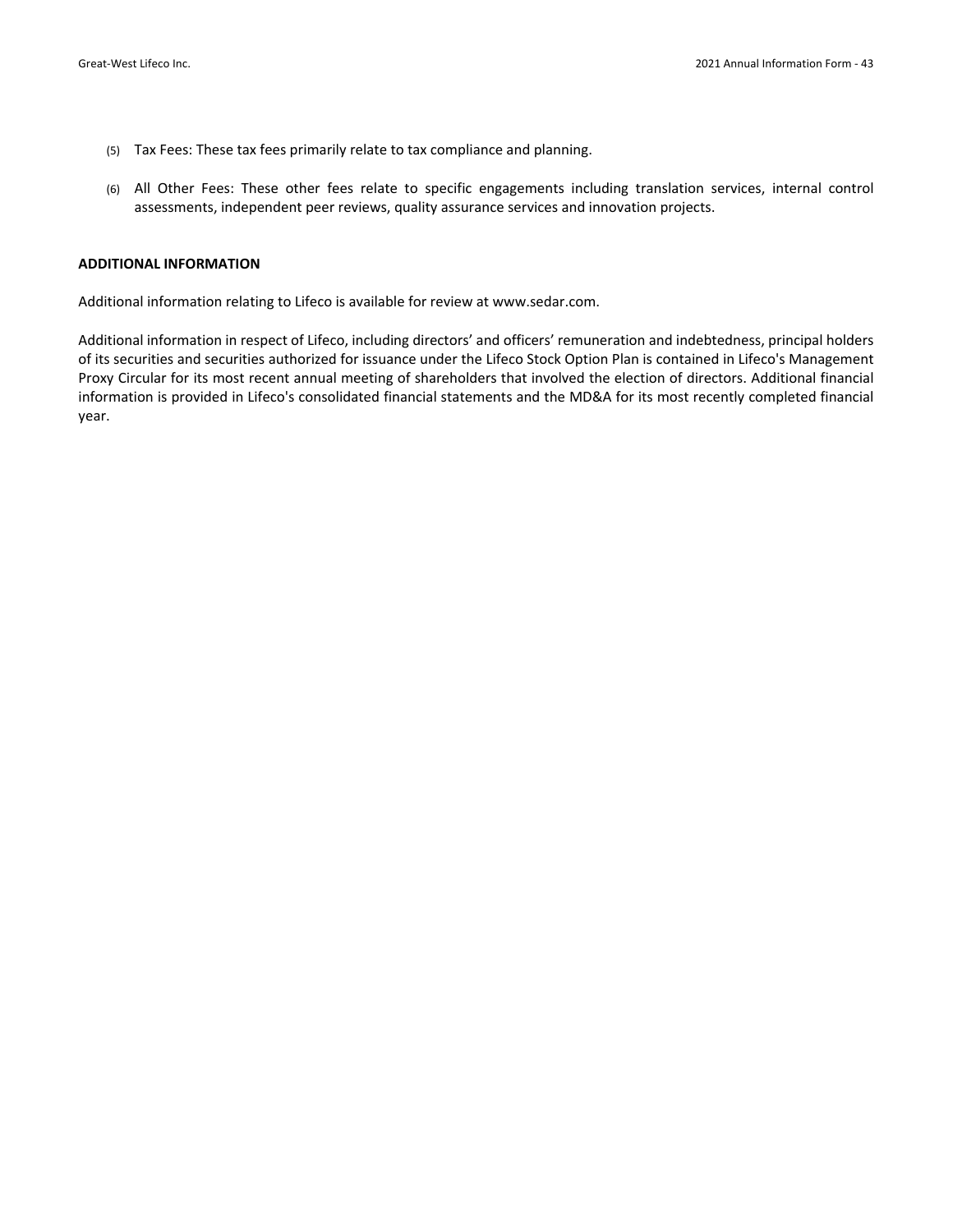#### **APPENDIX A**

## **GREAT‐WEST LIFECO INC. AUDIT COMMITTEE CHARTER**

#### **SECTION 1. MEMBERSHIP**

The Audit Committee (the "Committee") of the Board of Directors (the "Board") shall be composed of not less than three directors of Great‐West Lifeco Inc. (the "Corporation"), all of whom shall be independent and financially literate within the meaning of Canadian Securities Administrators National Instrument 52‐110. Members of the Committee shall be appointed by the Board and shall serve at the pleasure of the Board. The Board shall also appoint the Chair of the Committee.

#### **SECTION 2. PROCEDURAL MATTERS**

In connection with the discharge of its duties and responsibilities, the Committee shall observe the following procedures:

- **2.1 Meetings.** The Committee shall meet at least four times every year, and more often if necessary, to discharge its duties and responsibilities hereunder. The Committee may meet at any place within or outside of Canada.
- **2.2 Joint Meetings with Risk Committee.** The Committee shall meet, at least annually, with the Risk Committee of the Board.
- **2.3 Advisors.** The Committee shall have the authority to engage independent counsel and other advisors as it determines necessary to carry out its duties and to set and pay, at the Corporation's expense, the compensation of such advisors.
- **2.4 Quorum.** A quorum at any meeting of the Committee shall be two Committee members.
- **2.5 Secretary.** The Corporate Secretary or an Associate Corporate Secretary or such other person as may be designated by the Chair (or in the absence of the Chair, the acting Chair) of the Committee, shall act as secretary of meetings of the Committee.
- **2.6 Calling of Meetings.** A meeting of the Committee may be called by the Chair of the Committee, by the Chair of the Board, by the President and Chief Executive Officer, by the external auditor of the Corporation, or by any member of the Committee. When a meeting of the Committee is called by anyone other than the Chair of the Board, the Chair of the Committee shall so inform the Chair of the Board.

#### **SECTION 3. DUTIES AND RESPONSIBILITIES**

In addition to any other duties and responsibilities assigned to it from time to time by the Board:

#### **3.1 Disclosure Documents.** The Committee shall:

- (a) review the Corporation's:
	- (i) interim and annual financial statements;
	- (ii) interim and annual management's discussions and analyses;
	- (iii) interim and annual earnings press releases;
	- (iv) other documents containing audited or unaudited financial information, at its discretion; and
	- (v) other documents as may be required pursuant to the Disclosure Policy;

and report thereon to the Board before such documents are approved by the Board and disclosed to the public;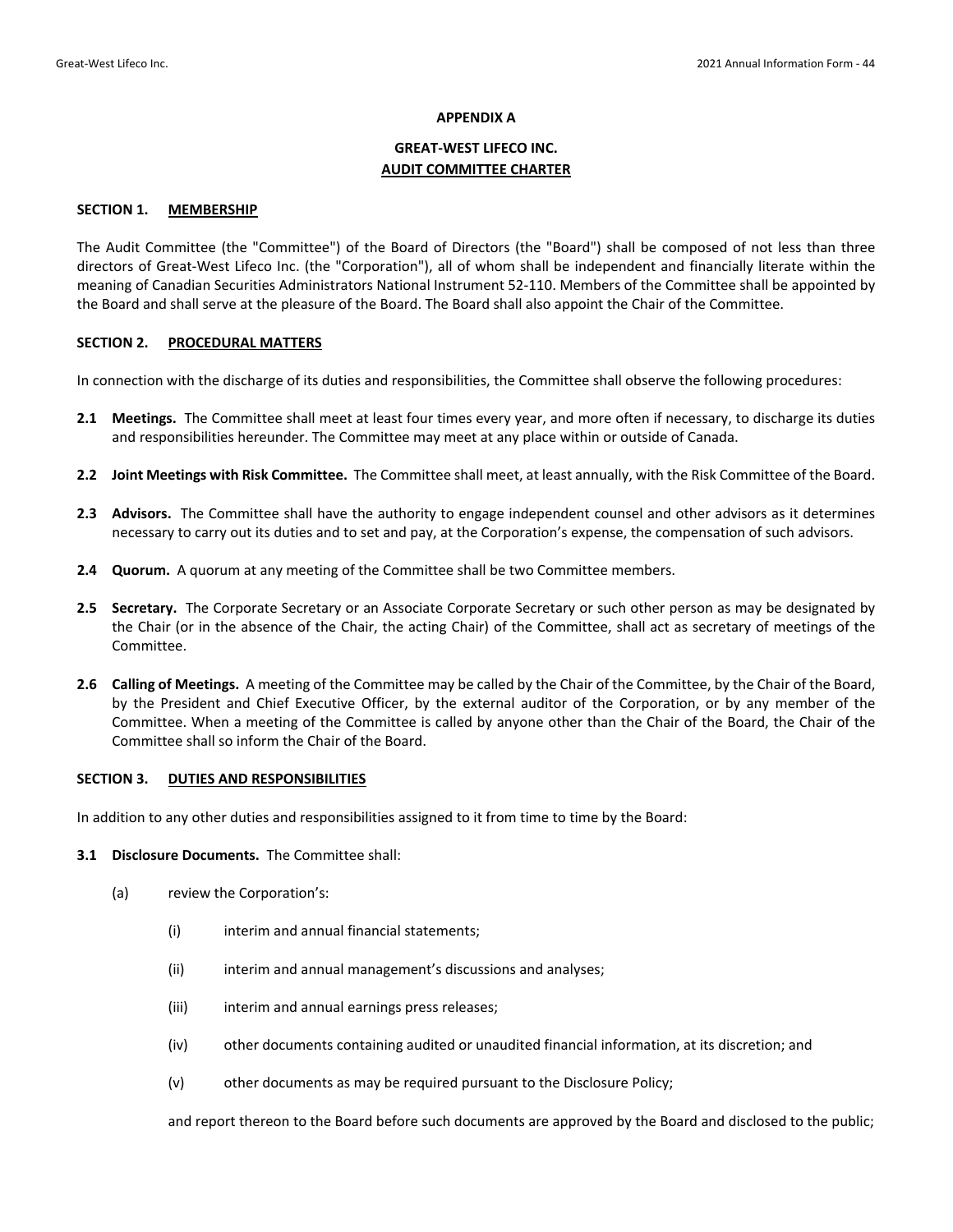- (b) be satisfied that adequate procedures are in place for the review of the Corporation's public disclosure of financial information extracted or derived from the Corporation's financial statements, other than the public disclosure provided by the financial statements, management's discussions and analyses and earnings press releases, and shall periodically assess the adequacy of those procedures;
- (c) review, at its discretion, any financial information contained in any reports filed by the Corporation with regulatory authorities in connection with the financial condition of the Corporation;
- (d) review the effect of off-balance sheet transactions, arrangements, obligations (including contingent liabilities) and other relationships with unconsolidated entities or other persons that may have a material current or future effect on the Corporation's financial condition; and
- (e) review such investments and transactions that could adversely affect the well‐being of the Corporation that the external auditor of the Corporation or any officer of the Corporation may bring to the attention of the Committee.
- **3.2 External Audit.** The Committee shall:
	- (a) recommend to the Board the external auditor to be appointed for purposes of preparing or issuing an auditor's report or performing other audit, review or attest services;
	- (b) assess the skills and resources of the external auditor, including the audit firm's internal policies and practices for quality control and annually report to the Board on the effectiveness of the external auditor;
	- (c) review the scope and terms of the external auditor's engagement and make a recommendation to the Board with respect to the external auditor's engagement;
	- (d) review the appropriateness and reasonableness of proposed audit fees, and any issues relating to the payment of audit fees and make a recommendation to the Board with respect to the compensation of the external auditor;
	- (e) review the independence of the external auditor, including an annual report prepared by the external auditor regarding its independence;
	- (f) review the external auditor's engagement to ensure that the external auditor is duly appointed as external auditor of each of the Corporation's subsidiaries, unless in the opinion of the Corporation, after consulting the external auditor, the total assets of the subsidiary are not a material part of the total assets of the Corporation, or unless, in the case of a subsidiary that carries on its operations in a country other than Canada, the laws of the country do not permit such appointment;
	- (g) review the recommendation of the external auditor for the person designated to conduct the audit;
	- (h) meet with the external auditor and with management to review the audit plan, audit findings, any restrictions on the scope of the external auditor's work, and any serious difficulties that the external auditor encounters during the audit and approve the audit plan;
	- (i) review with the external auditor and management any changes in Generally Accepted Accounting Principles (i.e., International Financial Reporting Standards); the quality and the acceptability of major accounting policies and assumptions; alternative treatments of financial information within Generally Accepted Accounting Principles that have been discussed with management, the ramifications of the use of alternative treatments, and the treatment preferred by the external auditor; the presentation and impact of significant risks and uncertainties that could adversely affect the wellbeing of the Corporation; and key estimates and judgments of management; in each case that may be material to the Corporation's financial reporting;
	- (j) have the authority to communicate directly with the external auditor;
	- (k) receive reports directly from the external auditor;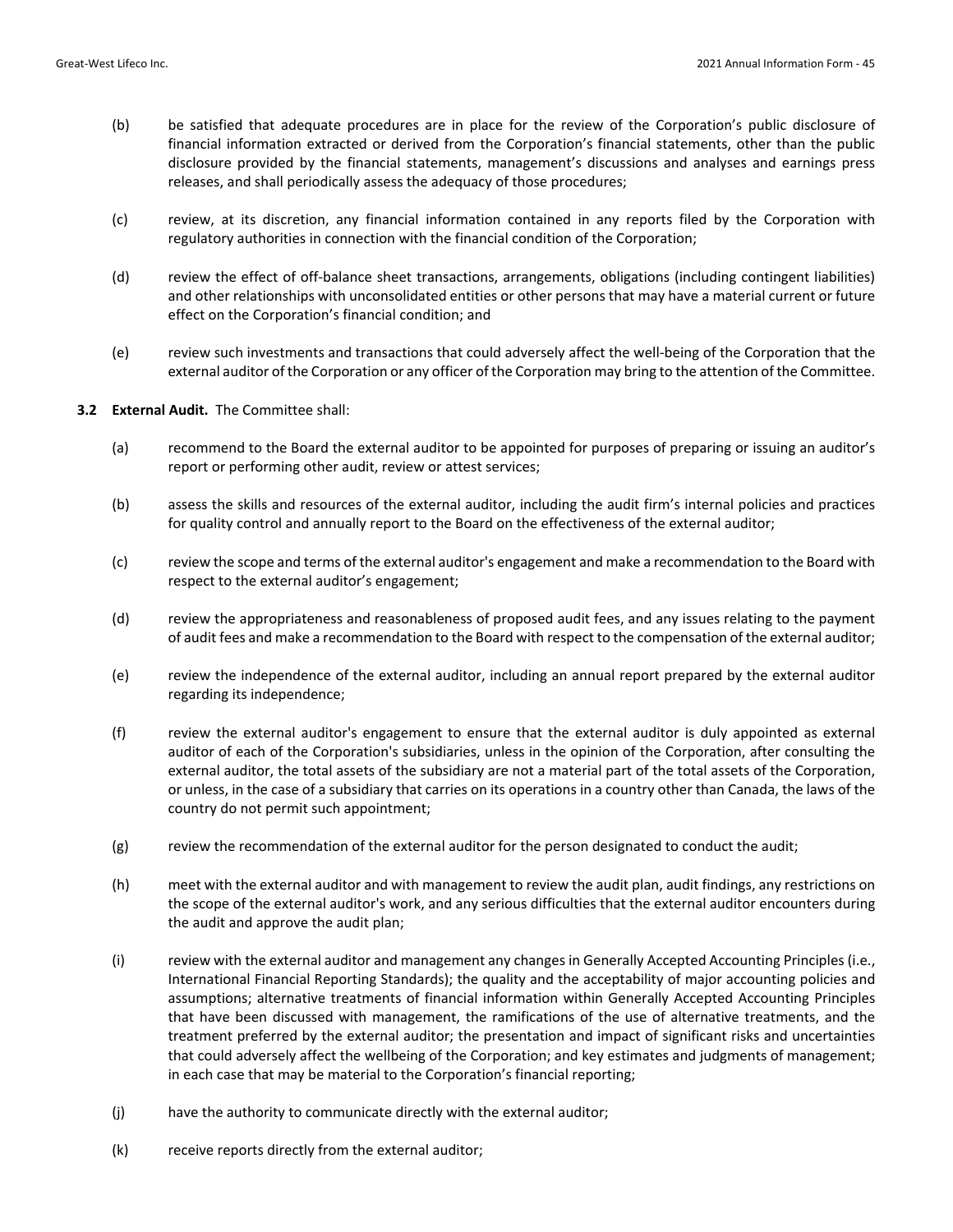- (l) directly oversee the work of the external auditor that is related to the preparation or issue of an auditor's report or other audit, review or attest services for the Corporation, including the resolution of disagreements between management and the external auditor regarding financial reporting;
- (m) meet with the external auditor to discuss the annual financial statements and the interim financial statements;
- (n) meet with the external auditor to discuss the returns, investments and transactions referred to in subsections 3.1(d) and 3.1(e) hereof;
- (o) review any management letter containing the recommendations of the external auditor, and the response and follow up by management in relation to any such recommendations;
- (p) review any evaluation of the Corporation's internal control over financial reporting conducted by the external auditor, together with management's response;
- (q) pre‐approve (or delegate such pre‐approval to one or more of its independent members) in accordance with the pre-approval policy of the Corporation, all engagements for non-audit services to be provided to the Corporation or its subsidiaries by the external auditor, together with all non-audit services fees, and consider the impact of such engagements and fees on the independence of the external auditor;
- (r) approve the Corporation's hiring policy regarding partners, employees and former partners and employees of the present and former external auditor; and
- (s) review all issues and statements related to a change of external auditor and the steps planned by management for an orderly transition.
- **3.3 Finance.** The Committee shall:
	- (a) through the Chair of the Committee, have the authority to communicate directly with the Chief Financial Officer;
	- (b) after due consultation with the Chief Executive Officer and Chair of the Board, review and recommend to the Board the appointment and/or removal of the Chief Financial Officer;
	- (c) approve material amendments to, and review at least every five (5) years, the mandate of the Chief Financial Officer (the "CFO Mandate");
	- (d) annually assess the performance of the Chief Financial Officer and the effectiveness of the Finance Function;
	- (e) annually review and approve the organizational and reporting structure, budget and resources of the Finance Function and satisfy itself that the Chief Financial Officer has adequate resources and independence to discharge the responsibilities of the Chief Financial Officer under the CFO Mandate and in respect of any planned activities; and
	- (f) require management to implement and maintain appropriate internal control procedures and review, evaluate and approve those procedures.
- **3.4 Internal Audit.** The Committee shall:
	- (a) through the Chair of the Committee, have the authority to communicate directly with the Chief Internal Auditor;
	- (b) after due consultation with the Chief Executive Officer and Chair of the Board, review and recommend to the Board the appointment and/or removal of the Chief Internal Auditor;
	- (c) approve material amendments to, and review at least every five (5) years, the mandate of the Chief Internal Auditor (the "CIA Mandate");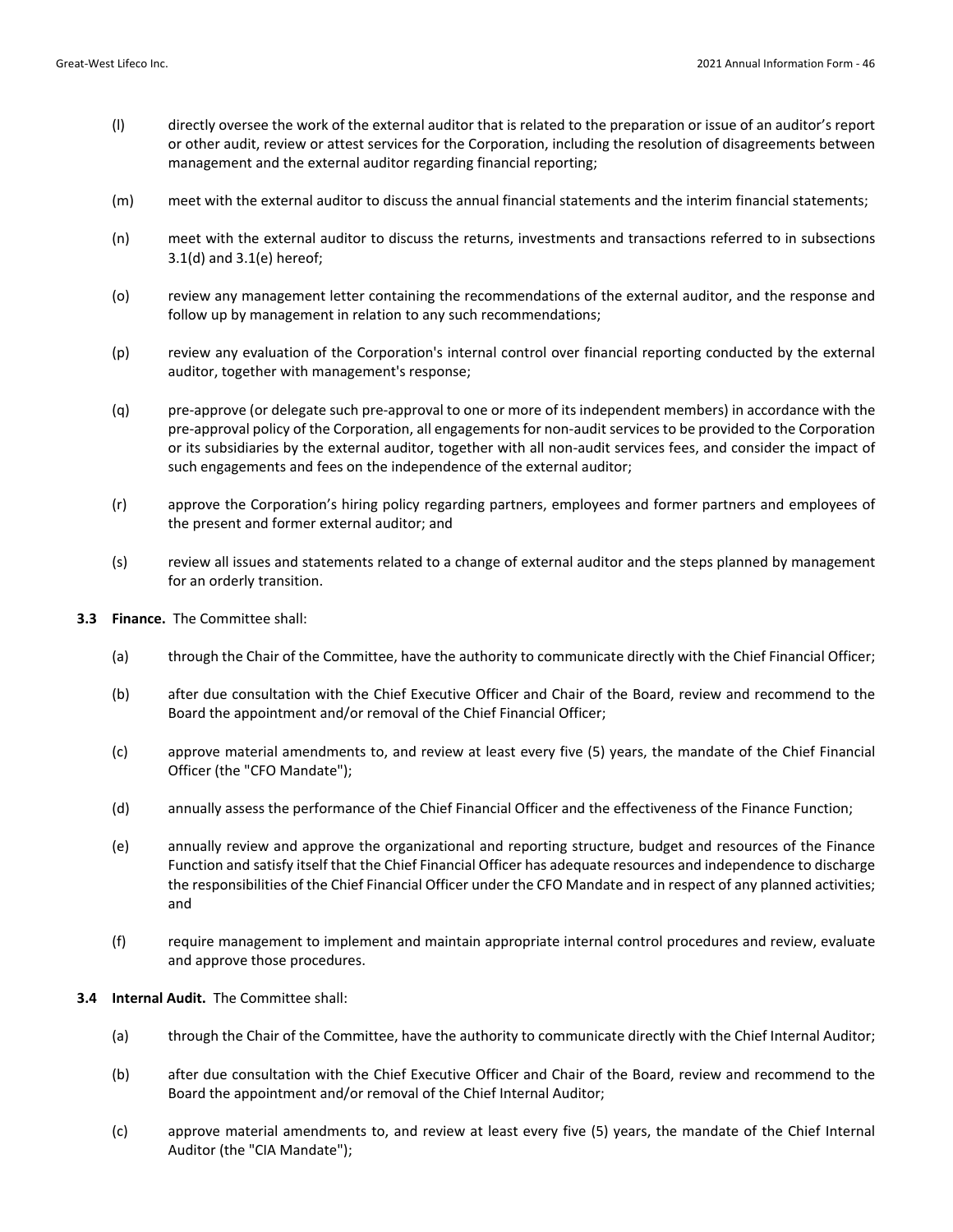- (d) annually assess the performance of the Chief Internal Auditor and the effectiveness of the Internal Audit Function;
- (e) review and approve annually:
	- (i) the risk‐based internal audit plan, incorporating both assurance and advisory activity, and periodically review and approve any changes; and
	- (ii) the organizational and reporting structure, budget and resources of the Internal Audit Function;

and satisfy itself that the Chief Internal Auditor has adequate resources and independence to discharge the responsibilities of the Chief Internal Auditor under the CIA Mandate;

- (f) meet with the Chief Internal Auditor and with management to discuss the effectiveness of the internal control procedures established for the Corporation;
- (g) review the results of Internal Audit activity, including the Chief Internal Auditor's overall opinion on Governance, Risk Management and Control and management's responses and subsequent progress on any material risks identified;
- (h) annually meet with the Risk Committee to review the Chief Internal Auditor's opinion on Governance, Risk Management and Control, and any other matters that the Chief Internal Auditor deems relevant; and
- (i) satisfy itself that the Chief Internal Auditor maintains a quality assurance and improvement program that includes an external quality assessment every five years, and review the results of both internal and external assessments and the Chief Internal Auditor's progress in addressing any recommendations.
- **3.5 Actuarial.** The Committee shall:
	- (a) through the Chair of the Committee, have the authority to communicate directly with the Chief Actuary;
	- (b) after due consultation with the Chief Executive Officer and Chair of the Board, review and recommend to the Board the appointment and/or removal of the Chief Actuary;
	- (c) approve material amendments to, and review at least every five (5) years, the mandate of the Chief Actuary (the "CA Mandate");
	- (d) annually assess the performance of the Chief Actuary and the effectiveness of the Actuarial Function;
	- (e) annually approve the organizational and reporting structure, budget and resources of the Actuarial Function and satisfy itself that the Chief Actuary has adequate resources and independence to discharge the responsibilities of the Chief Actuary under the CA Mandate and in respect of any planned activities; and
	- (f) meet with the Chief Actuary to discuss the parts of the interim and annual financial statements prepared by the Actuarial Function.
- **3.6 Accounting Complaints Handling Procedures.** The Committee shall establish procedures for:
	- (a) the receipt, retention and treatment of complaints received by the Corporation regarding accounting, internal accounting controls, or auditing matters; and
	- (b) the confidential, anonymous submission by employees of the Corporation of concerns regarding questionable accounting or auditing matters.

The Accounting Complaints Handling Procedures may be set forth in the Corporation's Code of Conduct.